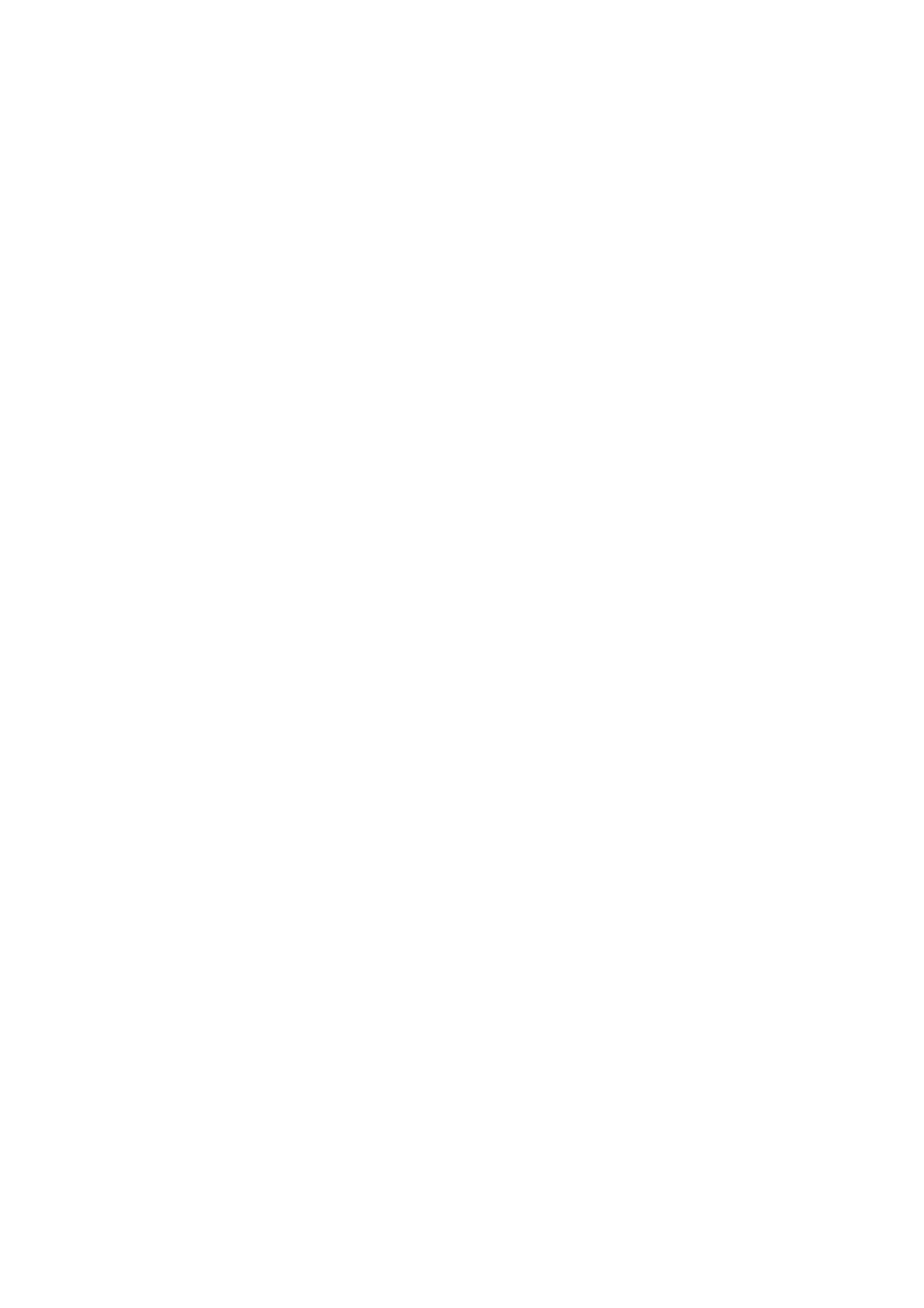### **PLANNING AND DEVELOPMENT ACT 2005**

#### INSTRUMENT OF DELEGATION

#### Delegation to officers of certain powers and functions of the Western Australian Planning Commission

Under section 16 of the *Planning and Development Act 2005* (the Act) the Western Australian Planning Commission (the WAPC) may, by resolution published in the *Government Gazette*, delegate any function to a member, committee or officer of the WAPC or to a public authority or a member or officer of a public authority.

In accordance with section 16(4) of the Act, a reference in this instrument to a function or a power of the WAPC includes and extends to, without limitation or restriction, any of the powers, privileges, authorities, discretions, duties and responsibilities vested in or conferred upon the WAPC by the Act or any other written law as the case requires.

#### **Resolution under s16 of the Act (delegation)**

On 20 September 2018, pursuant to section 16 of the Act, the WAPC resolved—

- A. To delegate its powers and functions as set out in column 1 of the attached Schedules to officers of the WAPC and the person or persons from time to time holding or acting in the offices in the department charged with the administration of the *Planning and Development Act 2005*, as specified in column 2 of the attached Schedules, subject to the conditions specified in column 3 of the attached Schedules;
	- B. To revoke its delegation of powers and functions, as detailed in the Schedules to the Instrument of Delegation entitled "Delegation to officers of certain powers and functions of the Western Australian Planning Commission" published in the *Government Gazette* on 16 October 2015 (Pages 4161-4182) and as subsequently amended;
- C. To revoke its delegation of powers and functions, as detailed in Schedule 1 of the Instrument of Delegation titled "DEL 2008/10 Powers of Officers (Hope Valley—Wattleup) published in the *Government Gazette* on 19 December 2008 (page 5439) and as subsequently amended;
	- D. To publish notice of its powers and functions outlined in the schedules below, under section 16(2) of the *Planning and Development Act 2005* to give effect to this resolution.

SAM FAGAN, Secretary, Western Australian Planning Commission.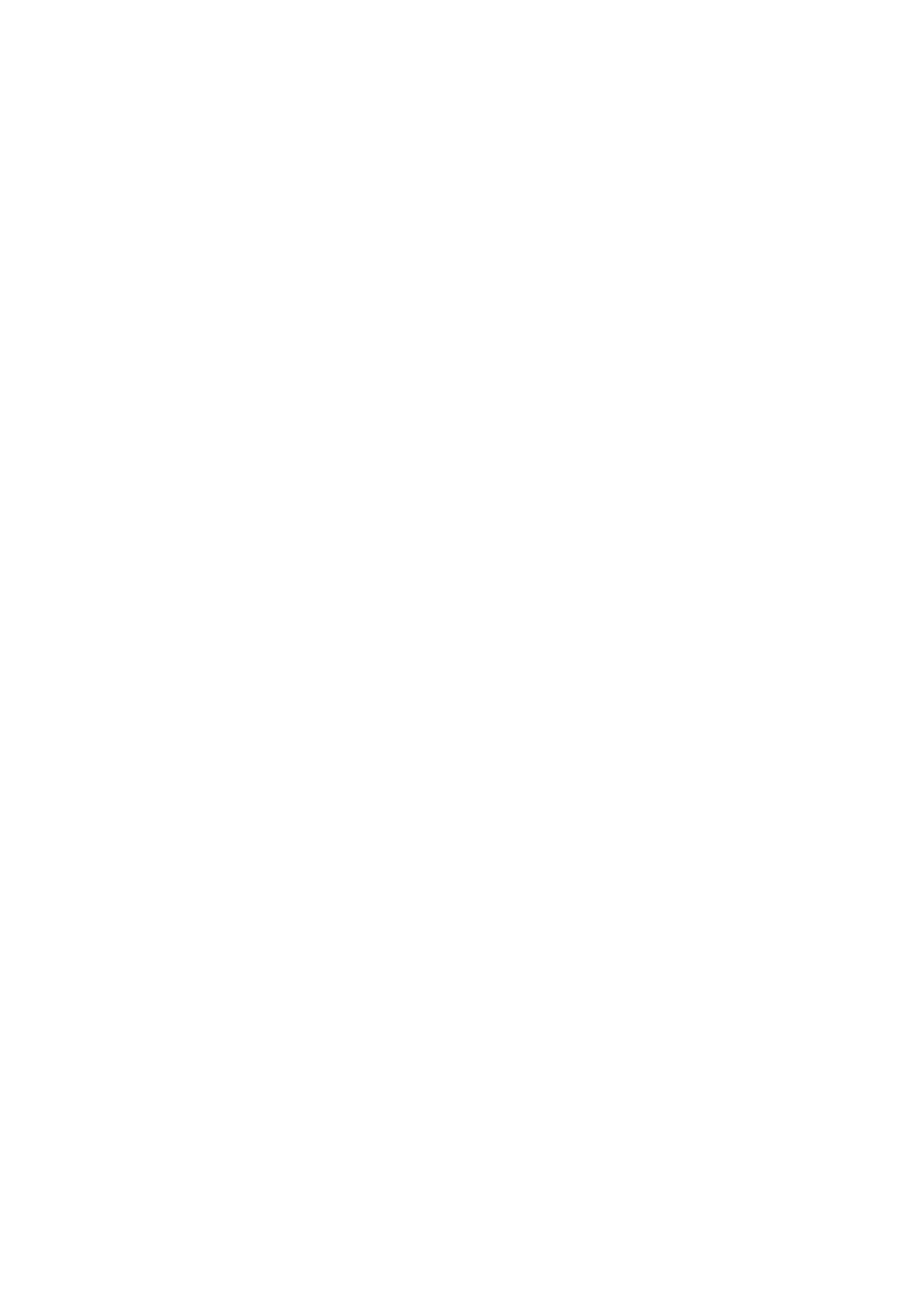## **PLANNING AND DEVELOPMENT ACT 2005**

## INSTRUMENT OF DELEGATION

## **Schedules—Delegation of Powers and Functions**

| Instrument                        | Column 1-Powers and<br>functions                                                                                                                                                                                                                                                                                                                                                                                                                                                                                          | Column 2-Delegate                                                                                                                                                                                                                                                                                                                                                                                 | Column 3-<br>Conditions                                                                                          |
|-----------------------------------|---------------------------------------------------------------------------------------------------------------------------------------------------------------------------------------------------------------------------------------------------------------------------------------------------------------------------------------------------------------------------------------------------------------------------------------------------------------------------------------------------------------------------|---------------------------------------------------------------------------------------------------------------------------------------------------------------------------------------------------------------------------------------------------------------------------------------------------------------------------------------------------------------------------------------------------|------------------------------------------------------------------------------------------------------------------|
|                                   | under the Act                                                                                                                                                                                                                                                                                                                                                                                                                                                                                                             | SCHEDULE 1-Powers and functions regarding State Planning Policies, the<br>preparation and amendment of local planning schemes and strategies under the<br>Planning and Development (Local Planning Schemes) Regulations 2015 ("The<br>LPS Regulations") and as deemed to apply by virtue of Schedules to the LPS<br>regulations, structure plans and related plans and interim development orders |                                                                                                                  |
|                                   | <b>State Planning Policies</b>                                                                                                                                                                                                                                                                                                                                                                                                                                                                                            |                                                                                                                                                                                                                                                                                                                                                                                                   |                                                                                                                  |
| <b>State Planning</b><br>Policies | 1.1. With prior approval or<br>direction of the Minister,<br>power to amend State<br>Planning Policies pursuant<br>to s31 of the Act.<br>1.2. With prior approval or<br>direction of the Minister or<br>Commission, power to<br>undertake consultation and<br>advertising as outlined in<br>s28 of the Act.                                                                                                                                                                                                               | Chairman of the WAPC<br>$\bullet$                                                                                                                                                                                                                                                                                                                                                                 | Delegation 1.1 is<br>limited to<br>administrative<br>amendments that do<br>not affect the<br>substantive policy. |
|                                   | <b>General delegations</b>                                                                                                                                                                                                                                                                                                                                                                                                                                                                                                |                                                                                                                                                                                                                                                                                                                                                                                                   |                                                                                                                  |
|                                   | 1.3. Power to amend the<br>manner and form by which<br>$any-$<br>documents are provided<br>a.<br>to the WAPC:<br>maps are prepared;<br>b.<br>submissions are made;<br>c.<br>d.<br>notices are published;<br>and<br>reports are made; under<br>е.<br>the Planning and<br>Development (Local<br>Planning Schemes)<br>Regulations 2015 ("The<br>LPS Regulations"),<br>including the power to<br>amend the manner and<br>form by which<br>compensation, under the<br>Planning and<br>Development Act 2005,<br>is applied for. | Chairman of the WAPC<br>Director General                                                                                                                                                                                                                                                                                                                                                          | Limited to<br>amendments of an<br>administrative nature.                                                         |
|                                   | 1.4. Power to amend a<br>timeframe, or stipulate a<br>date, under the LPS<br>Regulations, where such<br>power is conferred upon the<br>WAPC.                                                                                                                                                                                                                                                                                                                                                                              | Chairman of the WAPC<br>$\bullet$<br>Director General<br>$\bullet$<br>Assistant Director General,<br>$\bullet$<br>Land Use Planning<br>$\bullet$<br>Planning Directors, Land Use<br>Planning                                                                                                                                                                                                      | Excluding any<br>timeframe under<br>Part 6 of the <i>LPS</i><br>Regulations.                                     |
|                                   | 1.5. Power to endorse—<br>Under r32 of the LPS<br>a.<br>Regulations a local<br>planning scheme;<br>Under r63 of the LPS<br>b.<br>Regulations an<br>amendment to a local<br>planning scheme.                                                                                                                                                                                                                                                                                                                               | Chairman of the WAPC<br>$\bullet$<br>Director General<br>$\bullet$<br>Assistant Director General,<br>$\bullet$<br>Land Use Planning<br>Planning Directors, Land Use<br>Planning<br>Planning Managers, Land Use<br>$\bullet$<br>Planning<br>Principal Planning Officers,<br>$\bullet$<br>Land Use Planning.                                                                                        |                                                                                                                  |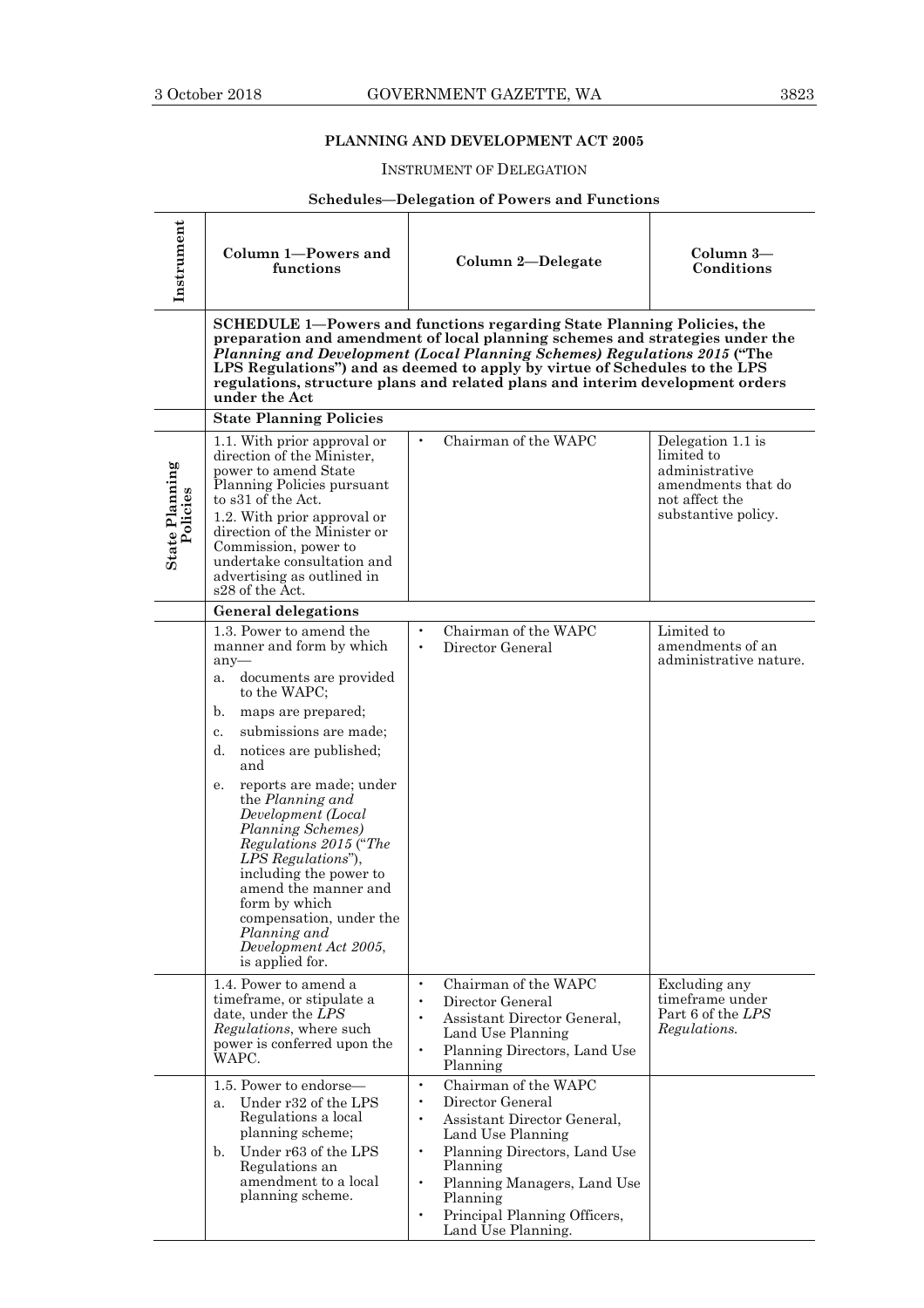| Instrument | Column 1-Powers and<br>functions                                                                                                                                                                                                                                                                                                                                                                                                                                                                                                                                                                                 | Column 2-Delegate                                                                                                                                                                                                                                                 | Column 3—<br>Conditions                                                                                                                                                                                                                                                                                                                                                                            |
|------------|------------------------------------------------------------------------------------------------------------------------------------------------------------------------------------------------------------------------------------------------------------------------------------------------------------------------------------------------------------------------------------------------------------------------------------------------------------------------------------------------------------------------------------------------------------------------------------------------------------------|-------------------------------------------------------------------------------------------------------------------------------------------------------------------------------------------------------------------------------------------------------------------|----------------------------------------------------------------------------------------------------------------------------------------------------------------------------------------------------------------------------------------------------------------------------------------------------------------------------------------------------------------------------------------------------|
|            | 1.6. power under $r67$ of<br>the LPS Regulations to<br>decide whether the<br>Commission—<br>agrees or disagrees with<br>a.<br>the recommendations<br>contained in a report<br>submitted to it under<br>r66 of the LPS<br>Regulations; and<br>notify the local<br>b.<br>government of this<br>decision.                                                                                                                                                                                                                                                                                                           | Chairman of the WAPC<br>$\bullet$<br>Assistant Director General,<br>$\bullet$<br>Land Use Planning                                                                                                                                                                | Confined to matters<br>where the<br>recommendations of<br>the local government<br>can be objectively<br>supported.                                                                                                                                                                                                                                                                                 |
|            | Local planning strategies                                                                                                                                                                                                                                                                                                                                                                                                                                                                                                                                                                                        |                                                                                                                                                                                                                                                                   |                                                                                                                                                                                                                                                                                                                                                                                                    |
|            | 1.7. Power to perform the<br>functions and exercise the<br>powers of the WAPC<br>pursuant to-<br>$r15(1)$ (a) and (b) of the<br>a.<br>LPS Regulations to<br>endorse a local planning<br>strategy;<br>b. $r15(1)$ (c) of the LPS<br><i>Regulations</i> to require<br>modifications to a local<br>planning strategy.<br>1.8. Power to perform the<br>functions and exercise the<br>powers of the WAPC<br>pursuant to r17 of the LPS<br>Regulations-<br>to endorse the<br>a.<br>amendment to a local<br>planning strategy;<br>to require modifications<br>b.<br>to the amendment to the<br>local planning strategy. | Chairman of the WAPC<br>$\bullet$<br>$\bullet$<br>Director General<br>Assistant Director General,<br>Land Use Planning<br>$\bullet$<br>Planning Directors, Land Use<br>Planning<br>$\bullet$<br>Planning Manager, Schemes<br>and Amendments, Land Use<br>Planning | Provided that the<br>endorsement, or the<br>modification required<br>thereto-<br>is consistent with<br>the objectives and<br>intent of any<br>policies (if any) of<br>the WAPC and<br>any applicable<br><b>State Planning</b><br><i>Policies</i> ; and<br>$\bullet$<br>the approval does<br>not significantly<br>depart from the<br>local government's<br>treatment of<br>submissions<br>received. |
|            | Local planning schemes                                                                                                                                                                                                                                                                                                                                                                                                                                                                                                                                                                                           |                                                                                                                                                                                                                                                                   |                                                                                                                                                                                                                                                                                                                                                                                                    |
|            | Preparation or adoption of a local planning scheme                                                                                                                                                                                                                                                                                                                                                                                                                                                                                                                                                               |                                                                                                                                                                                                                                                                   |                                                                                                                                                                                                                                                                                                                                                                                                    |
|            | 1.9. Power under $r21(4)$ of<br>the LPS Regulations to<br>advise if any modifications<br>are required to a draft local<br>planning scheme before it is<br>advertised.<br>1.10. Power under $r37(4)$ of<br>the LPS Regulations to<br>advise if modifications are<br>required to a complex<br>amendment to a scheme,<br>before it is advertised.<br>1.11. Power under $r42(3)$<br>and $r51(3)$ of the LPS<br><i>Regulations</i> to grant consent<br>to advertise modifications to<br>a local planning scheme.                                                                                                      | Chairman of the WAPC<br>Director General<br>$\bullet$<br>$\bullet$<br>Assistant Director General.<br>Land Use Planning<br>$\bullet$<br>Planning Directors, Land Use<br>Planning<br>$\bullet$<br>Planning Manager, Schemes<br>and Amendments, Land Use<br>Planning | Provided that the<br>material is consistent<br>with the objectives<br>and intent of any<br>policies (if any) of the<br>WAPC and any<br>applicable State<br><i>Planning Policies.</i><br>Does not apply to such<br>instruments which<br>will exclude or vary a<br>model provision under<br>s257A Planning and<br>Development Act 2005.                                                              |
|            | 1.12. Power, under $r29$ of<br>the LPS Regulations, to<br>consider and make<br>recommendations to the<br>Minister on the scheme<br>documents submitted to the<br>WAPC under r28.                                                                                                                                                                                                                                                                                                                                                                                                                                 | Chairman of the WAPC<br>$\bullet$                                                                                                                                                                                                                                 | Provided the<br>recommendation<br>would be-<br>consistent with<br>$\bullet$<br>the objectives and<br>intent of any<br>policies (if any) of                                                                                                                                                                                                                                                         |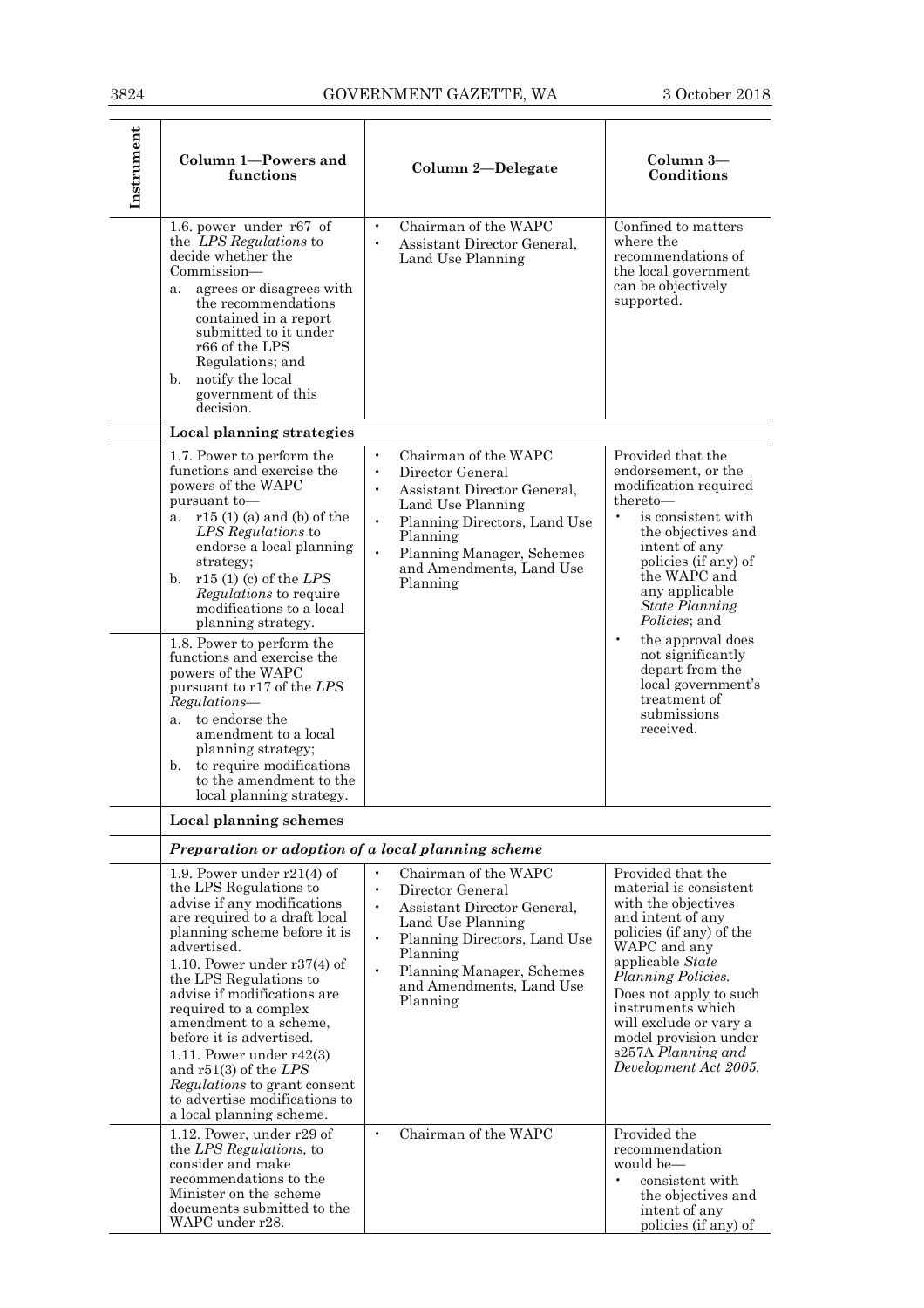| Instrument | Column 1-Powers and<br>functions                                                                                                                                                                    | Column 2-Delegate                                                                                                                                                                                                                                                 | Column 3-<br>Conditions                                                                                                                                                                                                                                                                                                                                                                                                                                                                                                                              |
|------------|-----------------------------------------------------------------------------------------------------------------------------------------------------------------------------------------------------|-------------------------------------------------------------------------------------------------------------------------------------------------------------------------------------------------------------------------------------------------------------------|------------------------------------------------------------------------------------------------------------------------------------------------------------------------------------------------------------------------------------------------------------------------------------------------------------------------------------------------------------------------------------------------------------------------------------------------------------------------------------------------------------------------------------------------------|
|            |                                                                                                                                                                                                     |                                                                                                                                                                                                                                                                   | the WAPC and<br>any applicable<br><b>State Planning</b><br><i>Policies</i> ; and<br>the<br>$\bullet$<br>recommendation<br>does not<br>substantially<br>modify the local<br>government's<br>treatment of any<br>submissions<br>received.<br>Excludes the power to<br>recommend the<br>Minister refuses<br>approval to what<br>is sought.<br>Does not apply to such<br>schemes which<br>will exclude or<br>vary a model<br>provision under<br>s257A Planning<br>and Development<br>Act 2005.                                                           |
|            | Amending a local planning scheme                                                                                                                                                                    |                                                                                                                                                                                                                                                                   |                                                                                                                                                                                                                                                                                                                                                                                                                                                                                                                                                      |
|            | 1.13. Power, under r36 of<br>the LPS Regulations, to<br>provide advice as to the<br>classification of an<br>amendment to a local<br>planning scheme.                                                | Chairman of the WAPC<br>Director General<br>$\bullet$<br>Assistant Director General,<br>$\bullet$<br>Land Use Planning<br>$\bullet$<br>Planning Directors, Land Use<br>Planning<br>$\bullet$<br>Planning Manager, Schemes<br>and Amendments, Land Use<br>Planning |                                                                                                                                                                                                                                                                                                                                                                                                                                                                                                                                                      |
|            | Complex amendments                                                                                                                                                                                  |                                                                                                                                                                                                                                                                   |                                                                                                                                                                                                                                                                                                                                                                                                                                                                                                                                                      |
|            | 1.14. Power, under r45 of<br>the LPS Regulations, to<br>consider and make<br>recommendations to the<br>Minister on the complex<br>scheme amendment<br>documents submitted to the<br>WAPC under r44. | Chairman of the WAPC<br>$\bullet$                                                                                                                                                                                                                                 | Provided the<br>recommendation<br>would be-<br>$\bullet$<br>consistent with<br>the objectives and<br>intent of any<br>policies (if any) of<br>the WAPC and<br>any applicable<br><b>State Planning</b><br>Policies; and<br>$\bullet$<br>the recommend-<br>ation does not<br>substantially<br>modify the local<br>government's<br>treatment of any<br>submissions<br>received.<br>Excludes the power to<br>recommend the<br>Minister refuses<br>approval to what<br>is sought.<br>Does not apply to such<br>amendments which<br>will exclude or vary a |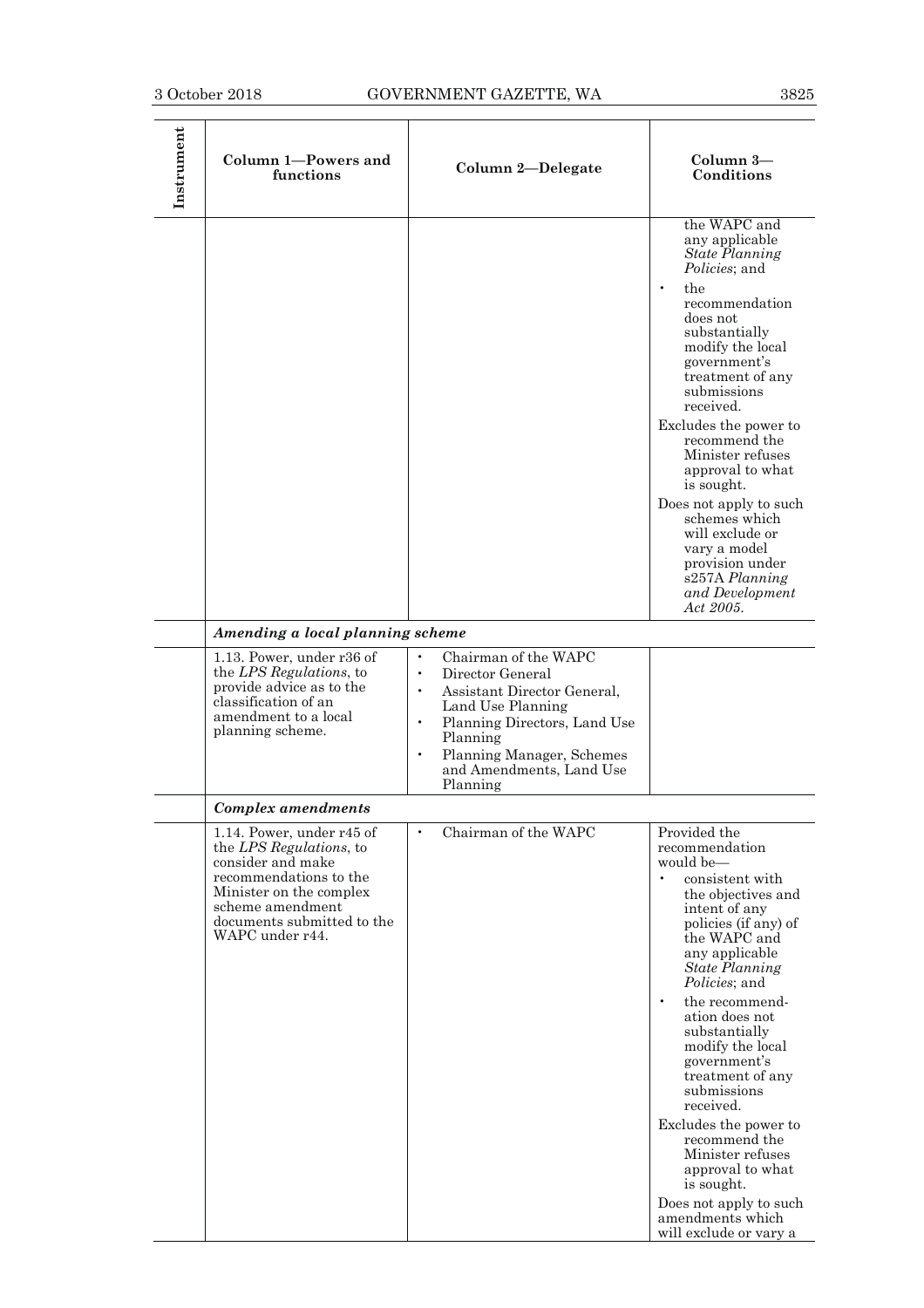| Instrument | Column 1-Powers and<br>functions                                                                                                                                                                     | Column 2-Delegate                                                                                                                                                                                                                                                                                                      | Column 3-<br>Conditions                                                                                                                                                                                                                                                                                                                                                                                                                                                                                                                                                                                                                |
|------------|------------------------------------------------------------------------------------------------------------------------------------------------------------------------------------------------------|------------------------------------------------------------------------------------------------------------------------------------------------------------------------------------------------------------------------------------------------------------------------------------------------------------------------|----------------------------------------------------------------------------------------------------------------------------------------------------------------------------------------------------------------------------------------------------------------------------------------------------------------------------------------------------------------------------------------------------------------------------------------------------------------------------------------------------------------------------------------------------------------------------------------------------------------------------------------|
|            |                                                                                                                                                                                                      |                                                                                                                                                                                                                                                                                                                        | model provision under<br>s257A Planning and<br>Development Act 2005.                                                                                                                                                                                                                                                                                                                                                                                                                                                                                                                                                                   |
|            | <b>Standard amendments</b>                                                                                                                                                                           |                                                                                                                                                                                                                                                                                                                        |                                                                                                                                                                                                                                                                                                                                                                                                                                                                                                                                                                                                                                        |
|            | 1.15. Power under r54 of the<br>LPS Regulations, to direct<br>that a standard amendment<br>be treated as a complex<br>amendment and re-<br>advertised accordingly.                                   | Chairman of the WAPC<br>$\bullet$<br>$\bullet$<br>Planning Directors, Land Use<br>Planning                                                                                                                                                                                                                             |                                                                                                                                                                                                                                                                                                                                                                                                                                                                                                                                                                                                                                        |
|            | 1.16. Power, under r55 of<br>the LPS Regulations, to<br>consider and make<br>recommendations to the<br>Minister on the standard<br>scheme amendment<br>documents submitted to the<br>WAPC under r53. | Chairman of the WAPC<br>$\bullet$<br>Director General<br>$\bullet$<br>Assistant Director General,<br>Land Use Planning<br>$\bullet$<br>Planning Directors, Land Use<br>Planning<br>$\bullet$<br>Planning Managers, Land Use<br>Planning<br>$\bullet$<br>Principal Planning Officers,<br>Land Use Planning              | Provided the<br>recommendation<br>would<br>$be$ —<br>$\bullet$<br>consistent with<br>the objectives and<br>intent of any<br>policies (if any) of<br>the WAPC and<br>any applicable<br><b>State Planning</b><br>Policies; and<br>$\bullet$<br>the<br>recommendation<br>does not<br>substantially<br>modify the local<br>government's<br>treatment of any<br>submissions<br>received.<br>Excludes the power to<br>recommend the<br>Minister refuses to<br>approval to what is<br>sought.<br>Does not apply to such<br>amendments which<br>will exclude or vary a<br>model provision under<br>s257A Planning and<br>Development Act 2005. |
|            | <b>Basic amendments</b>                                                                                                                                                                              |                                                                                                                                                                                                                                                                                                                        |                                                                                                                                                                                                                                                                                                                                                                                                                                                                                                                                                                                                                                        |
|            | 1.17. Power under r 59 of<br>the LPS Regulations, to<br>direct that a basic<br>amendment be treated as a<br>standard or complex<br>amendment and re-<br>advertised accordingly.                      | Chairman of the WAPC<br>$\bullet$<br>$\bullet$<br>Assistant Director General,<br>Land Use Planning<br>$\bullet$<br>Planning Directors, Land Use<br>Planning                                                                                                                                                            |                                                                                                                                                                                                                                                                                                                                                                                                                                                                                                                                                                                                                                        |
|            | 1.18. Power, under r60 of<br>the LPS Regulations, to<br>consider and make<br>recommendations to the<br>Minister on the basic<br>scheme amendment<br>documents submitted to the<br>WAPC under r58.    | Chairman of the WAPC<br>$\bullet$<br>Director General<br>$\bullet$<br>Assistant Director General,<br>$\bullet$<br>Land Use Planning<br>$\bullet$<br>Planning Directors, Land Use<br>Planning<br>Planning Managers, Land Use<br>$\bullet$<br>Planning<br>Principal Planning Officers,<br>$\bullet$<br>Land Use Planning | Provided the<br>recommendation<br>would be—<br>$\bullet$<br>consistent with<br>the objectives and<br>intent of any<br>policies (if any) of<br>the WAPC and<br>any applicable<br><b>State Planning</b><br><i>Policies</i> ; and<br>$\bullet$<br>the recommend-<br>ation does not<br>substantially                                                                                                                                                                                                                                                                                                                                       |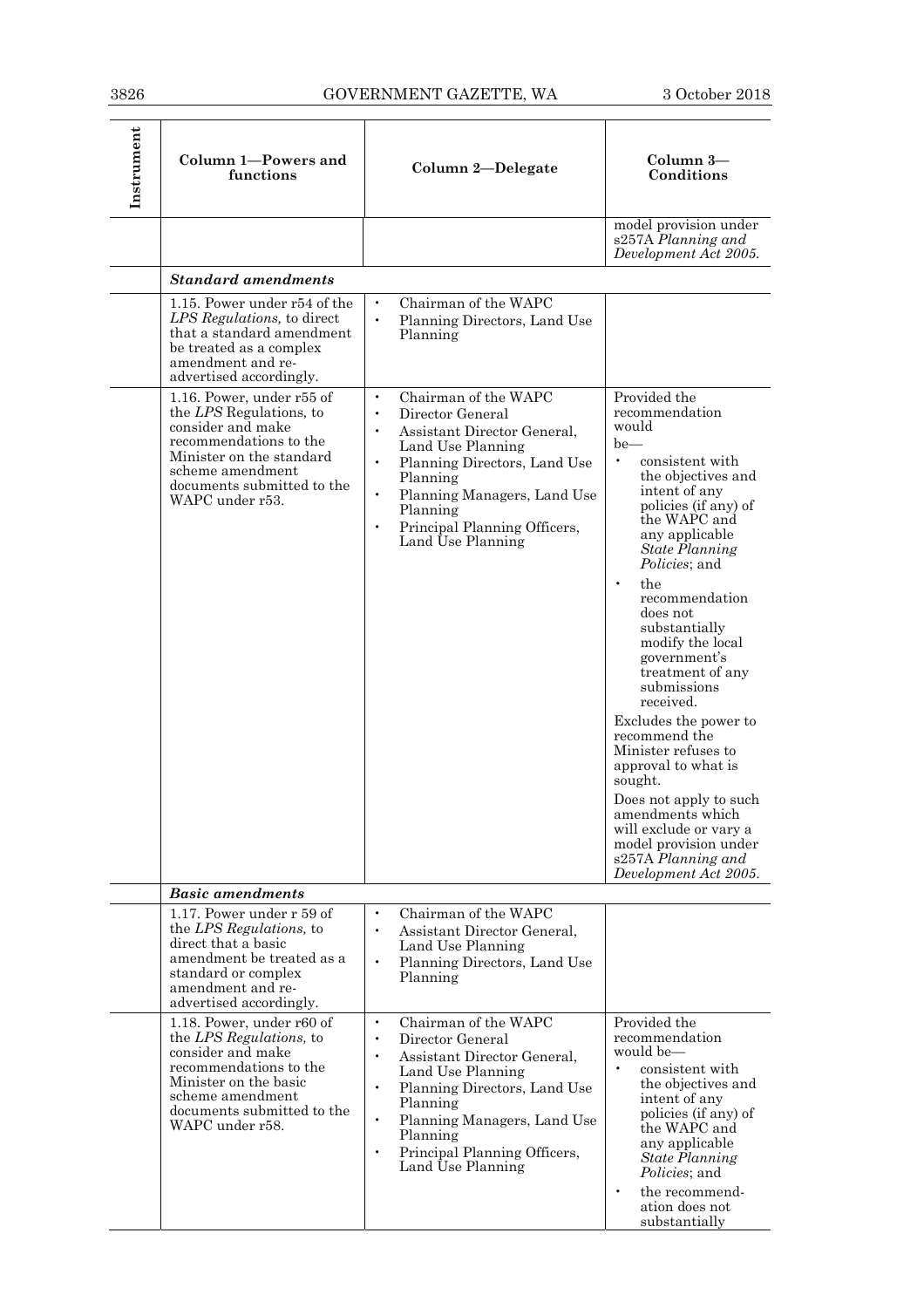| Instrument | Column 1-Powers and<br>functions                                                                                                                                                                                                                     | Column 2-Delegate                                                                                                                                                                                                                                                                                         | Column 3-<br>Conditions                                                                                                                                                                                                                                                                                                             |
|------------|------------------------------------------------------------------------------------------------------------------------------------------------------------------------------------------------------------------------------------------------------|-----------------------------------------------------------------------------------------------------------------------------------------------------------------------------------------------------------------------------------------------------------------------------------------------------------|-------------------------------------------------------------------------------------------------------------------------------------------------------------------------------------------------------------------------------------------------------------------------------------------------------------------------------------|
|            |                                                                                                                                                                                                                                                      |                                                                                                                                                                                                                                                                                                           | modify the local<br>government's<br>treatment of any<br>submissions<br>received.<br>Excludes the power to<br>recommend the<br>Minister refuses to<br>approval to what is<br>sought.<br>Does not apply to such<br>amendments which<br>will exclude or vary a<br>model provision under<br>s257A Planning and<br>Development Act 2005. |
|            |                                                                                                                                                                                                                                                      | Provisions deemed to apply to Local Planning Schemes                                                                                                                                                                                                                                                      |                                                                                                                                                                                                                                                                                                                                     |
|            | Regulations.                                                                                                                                                                                                                                         | Schedule 2-deemed provisions in local planning schemes<br>This section relates to where a power or function is conferred upon the WAPC by virtue of a<br>provision deemed to apply to a local planning scheme under Schedule 2 of the LPS                                                                 |                                                                                                                                                                                                                                                                                                                                     |
|            | 1.19. Power to approve<br>amendments to the manner<br>and form by which structure<br>plans, activity centre plans<br>and local development plans<br>are prepared. (cl16) (cl32)<br>(c148)                                                            | Chairman of the WAPC<br>$\bullet$<br>$\bullet$<br>Director General<br>Assistant Director General,<br>$\bullet$<br>Land Use Planning<br>Planning Directors, Land Use<br>Planning                                                                                                                           |                                                                                                                                                                                                                                                                                                                                     |
|            | 1.20. Power to specify what<br>information or material<br>must be included in<br>structure plans or activity<br>centre plans, or, to agree to<br>information, different to<br>that prescribed, being<br>included. $(cl16)$ $(cl32)$                  | Chairman of the WAPC<br>$\bullet$<br>Director General<br>$\bullet$<br>Assistant Director General,<br>$\bullet$<br>Land Use Planning<br>Planning Directors, Land Use<br>$\bullet$<br>Planning                                                                                                              |                                                                                                                                                                                                                                                                                                                                     |
|            | 1.21. Power to agree to the<br>advertising of a proposed<br>local planning policy, (or<br>amendment thereto) in a<br>manner different to that<br>prescribed. (cl4)                                                                                   | Chairman of the WAPC<br>$\bullet$<br>Director General<br>Assistant Director General,<br>$\bullet$<br>Land Use Planning<br>Planning Directors, Land Use<br>$\bullet$<br>Planning<br>Planning Managers, Land Use<br>$\bullet$<br>Planning<br>Principal Planning Officers,<br>$\bullet$<br>Land Use Planning |                                                                                                                                                                                                                                                                                                                                     |
|            | 1.22. Power to determine<br>that a structure plan, an<br>activity centre plan or a<br>local development plan (or<br>amendment thereto) is<br>required for the purposes of<br>orderly and proper planning.<br>$\text{(cl15(c))}$ (cl 31(b)) (cl47(d)) | $\bullet$<br>Chairman of the WAPC<br>Assistant Director General,<br>Land Use Planning<br>Planning Directors, Land Use<br>$\bullet$<br>Planning                                                                                                                                                            | The proposal is to be<br>consistent with the<br>definition of a<br>Structure Plan,<br>Activity Centre Plan<br>and/or Local<br>Development Plan.<br>(cl14, cl30, cl46)                                                                                                                                                               |
|            | 1.23. Power to approve the<br>advertising of modifications<br>to a structure plan or an<br>activity centre plan, on more<br>than one occasion. (cl19),<br>$\left( \text{cl35}\right)$                                                                | Chairman of the WAPC<br>$\bullet$<br>$\bullet$<br>Director General<br>Assistant Director General,<br>Land Use Planning<br>Planning Directors, Land Use<br>$\bullet$<br>Planning                                                                                                                           |                                                                                                                                                                                                                                                                                                                                     |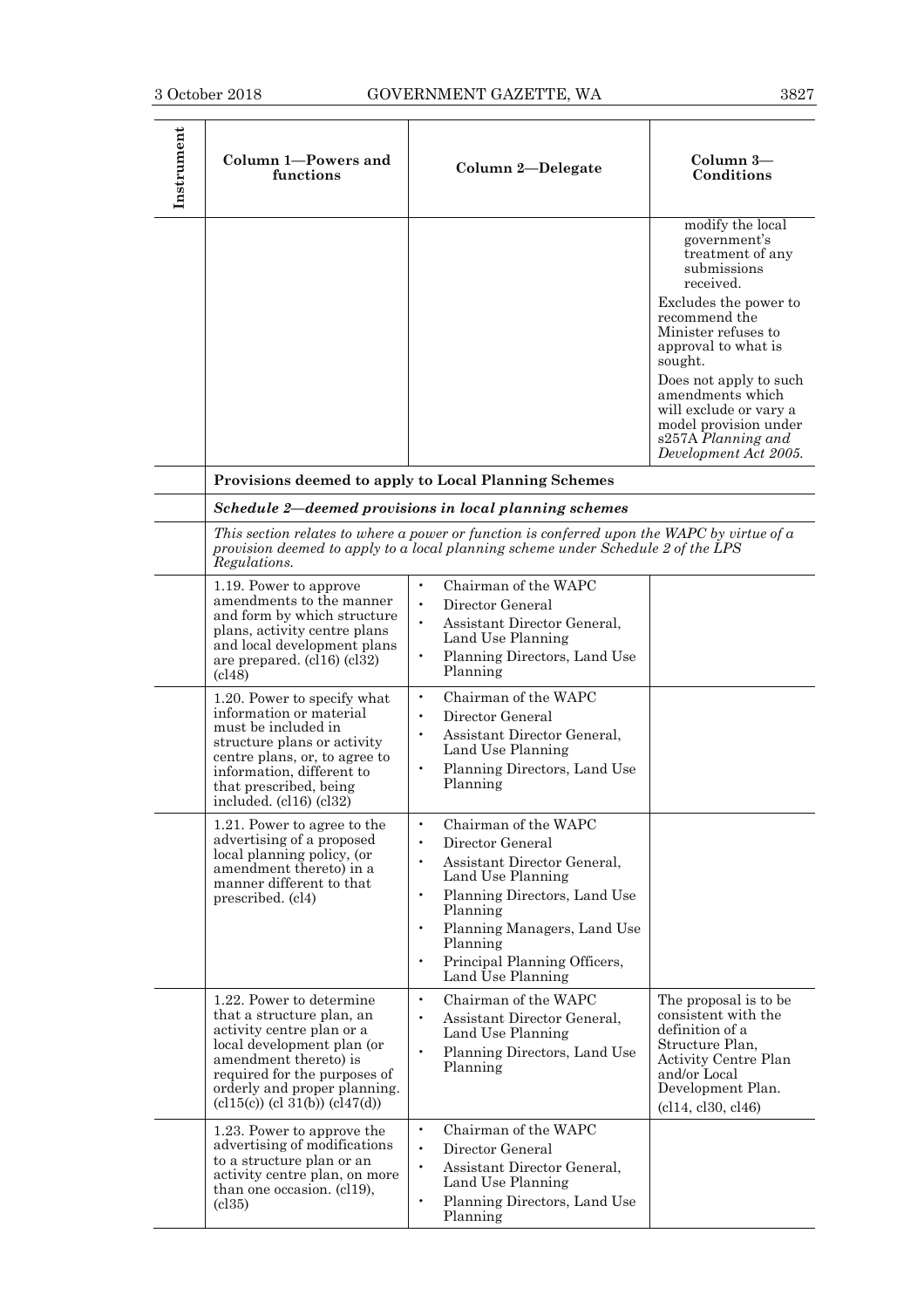| 3828       |                                                                                                                                                                                                                                                                                                                                                                                                                                                                                                                                                                                              | GOVERNMENT GAZETTE, WA                                                                                                                                                                                                                                                                                                 | 3 October 2018                                                                                                                                                                                                                                                                                                                                                                                                                               |
|------------|----------------------------------------------------------------------------------------------------------------------------------------------------------------------------------------------------------------------------------------------------------------------------------------------------------------------------------------------------------------------------------------------------------------------------------------------------------------------------------------------------------------------------------------------------------------------------------------------|------------------------------------------------------------------------------------------------------------------------------------------------------------------------------------------------------------------------------------------------------------------------------------------------------------------------|----------------------------------------------------------------------------------------------------------------------------------------------------------------------------------------------------------------------------------------------------------------------------------------------------------------------------------------------------------------------------------------------------------------------------------------------|
| Instrument | Column 1-Powers and<br>functions                                                                                                                                                                                                                                                                                                                                                                                                                                                                                                                                                             | Column 2-Delegate                                                                                                                                                                                                                                                                                                      | $Column 3-$<br>Conditions                                                                                                                                                                                                                                                                                                                                                                                                                    |
|            | 1.24. Power to consider<br>reports on an activity centre<br>plan or structure plan<br>submitted to the WAPC and<br>$to-$<br>approve the instrument;<br>a.<br>or<br>require modifications to<br>b.<br>the instrument and its<br>resubmission to the<br>WAPC.<br>This clause applies equally<br>to amendments to such<br>instruments. (cl22, cl38)<br>1.25. Power to determine the<br>proposed activity centre<br>plan or structure plan, or<br>amendment thereto, must<br>be readvertised, if major<br>modifications have been<br>made to it since it was<br>advertised. (cl22 (2), cl38 (2)) | Chairman of the WAPC<br>$\bullet$<br>$\bullet$<br>Director General<br>Assistant Director General,<br>$\bullet$<br>Land Use Planning<br>$\bullet$<br>Planning Directors, Land Use<br>Planning<br>$\bullet$<br>Planning Managers, Land Use<br>Planning<br>$\bullet$<br>Principal Planning Officers,<br>Land Use Planning | Provided that the<br>approval or<br>modification required<br>i <sub>s</sub><br>$\bullet$<br>consistent with<br>the objectives and<br>intent of any<br>policies (if any) of<br>the WAPC and<br>any applicable<br><b>State Planning</b><br>Policies; and<br>the approval does<br>$\bullet$<br>not significantly<br>depart from the<br>local government's<br>recommendations<br>provided (if any).<br>Excludes the power to<br>refuse approval. |
|            | 1.26. Where, pursuant to<br>cl22 $(1)(b)$ or cl38 $(1)(b)$ , the<br>WAPC (or one of its<br>subcommittees) requires a<br>proposed structure plan or<br>activity centre plan to be<br>modified and then<br>resubmitted for approval,<br>power to approve the<br>modified plan, provided it<br>has been modified as<br>specified by the WAPC or its<br>subcommittee.                                                                                                                                                                                                                            | Chairman of the WAPC<br>$\bullet$<br>Director General<br>$\bullet$<br>Assistant Director General,<br>$\bullet$<br>Land Use Planning<br>$\bullet$<br>Planning Directors, Land Use<br>Planning<br>Planning Managers, Land Use<br>$\bullet$<br>Planning<br>Principal Planning Officers,<br>$\bullet$<br>Land Use Planning |                                                                                                                                                                                                                                                                                                                                                                                                                                              |
|            | 1.27. Power to direct a local<br>government to provide<br>further services or further<br>information in relation to<br>the assessment of a<br>structure plan, an activity<br>centre plan or an<br>amendment thereto.<br>cl23, 39)                                                                                                                                                                                                                                                                                                                                                            | Chairman of the WAPC<br>$\bullet$<br>Assistant Director General,<br>$\bullet$<br>Land Use Planning<br>Planning Directors, Land Use<br>$\bullet$<br>Planning<br>$\bullet$<br>Planning Managers, Land Use<br>Planning<br>Principal Planning Officers,<br>$\bullet$<br>Land Use Planning                                  |                                                                                                                                                                                                                                                                                                                                                                                                                                              |
|            | 1.28. Power to determine<br>that an amendment to a<br>structure plan or activity<br>centre plan is of a minor<br>nature, and therefore no<br>advertising is required.<br>cl29(3), cl45(3))                                                                                                                                                                                                                                                                                                                                                                                                   | Chairman of the WAPC<br>$\bullet$<br>Director General<br>$\bullet$<br>Assistant Director General,<br>$\bullet$<br>Land Use Planning<br>$\bullet$<br>Planning Directors, Land Use<br>Planning                                                                                                                           |                                                                                                                                                                                                                                                                                                                                                                                                                                              |
|            | 1.29. Power to provide<br>comments or advice on<br>behalf of the WAPC to a<br>local government or a<br>redevelopment authority<br>where a provision of a local<br>planning scheme or a<br>redevelopment scheme<br>requires comments from the<br>WAPC.                                                                                                                                                                                                                                                                                                                                        | Chairman of the WAPC<br>$\bullet$<br>Director General<br>Assistant Director General,<br>$\bullet$<br>Land Use Planning<br>$\bullet$<br>Planning Directors, Land Use<br>Planning                                                                                                                                        |                                                                                                                                                                                                                                                                                                                                                                                                                                              |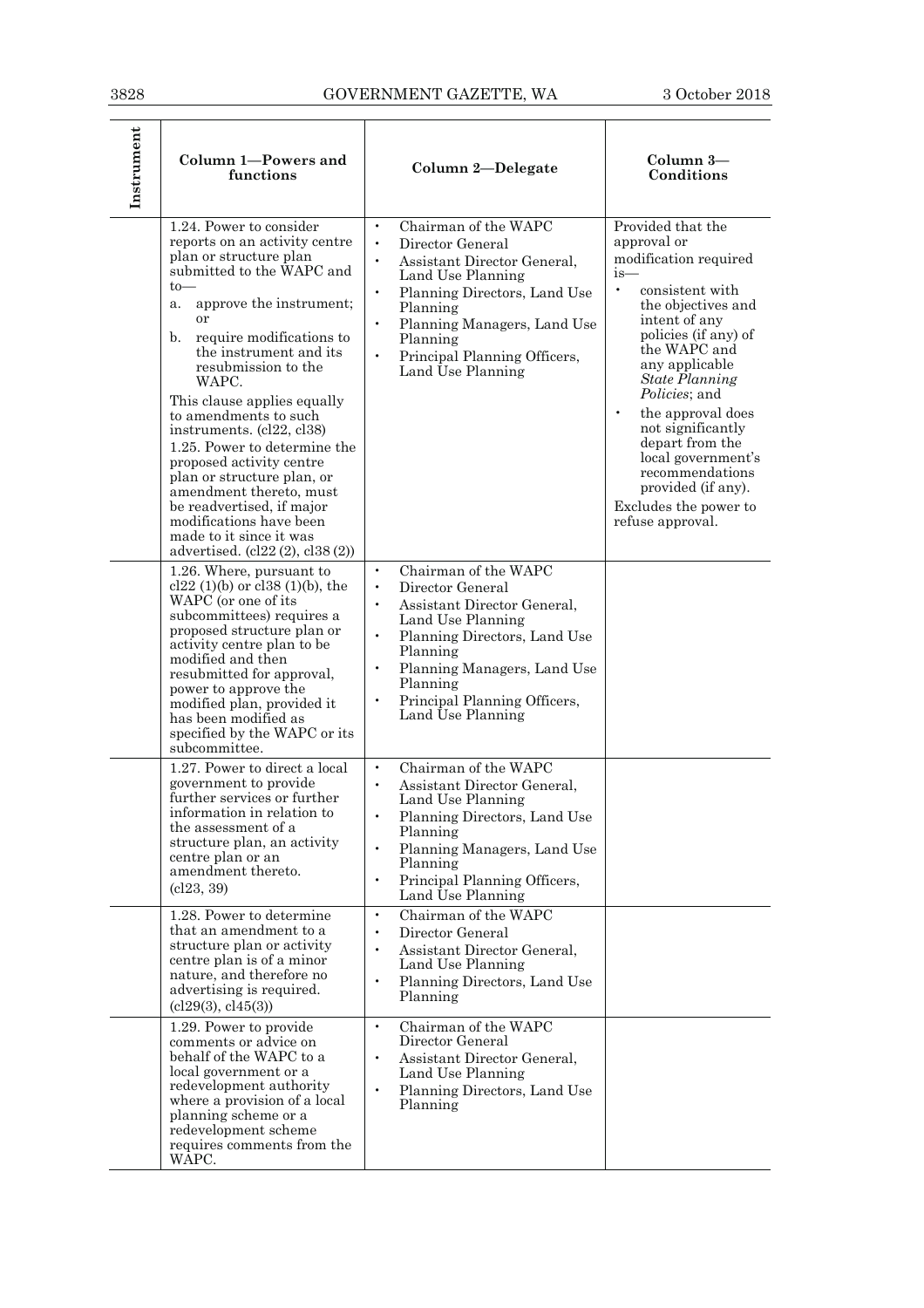| Instrument                                                                                              | Column 1-Powers and<br>functions                                                                                                                                                                                                          | Column 2-Delegate                                                                                    | $Column$ 3—<br>Conditions              |
|---------------------------------------------------------------------------------------------------------|-------------------------------------------------------------------------------------------------------------------------------------------------------------------------------------------------------------------------------------------|------------------------------------------------------------------------------------------------------|----------------------------------------|
|                                                                                                         | Layout Plans under SPP 3.2                                                                                                                                                                                                                |                                                                                                      |                                        |
|                                                                                                         | 1.30. Power to provide<br>comment on, and approve, a<br>layout plan which requires<br>the approval or endorsement<br>of the WAPC pursuant to<br>the provisions of State<br>Planning Policy 3.2<br>Aboriginal Settlements.                 | Director, Aboriginal Programs<br>and Policy<br>Planning Directors, Land Use<br>$\bullet$<br>Planning |                                        |
|                                                                                                         | <b>Interim Development Orders</b>                                                                                                                                                                                                         |                                                                                                      |                                        |
|                                                                                                         | 1.31. Power to recommend<br>to the Minister for Planning<br>that approval be granted or<br>withheld with respect to<br>Interim Development<br>Orders and extensions<br>thereto made or extended<br>pursuant to section 102 of<br>the Act. | Chairman of the WAPC<br>٠<br>Director General                                                        | All decisions and<br>planning regions. |
| SCHEDULE 2—Powers regarding subdivision applications and other applications under<br>Part 10 of the Act |                                                                                                                                                                                                                                           |                                                                                                      |                                        |

| Subdivision applications | 2.1. Power to determine all<br>applications to the WAPC<br>under Part 10 of the<br>Act where such<br>determination is in<br>accordance with the<br>objectives and intent of any<br>policies (if any) of the WAPC<br>and with s138 of the Act.<br>2.2. Power, with respect to<br>applications to the WAPC<br>under Division 2 of Part 10<br>of the Act determined by or<br>on behalf of the WAPC, to<br>advise applicants that a<br>revised plan of subdivision<br>is considered to contain<br>amendments that are minor<br>and not so significant so as<br>to amount to a significantly<br>different proposal in<br>circumstances where a<br>revised plan does not<br>materially affect the<br>decision given by or on<br>behalf of the WAPC. | ۰<br>$\bullet$<br>$\bullet$<br>$\bullet$ | Chairman of the WAPC<br>Director General<br>Assistant Director General,<br>Land Use Planning<br>Planning Directors, Land Use<br>Planning | All decisions and<br>planning regions.    |
|--------------------------|-----------------------------------------------------------------------------------------------------------------------------------------------------------------------------------------------------------------------------------------------------------------------------------------------------------------------------------------------------------------------------------------------------------------------------------------------------------------------------------------------------------------------------------------------------------------------------------------------------------------------------------------------------------------------------------------------------------------------------------------------|------------------------------------------|------------------------------------------------------------------------------------------------------------------------------------------|-------------------------------------------|
|                          | 2.3. Power to determine<br>applications/requests made<br>under section $144(2)$ or $151$<br>of the Act when-<br>the original decision was<br>a.<br>made under delegation;<br>and<br>the recommendation is<br>$\mathbf{b}$ .                                                                                                                                                                                                                                                                                                                                                                                                                                                                                                                   | $\bullet$<br>$\bullet$                   | Planning Managers, Land Use<br>Planning<br>Principal Planning Officers,<br>Land Use Planning                                             | Excludes the power to<br>refuse approval. |
|                          | to approve the<br>application/request.<br>2.4. Power to determine<br>requests for variations to<br>plans of subdivision where<br>WAPC approval is required<br>pursuant to the provisions of<br>an approved local planning<br>scheme.                                                                                                                                                                                                                                                                                                                                                                                                                                                                                                          |                                          |                                                                                                                                          |                                           |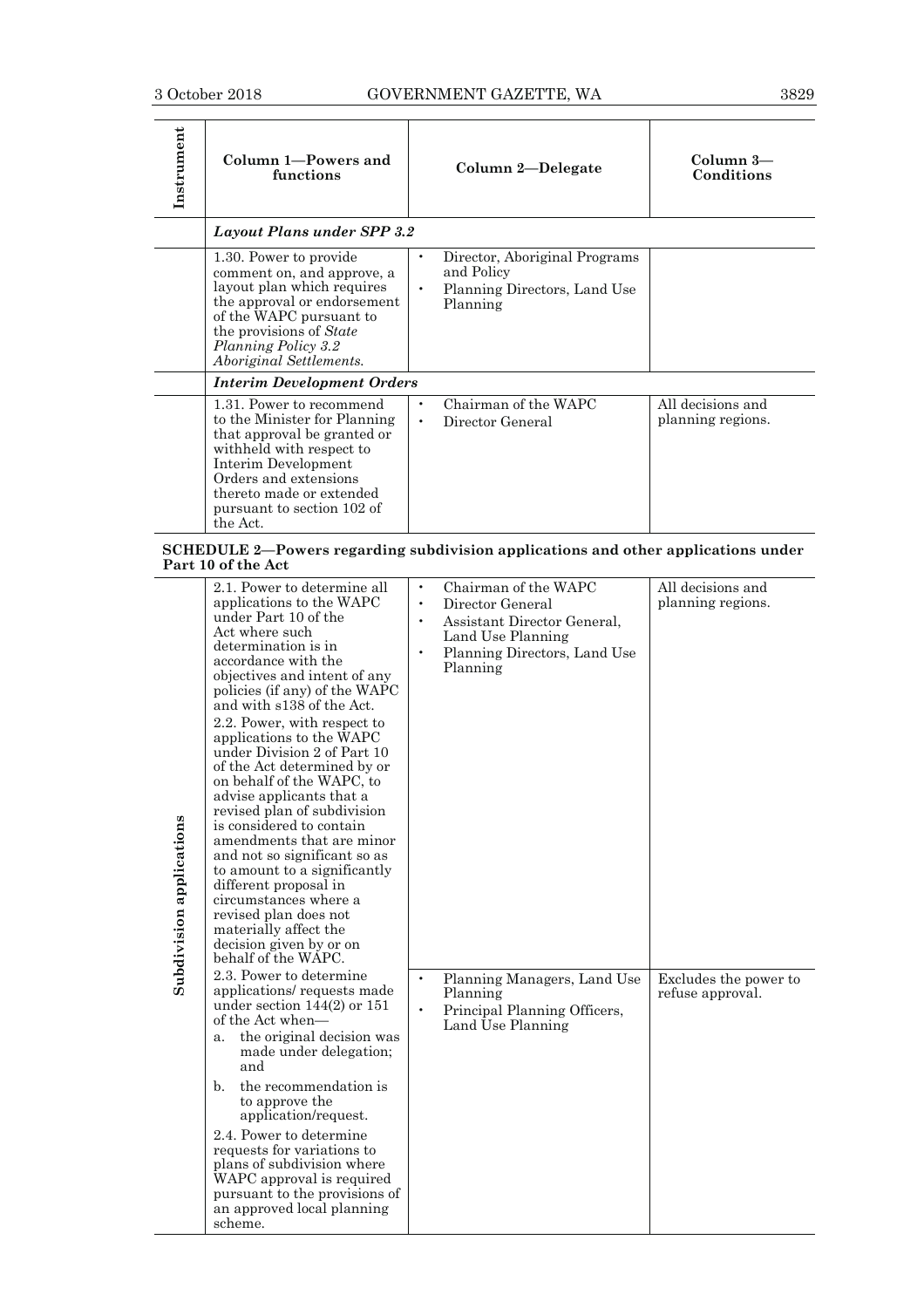$\overline{\phantom{a}}$ 

| Instrument       | <b>Column 1-Powers and</b><br>functions                                                                                                                                                                                                                                                                                                                                                                                         | Column 2-Delegate                                                                                                                                                                                                                 | Column 3-<br>Conditions                  |
|------------------|---------------------------------------------------------------------------------------------------------------------------------------------------------------------------------------------------------------------------------------------------------------------------------------------------------------------------------------------------------------------------------------------------------------------------------|-----------------------------------------------------------------------------------------------------------------------------------------------------------------------------------------------------------------------------------|------------------------------------------|
|                  | 2.5. In accordance with section<br>153 of the Act, power to grant<br>approval for an applicant to<br>pay to the relevant local<br>government a sum of money in<br>lieu of land being set aside for<br>public open space that<br>represents the value of that<br>portion in circumstances<br>where the WAPC has<br>approved a plan of subdivision<br>upon the condition that such<br>land be set aside for public<br>open space. |                                                                                                                                                                                                                                   |                                          |
| POS funds        | 2.6. Power to make<br>recommendations to the<br>Minister for Planning in<br>relation to requests from<br>local governments to expend<br>monies paid by subdividing<br>land owners in lieu of<br>setting aside free of cost to<br>the Crown, areas of land for<br>public open space, where<br>such recommendations are<br>in accordance with WAPC<br>policy.                                                                     | Chairman of the WAPC<br>$\bullet$<br>Assistant Director General,<br>$\bullet$<br>Land Use Planning                                                                                                                                |                                          |
| Swan River Trust | 2.7. Power to request the<br>Minister for Planning to<br>approve the WAPC<br>disregarding the advice of<br>the Swan River Trust in<br>whole or in part in relation<br>to the approval of<br>development of land within<br>the Riverbank or<br>Development Control Area<br>as defined under the Swan<br>and Canning Rivers<br>Management Act 2006<br>where the determining<br>authority is the WAPC.                             | Chairman of the WAPC<br>$\bullet$                                                                                                                                                                                                 |                                          |
| Swan Valley      | 2.8. Power to request the<br>Minister for Planning to<br>approve the WAPC<br>disregarding the advice of<br>the Swan Valley Planning<br>Committee in whole or in<br>part in relation to the<br>approval of development of<br>land within the Swan Valley<br>Planning Act Area where<br>the determining authority is<br>the WAPC, in accordance<br>with section $40(4)$ of the Act.                                               | Chairman of the WAPC<br>$\bullet$                                                                                                                                                                                                 |                                          |
| PCAs             | 2.9. Power pursuant to s113<br>of the Act to revoke a<br>declaration concerning a<br>planning control area.<br>2.10. Power to determine<br>applications for approval to<br>commence and carry out<br>development in a planning<br>control area, but only where<br>the development proposed—<br>is consistent with the<br>a.<br>purpose for which the                                                                            | Chairman of the WAPC<br>$\bullet$<br>Chairman of the WAPC<br>$\bullet$<br>Director General<br>$\bullet$<br>Assistant Director General,<br>$\bullet$<br>Land Use Planning<br>Planning Directors, Land Use<br>$\bullet$<br>Planning | Subject to Minister's<br>prior approval. |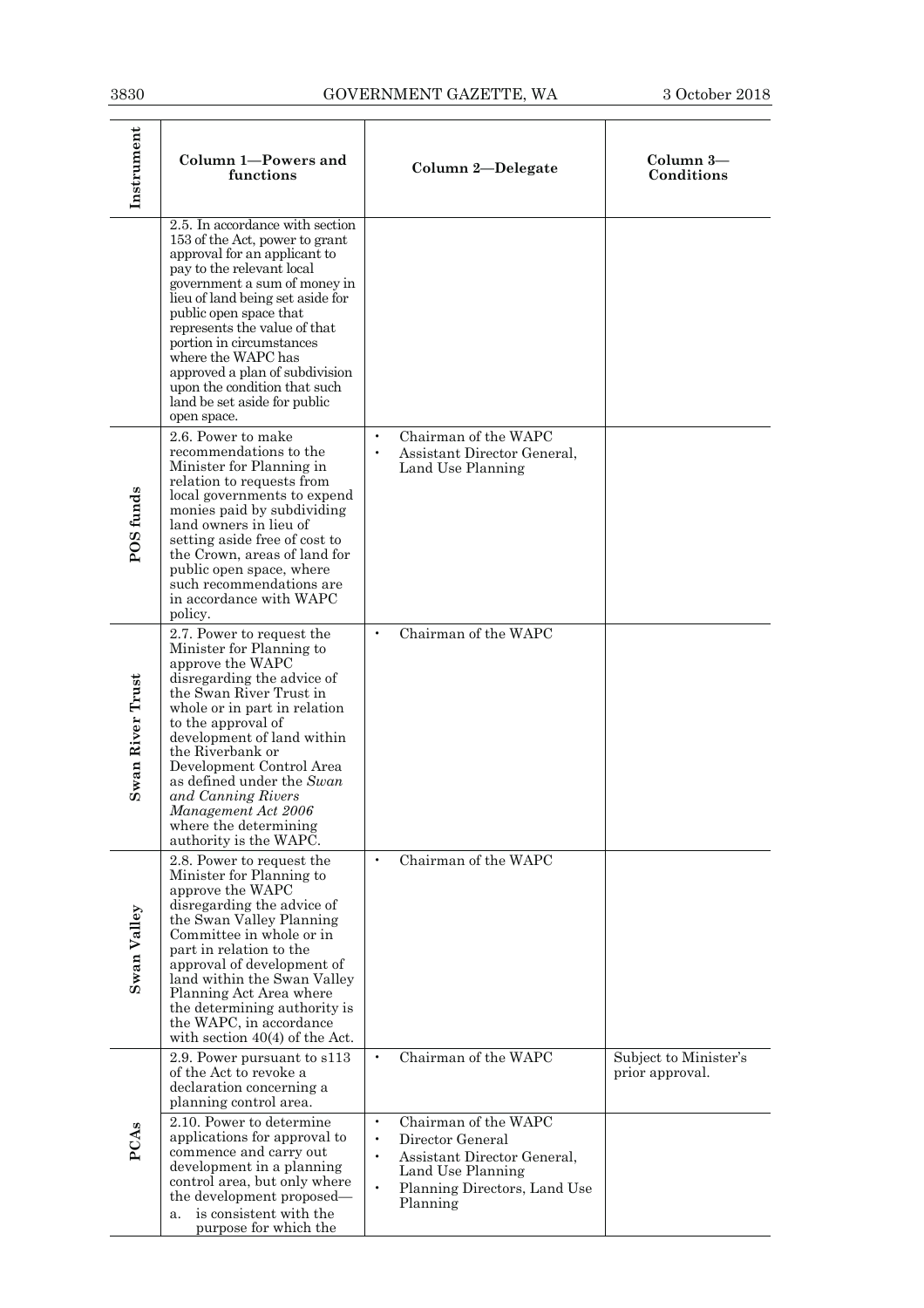| Instrument                                                                                               | Column 1-Powers and<br>functions                                                                                                                                                                                                                                                                                                                                                                                                                                                                                                                                                                                                                          | Column 2-Delegate                                                                                                                                                                                                                                                                                                      | Column 3-<br>Conditions                                                                                                            |
|----------------------------------------------------------------------------------------------------------|-----------------------------------------------------------------------------------------------------------------------------------------------------------------------------------------------------------------------------------------------------------------------------------------------------------------------------------------------------------------------------------------------------------------------------------------------------------------------------------------------------------------------------------------------------------------------------------------------------------------------------------------------------------|------------------------------------------------------------------------------------------------------------------------------------------------------------------------------------------------------------------------------------------------------------------------------------------------------------------------|------------------------------------------------------------------------------------------------------------------------------------|
|                                                                                                          | planning control area<br>was established; or<br>is incidental to<br>b.<br>development on land<br>adjoining the planning<br>control area.                                                                                                                                                                                                                                                                                                                                                                                                                                                                                                                  |                                                                                                                                                                                                                                                                                                                        |                                                                                                                                    |
|                                                                                                          | <b>SCHEDULE 3-Powers under other legislation</b>                                                                                                                                                                                                                                                                                                                                                                                                                                                                                                                                                                                                          |                                                                                                                                                                                                                                                                                                                        |                                                                                                                                    |
| Strata Titles, Liquor licences, Land Administration Act,<br>redevelopment matters<br>erry Lakes, certain | 3.1. Power to determine<br>applications and other<br>matters lodged with the<br>WAPC for decision under<br>the provisions of the Strata<br>Titles Act 1985 or the<br>provisions of any strata or<br>survey-strata scheme where<br>any such determination is in<br>accordance with the<br>objectives and intent of any<br>policies (if any) of the<br>WAPC.                                                                                                                                                                                                                                                                                                | $\bullet$<br>Chairman of the WAPC<br>Director General<br>$\bullet$<br>Assistant Director General,<br>Land Use Planning<br>$\bullet$<br>Planning Directors, Land Use<br>Planning<br>$\bullet$<br>Planning Managers, Land Use<br>Planning<br>$\bullet$<br>Principal Planning Officers,<br>Land Use Planning              |                                                                                                                                    |
|                                                                                                          | 3.2. Power to issue a<br>certificate in accordance<br>with section 40 of the Liquor<br>Control Act 1988.<br>3.3. Power pursuant to<br>sections 52 and 85 of the<br>Land Administration<br>Act 1997 to approve plans of<br>survey where in accordance<br>with the objectives and<br>intent of any policies (if any)<br>of the WAPC.                                                                                                                                                                                                                                                                                                                        | Planning Administration<br>$\bullet$<br>Manager<br><b>Planning Directors</b><br>$\bullet$                                                                                                                                                                                                                              | The delegation to the<br>Planning<br>Administration<br>Manager is confined to<br>power identified in<br>clause 3.2 of<br>Column 1. |
|                                                                                                          | 3.4. Authority to advise the<br>Minister for Planning when<br>the Minister undertakes the<br>role of the WAPC in relation<br>to the approval of the lease<br>or subdivision of land<br>pursuant to Part 10 of the<br>Planning and Development<br>Act 2005, within areas the<br>subject of a redevelopment<br>act and planning scheme<br>and under the control of a<br>redevelopment authority.<br>3.5. Power to determine<br>applications for development<br>approval made under<br>Division 5 of Part 3 of the<br>Perry Lakes Redevelopment<br>Act 2005 but only where<br>those determinations are<br>not inconsistent with an<br>approved redevelopment | Chairman of the WAPC<br>$\bullet$<br>Director General<br>$\bullet$<br>Assistant Director General,<br>$\bullet$<br>Land Use Planning<br>$\bullet$<br>Planning Directors, Land Use<br>Planning<br>Planning Managers, Land Use<br>$\bullet$<br>Planning<br>$\bullet$<br>Principal Planning Officers,<br>Land Use Planning |                                                                                                                                    |
|                                                                                                          | plan that relates to the land.<br>3.6. Power to execute and<br>accept the benefit of<br>easements in gross,<br>covenants in gross, records<br>on title and other<br>instruments for dealings in<br>land for subdivisions, strata<br>subdivisions and<br>developments in accordance                                                                                                                                                                                                                                                                                                                                                                        | $\bullet$<br>Planning Directors, Land Use<br>Planning<br>Planning Managers, Land Use<br>$\bullet$<br>Planning<br>Principal Planning Officers,<br>$\bullet$<br>Land Use Planning<br>$\bullet$<br>Planning Administration<br>Manager,                                                                                    |                                                                                                                                    |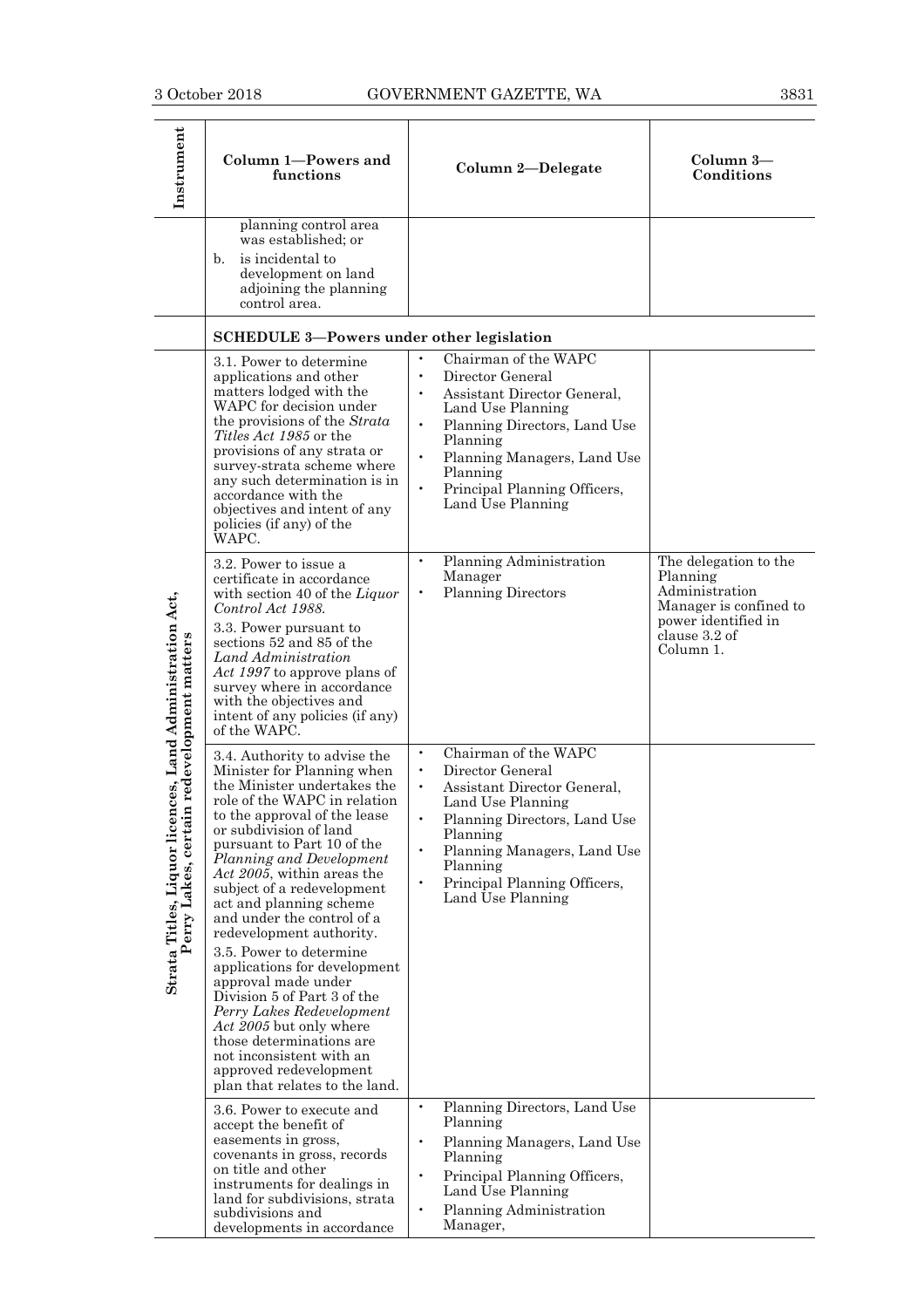| Instrument                            | Column 1-Powers and<br>functions                                                                                                                                                                                                                                                                                                                                                                                                                                                                                                                                        | Column 2-Delegate                                                                                                                                                               | Column 3-<br>Conditions |
|---------------------------------------|-------------------------------------------------------------------------------------------------------------------------------------------------------------------------------------------------------------------------------------------------------------------------------------------------------------------------------------------------------------------------------------------------------------------------------------------------------------------------------------------------------------------------------------------------------------------------|---------------------------------------------------------------------------------------------------------------------------------------------------------------------------------|-------------------------|
|                                       | with any applicable policy<br>and legislation.                                                                                                                                                                                                                                                                                                                                                                                                                                                                                                                          | Planning Administration<br>$\bullet$<br>Team Leader<br>$\bullet$<br>Planning Administration,<br>Support Officer                                                                 |                         |
| <b>EPA</b> matters                    | 3.7. Power to determine<br>whether or not a proposal is<br>likely to have a significant<br>effect on the environment<br>pursuant to section 38(1) of<br>the <i>Environmental</i><br>Protection Act 1986 and to<br>refer such proposal to the<br><b>Environmental Protection</b><br>Authority.                                                                                                                                                                                                                                                                           | Chairman of the WAPC<br>$\bullet$<br>Director General<br>$\bullet$<br>Assistant Director General,<br>Land Use Planning<br>$\bullet$<br>Planning Directors, Land Use<br>Planning |                         |
| <b>MRA</b> matters                    | 3.8. Power to provide<br>written submissions to the<br>Metropolitan<br>Redevelopment Authority on<br>any draft redevelopment<br>scheme, or amendment to a<br>redevelopment scheme,<br>submitted to the WAPC in<br>accordance with section 39<br>of the Metropolitan<br>Redevelopment Act 2011.<br>3.9. Power to make a<br>recommendation to the<br>Minister for Planning on<br>any draft redevelopment<br>scheme, or amendment to a<br>redevelopment scheme,<br>provided to the WAPC in<br>accordance with section 46<br>of the Metropolitan<br>Redevelopment Act 2011. | Chairman of the WAPC<br>$\bullet$<br>Director General<br>$\bullet$<br>Assistant Director General,<br>$\bullet$<br>Land Use Planning                                             |                         |
|                                       | <b>SCHEDULE 4-Power to endorse documents</b>                                                                                                                                                                                                                                                                                                                                                                                                                                                                                                                            |                                                                                                                                                                                 |                         |
|                                       | 4.1. Power to endorse the<br>following classes of approval<br>that may be granted<br>pursuant to Part 10 of the                                                                                                                                                                                                                                                                                                                                                                                                                                                         | Chairman of the WAPC<br>$\bullet$<br>Director General<br>Assistant Director General,<br>Land Use Planning                                                                       |                         |
| Signing Plans and Documents under PDA | $Act-$<br>diagrams and plans of<br>a.<br>survey and deposited<br>plans submitted in<br>accordance with an<br>earlier approved plan of<br>subdivision or<br>amalgamation; and<br>any other documents<br>b.<br>relating to leases.<br>licences, transfers,<br>conveyances and<br>mortgages, easements,<br>memorials on title and<br>other dealings in land,<br>submitted for formal<br>endorsement, subject to<br>prior compliance with<br>all relevant conditions<br>(if any) affixed as a<br>condition of approval or<br>waiver of conditions<br>pursuant to 4.4.       | $\bullet$<br>Planning Directors, Land Use<br>Planning<br>$\bullet$<br>Planning Managers, Land Use<br>Planning<br>Principal Planning Officers,<br>Land Use Planning              |                         |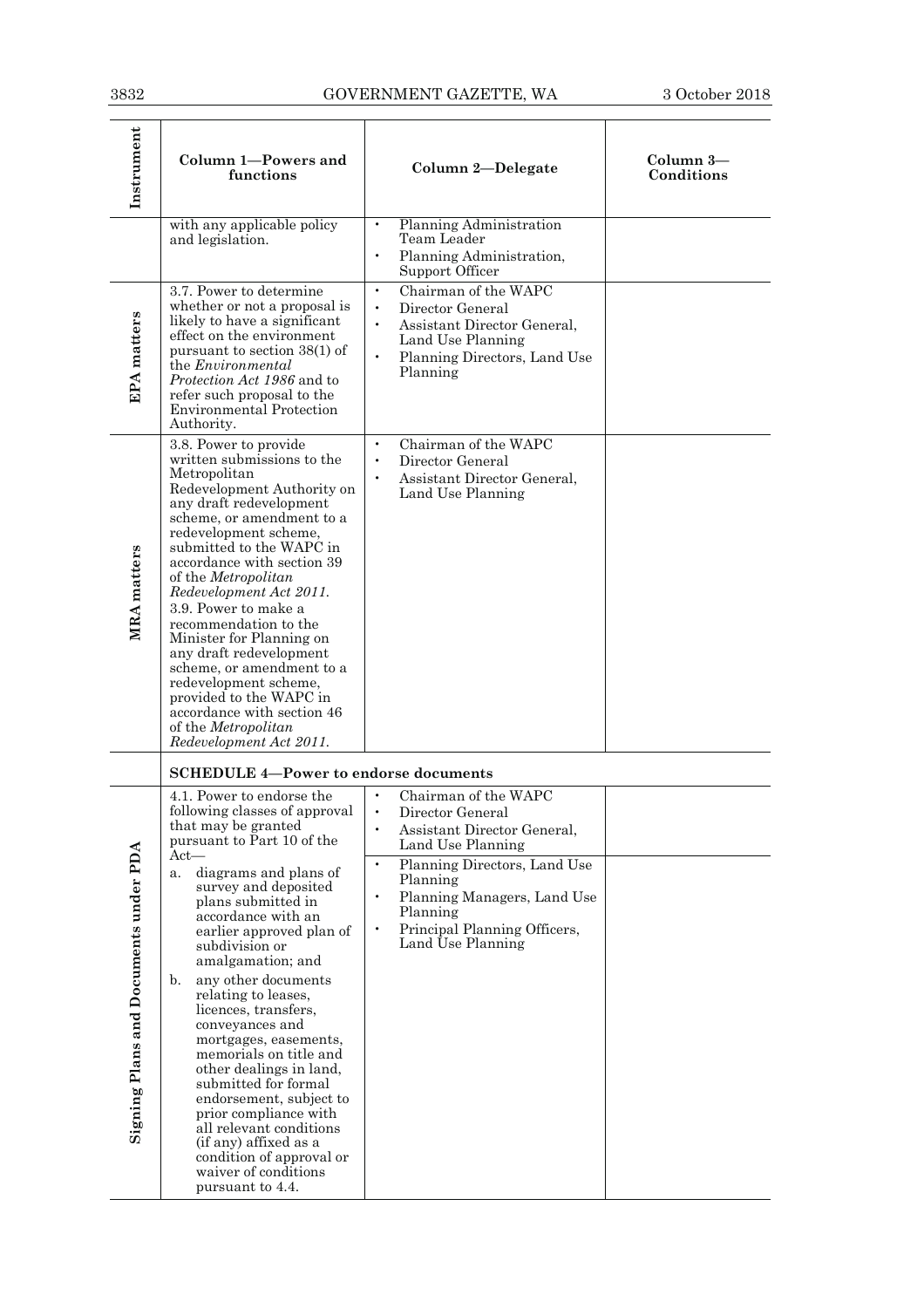| Instrument                                         | Column 1-Powers and<br>functions                                                                                                                                                                                                                                                                                                                                                                                                                                                                                                                                                                                                                   | Column 2-Delegate                                                                                                                                                                                                                                                                                                                                    | Column 3-<br>Conditions                                                                                                                                                                                                                                                  |
|----------------------------------------------------|----------------------------------------------------------------------------------------------------------------------------------------------------------------------------------------------------------------------------------------------------------------------------------------------------------------------------------------------------------------------------------------------------------------------------------------------------------------------------------------------------------------------------------------------------------------------------------------------------------------------------------------------------|------------------------------------------------------------------------------------------------------------------------------------------------------------------------------------------------------------------------------------------------------------------------------------------------------------------------------------------------------|--------------------------------------------------------------------------------------------------------------------------------------------------------------------------------------------------------------------------------------------------------------------------|
|                                                    | 4.2. Power to endorse<br>documents listed in<br>delegation 4.1, where the<br>WAPC is requested to<br>consider variations to the<br>earlier approved plan of<br>subdivision or<br>amalgamation.                                                                                                                                                                                                                                                                                                                                                                                                                                                     | Chairman of the WAPC<br>Director General<br>$\bullet$<br>Assistant Director General,<br>$\bullet$<br>Land Use Planning<br>Planning Directors, Land Use<br>Planning<br>Planning Managers, Land Use<br>$\bullet$<br>Planning<br>Principal Planning Officers,<br>$\bullet$<br>Land Use Planning                                                         | Variations are to be in<br>keeping with the<br>purpose and intent of<br>WAPC policy, and to<br>be consistent with the<br>principles of orderly<br>and proper planning.                                                                                                   |
| Strata title matters and<br>approval of conditions | 4.3. Power pursuant to<br>section 25B of the Strata<br>Titles Act 1985 to endorse<br>survey-strata plans or plans<br>or re-subdivision or<br>consolidation for a survey-<br>strata scheme submitted for<br>formal endorsement, subject<br>to prior compliance with all<br>relevant conditions (if any)<br>affixed as a condition of<br>approval.<br>4.4. Power to clear<br>conditions affixed as<br>conditions of approval with<br>respect to the classes of<br>approval set forth in 4.1, 4.2<br>and 4.3.                                                                                                                                         | Planning Directors, Land Use<br>$\bullet$<br>Planning<br>Planning Managers, Land Use<br>Planning<br>Principal Planning Officers,<br>$\bullet$<br>Land Use Planning                                                                                                                                                                                   |                                                                                                                                                                                                                                                                          |
| Administration<br>Land<br>Act                      | 4.5. Power to sign diagrams<br>and plans of survey and<br>deposited plans involving<br>the acquisition and<br>resumption of land created<br>pursuant to Part 11 of the<br>Act and the Land<br>Administration Act 1997                                                                                                                                                                                                                                                                                                                                                                                                                              | Planning Directors, Land Use<br>$\bullet$<br>Planning<br>Planning Managers, Land Use<br>Planning<br>Principal Planning Officers,<br>$\bullet$<br>Land Use Planning                                                                                                                                                                                   |                                                                                                                                                                                                                                                                          |
|                                                    | <b>SCHEDULE 5-Enforcement and legal proceedings</b>                                                                                                                                                                                                                                                                                                                                                                                                                                                                                                                                                                                                |                                                                                                                                                                                                                                                                                                                                                      |                                                                                                                                                                                                                                                                          |
| Appeals                                            | 5.1. Power to advise the<br>Minister for Planning on<br>any appeal, review or<br>matter arising therefrom<br>pursuant to Part 14 of the<br>Act.<br>5.2. Power to defend and<br>otherwise deal with matters<br>lodged with the State<br>Administrative Tribunal<br>and to appeal, defend,<br>respond and otherwise deal<br>with any matter that may be<br>appealed to the Supreme<br>Court on a question of law.<br>5.3. Power to consider and<br>determine a request for<br>reconsideration ordered by<br>the State Administrative<br>Tribunal pursuant to s31 of<br>the <i>State Administrative</i><br>Tribunal Act 2004<br>5.4. Power to defend, | $\bullet$<br>Chairman of the WAPC<br>$\bullet$<br>Director General<br>Assistant Director General.<br>$\bullet$<br>Land Use Planning<br>$\bullet$<br>Planning Directors, Land Use<br>Planning<br>Planning Managers, Land Use<br>$\bullet$<br>Planning<br>Principal Planning Officers,<br>$\bullet$<br>Land Use Planning<br>Director, Planning Appeals | Managers and<br>Principal Planning<br>Officers may only<br>exercise this<br>delegation within the<br>jurisdiction of the<br>State Administrative<br>Tribunal and the<br>director to whom they<br>report must be fully<br>informed of the<br>proceedings at all<br>times. |
|                                                    | respond, appeal and<br>otherwise deal with legal<br>proceedings.                                                                                                                                                                                                                                                                                                                                                                                                                                                                                                                                                                                   |                                                                                                                                                                                                                                                                                                                                                      |                                                                                                                                                                                                                                                                          |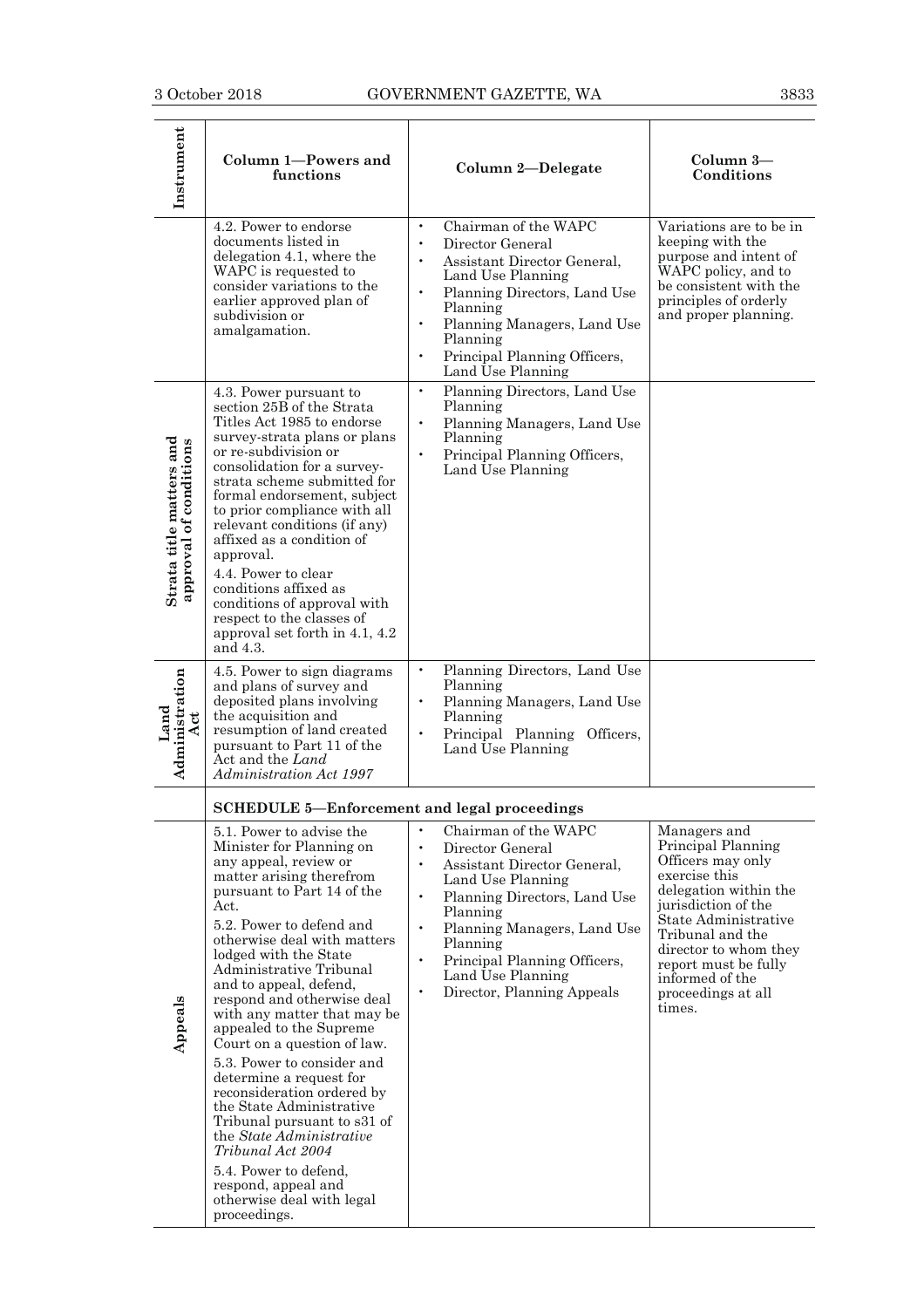| Instrument                           | Column 1-Powers and<br>functions                                                                                                                                                                                                                                                                                                                                                                                                                                                                                                                                                                                                                                                                                       | Column 2-Delegate                                                                                                                                                                                                                                                                            | Column 3-<br>Conditions                                                                                                                                                                                                                                                                             |
|--------------------------------------|------------------------------------------------------------------------------------------------------------------------------------------------------------------------------------------------------------------------------------------------------------------------------------------------------------------------------------------------------------------------------------------------------------------------------------------------------------------------------------------------------------------------------------------------------------------------------------------------------------------------------------------------------------------------------------------------------------------------|----------------------------------------------------------------------------------------------------------------------------------------------------------------------------------------------------------------------------------------------------------------------------------------------|-----------------------------------------------------------------------------------------------------------------------------------------------------------------------------------------------------------------------------------------------------------------------------------------------------|
|                                      | 5.5. Power to exercise all<br>functions of the WAPC as<br>set out in Part 13 of the Act.                                                                                                                                                                                                                                                                                                                                                                                                                                                                                                                                                                                                                               |                                                                                                                                                                                                                                                                                              |                                                                                                                                                                                                                                                                                                     |
|                                      |                                                                                                                                                                                                                                                                                                                                                                                                                                                                                                                                                                                                                                                                                                                        | <b>SCHEDULE 6-Powers under the Metropolitan Region Scheme</b>                                                                                                                                                                                                                                |                                                                                                                                                                                                                                                                                                     |
| Approval of DA's and Plans under MRS | 6.1. Power to determine<br>applications for approval to<br>commence and carry out<br>development lodged with or<br>referred to the WAPC<br>pursuant to the provisions of<br>the Metropolitan Region<br>Scheme (MRS) but only<br>where those determinations<br>are in accordance with the<br>objectives and intent of any<br>policies (if any) of the<br>WAPC.<br>6.2. Power to approve<br>detailed plans requiring the<br>subsequent approval of the<br>WAPC as a condition of<br>development approval<br>pursuant to the provisions of<br>the MRS and power to<br>confirm that conditions<br>imposed by the WAPC on a<br>development approval<br>pursuant to the provisions of<br>the MRS have been<br>complied with. | Chairman of the WAPC<br>Director General<br>Assistant Director General,<br>$\bullet$<br>Land Use Planning<br>Planning Directors, Land Use<br>$\bullet$<br>Planning<br>Planning Managers, Land Use<br>$\bullet$<br>Planning<br>Principal Planning Officers,<br>$\bullet$<br>Land Use Planning |                                                                                                                                                                                                                                                                                                     |
| EPA                                  | 6.3. Power to determine<br>whether or not proposals<br>and the ongoing<br>implementation of the MRS<br>comply with conditions (if<br>any) applied pursuant to<br>sections 48F and 48J of the<br><b>Environmental Protection</b><br>Act 1986.                                                                                                                                                                                                                                                                                                                                                                                                                                                                           |                                                                                                                                                                                                                                                                                              |                                                                                                                                                                                                                                                                                                     |
| $Call$ ins under<br>the MRS          | 6.4. Power to determine<br>whether or not applications<br>to commence and carry out<br>development are of State or<br>regional importance, or in<br>the public interest, pursuant<br>to any resolution of the<br>WAPC made under clause<br>32 of the MRS requiring<br>such determination.                                                                                                                                                                                                                                                                                                                                                                                                                              | Chairman of the WAPC<br>$\bullet$<br>Director General<br>$\bullet$<br>Assistant Director General,<br>$\bullet$<br>Land Use Planning                                                                                                                                                          |                                                                                                                                                                                                                                                                                                     |
| 32<br>ಕ                              | 6.5. power to determine<br>minor amendments to the<br>boundary delineating an<br>area, the subject of a<br>resolution under clause 32 of<br>the MRS.                                                                                                                                                                                                                                                                                                                                                                                                                                                                                                                                                                   | Chairman of the WAPC<br>$\bullet$<br>Director General<br>$\bullet$<br>Assistant Director General,<br>$\bullet$<br>Land Use Planning                                                                                                                                                          | The exercise of this<br>power must not<br>change the resolution<br>of the WAPC in a<br>substantial way. This<br>delegation is intended<br>to be used to make<br>minor changes, if<br>required, to a cl32<br>resolution, to give<br>better effect to the<br>intention of the<br>original resolution. |
| $CL.42$<br>cert's                    | 6.6. Power to issue<br>Clause 42 Certificates<br>pursuant to the provisions of<br>the MRS.                                                                                                                                                                                                                                                                                                                                                                                                                                                                                                                                                                                                                             | Assistant Director General,<br>$\bullet$<br>Land Use Planning<br><b>Information Capture Manager</b><br>$\bullet$<br>Region Scheme Coordinator                                                                                                                                                |                                                                                                                                                                                                                                                                                                     |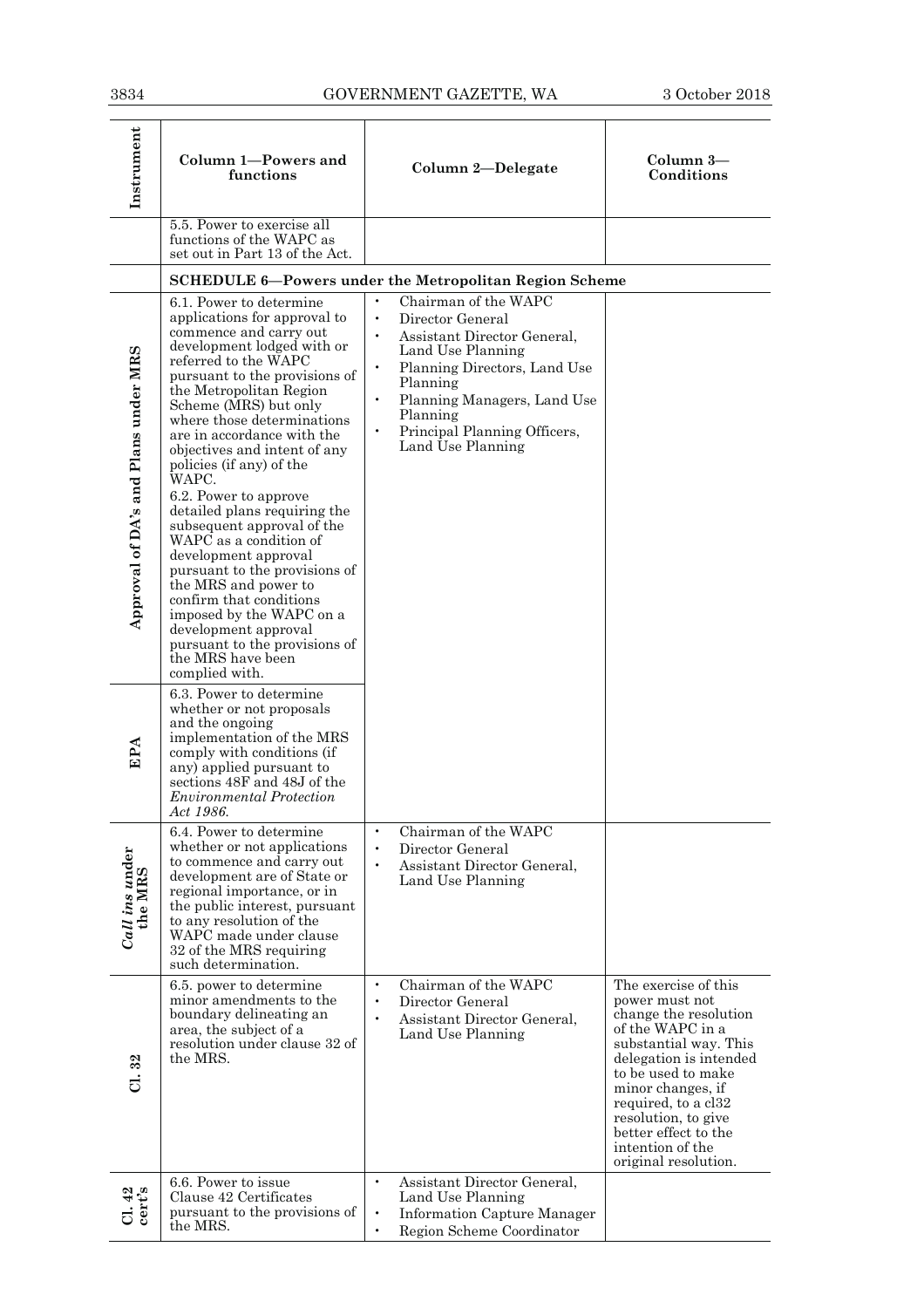| Instrument          | Column 1-Powers and<br>functions                                                                                                                                                                                                                                                                                                                                                                                                                                                                                                                                                                                                                                                                                                                                                                                                                                                                                                                                                                                                                                                                                                                                                                                                | Column 2-Delegate                                                                                                                                                                                                                                                                                         | Column 3-<br>Conditions |
|---------------------|---------------------------------------------------------------------------------------------------------------------------------------------------------------------------------------------------------------------------------------------------------------------------------------------------------------------------------------------------------------------------------------------------------------------------------------------------------------------------------------------------------------------------------------------------------------------------------------------------------------------------------------------------------------------------------------------------------------------------------------------------------------------------------------------------------------------------------------------------------------------------------------------------------------------------------------------------------------------------------------------------------------------------------------------------------------------------------------------------------------------------------------------------------------------------------------------------------------------------------|-----------------------------------------------------------------------------------------------------------------------------------------------------------------------------------------------------------------------------------------------------------------------------------------------------------|-------------------------|
| Public housing DA's | 6.7. Power to determine<br>applications for approval of<br>the development of public<br>housing where such<br>applications are made<br>pursuant to the provisions of<br>the MRS, even if the<br>relevant local government<br>does not recommend support<br>for an application, or the<br>local government does not<br>provide a recommendation<br>within the specified time<br>period.                                                                                                                                                                                                                                                                                                                                                                                                                                                                                                                                                                                                                                                                                                                                                                                                                                          | $\bullet$<br>Assistant Director General,<br>Land Use Planning<br>Planning Directors, Land Use<br>$\bullet$<br>Planning                                                                                                                                                                                    |                         |
|                     |                                                                                                                                                                                                                                                                                                                                                                                                                                                                                                                                                                                                                                                                                                                                                                                                                                                                                                                                                                                                                                                                                                                                                                                                                                 | <b>SCHEDULE 7-Powers under the Peel Region Scheme</b>                                                                                                                                                                                                                                                     |                         |
|                     | 7.1. Power to determine<br>applications for approval to<br>commence and carry out<br>development submitted or<br>referred to the WAPC<br>pursuant to the provisions of<br>the Peel Region Scheme but<br>only where-<br>no response has been<br>a.<br>received from the local<br>government within the<br>period prescribed in<br>clause $30(3)$ of the Peel<br>Region Scheme;<br>The determination is<br>$\mathbf{b}$ .<br>consistent with the<br>recommendations made<br>by the local government;<br>or<br>such determination<br>$c_{\cdot}$<br>would be inconsistent<br>with the<br>recommendation made<br>by local government, but<br>would accord with the<br>objectives and intent of<br>any policies (if any) of<br>the WAPC.<br>7.2. Power to approve<br>detailed plans requiring the<br>subsequent approval of the<br>WAPC as a condition of<br>development approval<br>pursuant to the provisions of<br>the PRS and power to<br>confirm that conditions<br>imposed by the WAPC on a<br>development approval<br>pursuant to the provisions of<br>the Peel Region Scheme<br>have been complied with<br>7.3. Power to endorse<br>management plans for the<br>purposes of Clause $19(e)(iv)$<br>of the Peel Region Scheme. | Chairman of the WAPC<br>$\bullet$<br>$\bullet$<br>Director General<br>$\bullet$<br>Assistant Director General.<br>Land Use Planning<br>Planning Directors, Land Use<br>$\bullet$<br>Planning<br>$\bullet$<br>Planning Managers, Land Use<br>Planning<br>Principal Planning Officers,<br>Land Use Planning |                         |
| <b>EPA</b>          | 7.4. Power to determine<br>whether or not proposals<br>and the ongoing<br>implementation of the Peel                                                                                                                                                                                                                                                                                                                                                                                                                                                                                                                                                                                                                                                                                                                                                                                                                                                                                                                                                                                                                                                                                                                            |                                                                                                                                                                                                                                                                                                           |                         |

Region Scheme comply with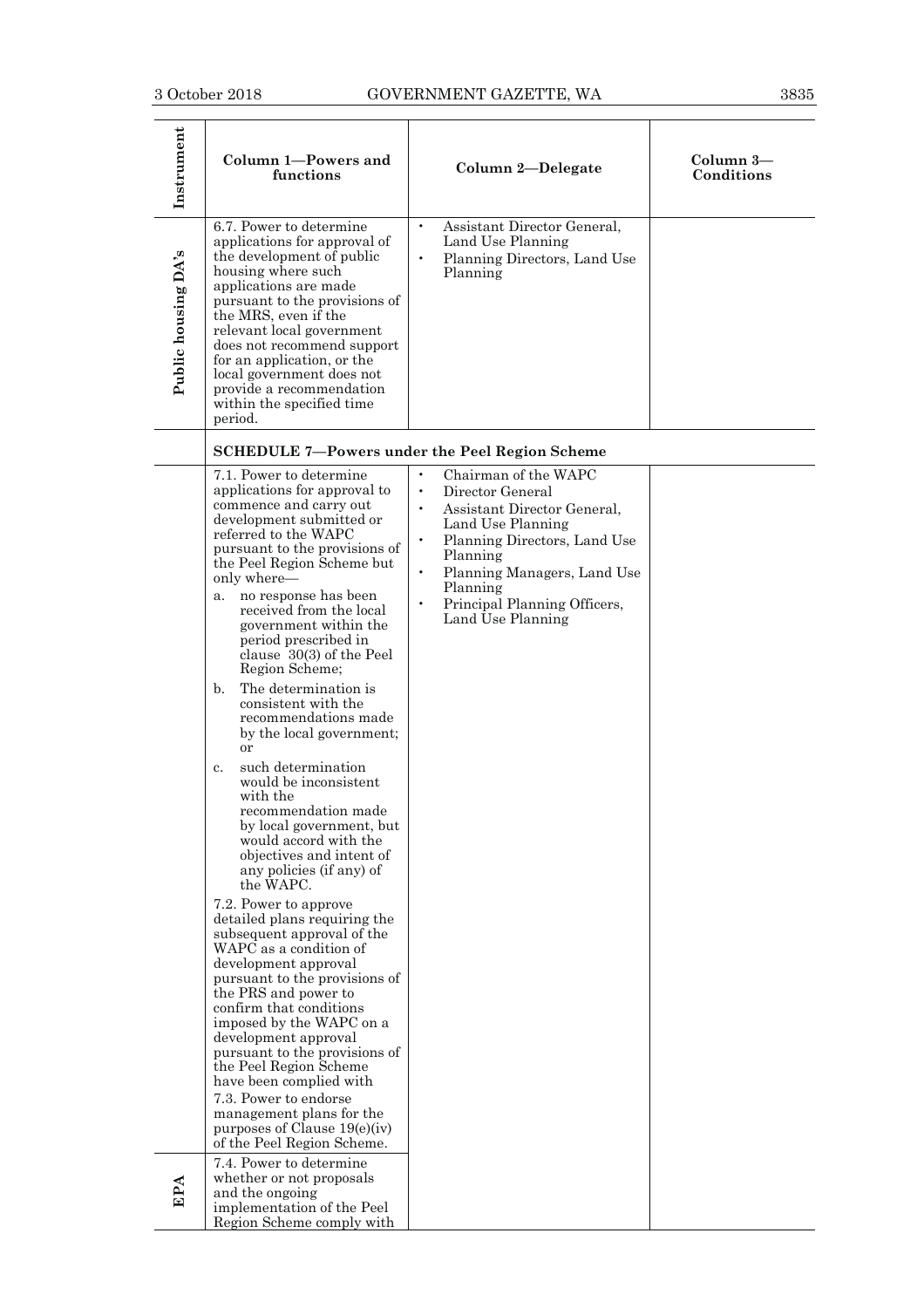| 3836                   |                                                                                                                                                                                                                                                                                                                                                                                                                                                                                                                                                                                                                                                                                                                                                                                                                                                                                                                                     | GOVERNMENT GAZETTE, WA                                                                                                                                     | 3 October 2018          |
|------------------------|-------------------------------------------------------------------------------------------------------------------------------------------------------------------------------------------------------------------------------------------------------------------------------------------------------------------------------------------------------------------------------------------------------------------------------------------------------------------------------------------------------------------------------------------------------------------------------------------------------------------------------------------------------------------------------------------------------------------------------------------------------------------------------------------------------------------------------------------------------------------------------------------------------------------------------------|------------------------------------------------------------------------------------------------------------------------------------------------------------|-------------------------|
| Instrument             | Column 1-Powers and<br>functions                                                                                                                                                                                                                                                                                                                                                                                                                                                                                                                                                                                                                                                                                                                                                                                                                                                                                                    | Column 2-Delegate                                                                                                                                          | Column 3-<br>Conditions |
|                        | the conditions applied<br>pursuant to section 48F and<br>48J of the <i>Environmental</i><br>Protection Act 1986.                                                                                                                                                                                                                                                                                                                                                                                                                                                                                                                                                                                                                                                                                                                                                                                                                    |                                                                                                                                                            |                         |
| Call ins under the PRS | 7.5. In relation to a<br>resolution of the WAPC<br>made under clause 21 of the<br>Peel Region Scheme, power<br>to determine whether or not<br>applications to commence<br>and carry out development<br>are of state or regional<br>significance, or in the public<br>interest.<br>7.6. In relation to a<br>resolution of the WAPC<br>made under clause 21 of the<br>Peel Region Scheme, power<br>to determine whether or not<br>a proposed development in<br>the Rural zone requires<br>planning approval for the<br>following reasons—<br>development which<br>a.<br>abuts and has access to<br>a regional reservation<br>has the potential to<br>significantly increase<br>traffic;<br>development in a special<br>$\mathbf{b}$ .<br>control area may conflict<br>with the purposes of the<br>special control area;<br>development in the<br>c.<br>Rural zone may not be<br>consistent with the<br>purposes of the Rural<br>zone. |                                                                                                                                                            |                         |
| Extension<br>of time   | 7.7. Power to approve a<br>request received pursuant to<br>clause $37(2)$ of the Peel<br>Region Scheme for an<br>extension of the term during<br>which planning approval<br>remains valid.                                                                                                                                                                                                                                                                                                                                                                                                                                                                                                                                                                                                                                                                                                                                          |                                                                                                                                                            |                         |
| $C1.47$<br>cert's      | 7.8. Power to issue<br>Clause 47 Certificates<br>pursuant to the provisions of<br>the Peel Region Scheme.                                                                                                                                                                                                                                                                                                                                                                                                                                                                                                                                                                                                                                                                                                                                                                                                                           | Assistant Director General,<br>$\bullet$<br>Land Use Planning<br>Region Scheme Coordinator<br>$\bullet$<br>$\bullet$<br><b>Information Capture Manager</b> |                         |
| Public housing DA's    | 7.9. Power to determine<br>applications for approval of<br>the development of public<br>housing where such<br>applications are made<br>pursuant to the provisions of<br>the Peel Region Scheme,<br>and the relevant local<br>government does not<br>recommend support for an<br>application, or the local<br>government does not provide<br>a recommendation within<br>the specified time period.                                                                                                                                                                                                                                                                                                                                                                                                                                                                                                                                   | $\bullet$<br>Assistant Director General,<br>Land Use Planning<br>Planning Directors, Land Use<br>$\bullet$<br>Planning                                     |                         |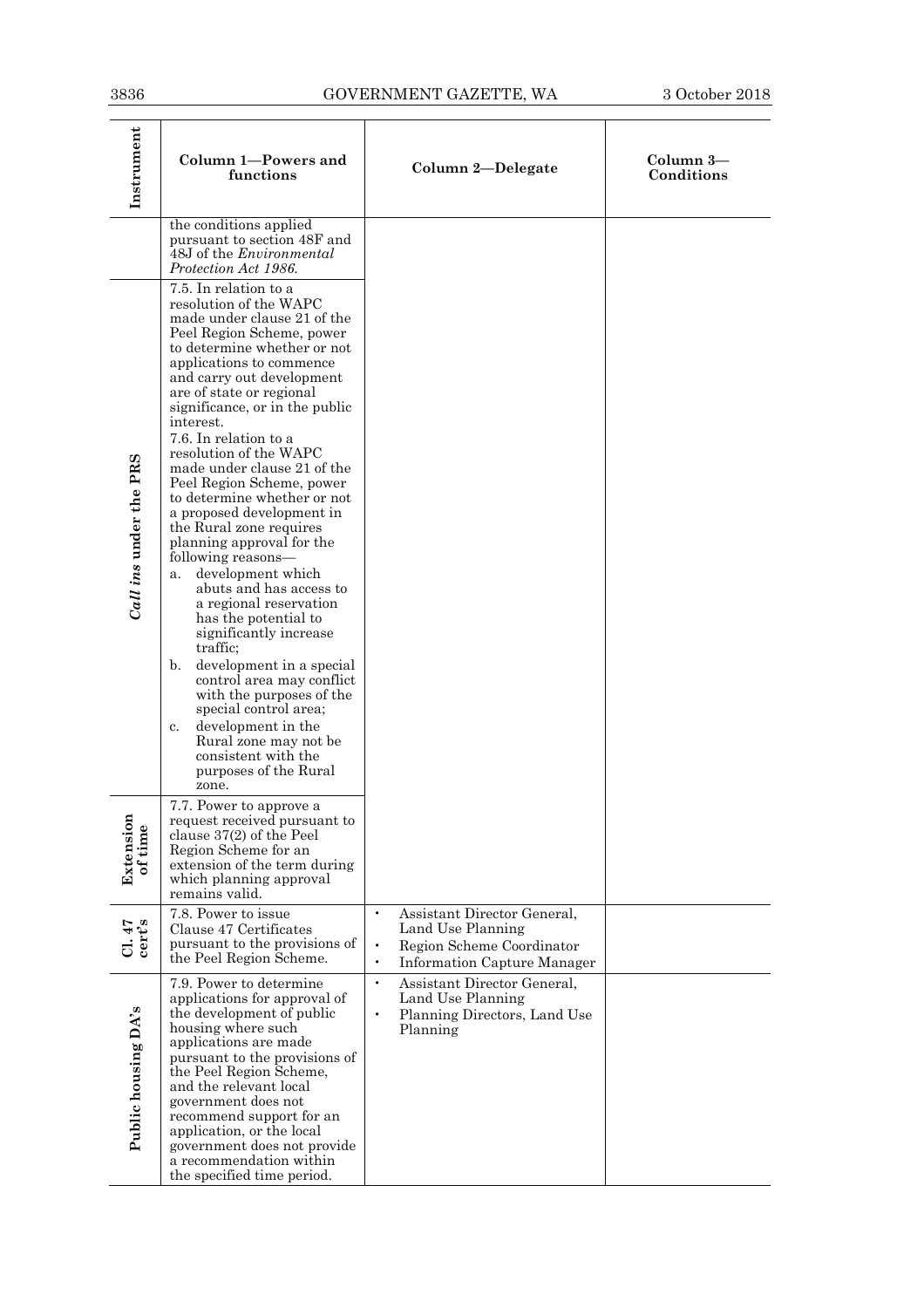÷,

| Instrument                | Column 1-Powers and<br>functions                                                                                                                                                                                                                                                                                                                                                                                                                                                                                                                                                                                                                                                                                                                                                                                                                                                                                                                                                                                                                                                                                                                                                                                                                                                                                                                                                                                                                                                                                                                                         | Column 2-Delegate                                                                                                                                                                                                                                                                                         | Column 3-<br>Conditions |
|---------------------------|--------------------------------------------------------------------------------------------------------------------------------------------------------------------------------------------------------------------------------------------------------------------------------------------------------------------------------------------------------------------------------------------------------------------------------------------------------------------------------------------------------------------------------------------------------------------------------------------------------------------------------------------------------------------------------------------------------------------------------------------------------------------------------------------------------------------------------------------------------------------------------------------------------------------------------------------------------------------------------------------------------------------------------------------------------------------------------------------------------------------------------------------------------------------------------------------------------------------------------------------------------------------------------------------------------------------------------------------------------------------------------------------------------------------------------------------------------------------------------------------------------------------------------------------------------------------------|-----------------------------------------------------------------------------------------------------------------------------------------------------------------------------------------------------------------------------------------------------------------------------------------------------------|-------------------------|
|                           |                                                                                                                                                                                                                                                                                                                                                                                                                                                                                                                                                                                                                                                                                                                                                                                                                                                                                                                                                                                                                                                                                                                                                                                                                                                                                                                                                                                                                                                                                                                                                                          | <b>SCHEDULE 8-Powers under the Greater Bunbury Region Scheme</b>                                                                                                                                                                                                                                          |                         |
| Approval of DA's or plans | 8.1. Power to determine<br>applications for approval to<br>commence and carry out<br>development submitted or<br>referred to the WAPC<br>pursuant to the provisions of<br>the Greater Bunbury Region<br>Scheme (GBRS) but only<br>where—<br>no response has been<br>a.<br>received from the local<br>government within the<br>period prescribed in<br>clause $36(3)$ of the<br>GBRS;<br>The determination is<br>$\mathbf{b}$ .<br>consistent with the<br>recommendations made<br>by the local government;<br>or<br>such determination<br>c.<br>would be inconsistent<br>with the<br>recommendation made<br>by local government, but<br>would accord with the<br>objectives and intent of<br>any policies (if any) of<br>the WAPC.<br>8.2. Power to approve<br>detailed plans requiring the<br>subsequent approval of the<br>WAPC as a condition of<br>development approval<br>pursuant to the provisions of<br>the GBRS and power to<br>confirm that conditions<br>imposed by the WAPC on a<br>development approval<br>pursuant to the provisions of<br>the GBRS have been<br>complied with.<br>8.3. Power to endorse<br>management plans for the<br>purposes of Clause 25 (f) (v)<br>of the GBRS.<br>8.4. Power to amend<br>planning approval granted<br>on behalf of the WAPC for<br>the purposes of Clause 30 of<br>the GBRS.<br>8.5. Power to approve<br>written requests for the<br>extension of the term of<br>planning approval at any<br>time prior to the expiry of a<br>planning approval pursuant<br>to s43 (2) of the GBRS for a<br>maximum of a further two | Chairman of the WAPC<br>$\bullet$<br>Director General<br>$\bullet$<br>Assistant Director General,<br>Land Use Planning<br>Planning Directors, Land Use<br>$\bullet$<br>Planning<br>Planning Managers, Land Use<br>$\bullet$<br>Planning<br>Principal Planning Officers,<br>$\bullet$<br>Land Use Planning |                         |
|                           | years only.                                                                                                                                                                                                                                                                                                                                                                                                                                                                                                                                                                                                                                                                                                                                                                                                                                                                                                                                                                                                                                                                                                                                                                                                                                                                                                                                                                                                                                                                                                                                                              |                                                                                                                                                                                                                                                                                                           |                         |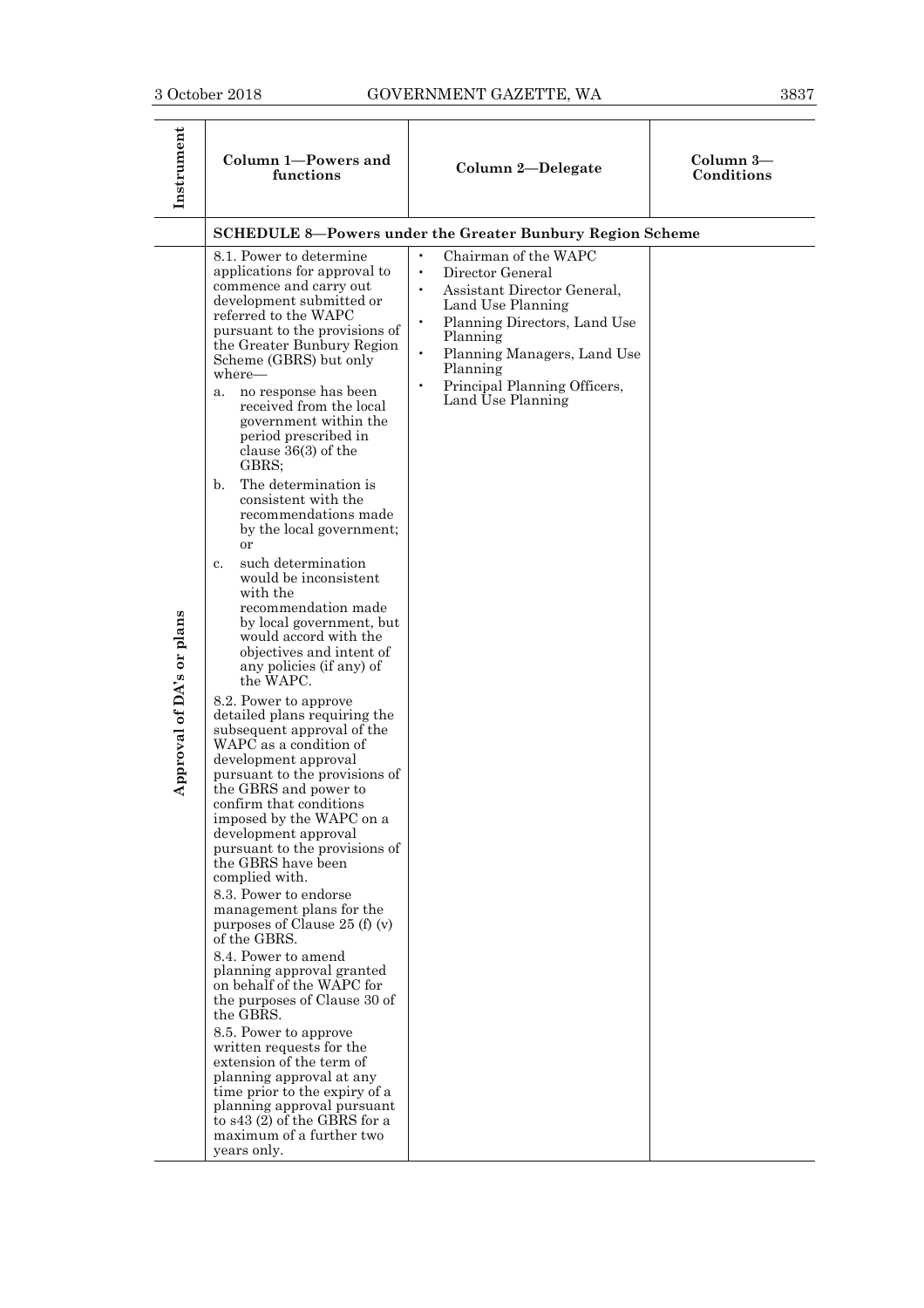| 3838                                      |                                                                                                                                                                                                                                                                                                                                                                                                                                                                                                                                                                                                                                                                                                                                                                                                                                                                                                                                                                                                                                                                                                                                                                                                                                                                                                                                                                                                                                          | GOVERNMENT GAZETTE, WA | 3 October 2018          |
|-------------------------------------------|------------------------------------------------------------------------------------------------------------------------------------------------------------------------------------------------------------------------------------------------------------------------------------------------------------------------------------------------------------------------------------------------------------------------------------------------------------------------------------------------------------------------------------------------------------------------------------------------------------------------------------------------------------------------------------------------------------------------------------------------------------------------------------------------------------------------------------------------------------------------------------------------------------------------------------------------------------------------------------------------------------------------------------------------------------------------------------------------------------------------------------------------------------------------------------------------------------------------------------------------------------------------------------------------------------------------------------------------------------------------------------------------------------------------------------------|------------------------|-------------------------|
| Instrument                                | Column 1-Powers and<br>functions                                                                                                                                                                                                                                                                                                                                                                                                                                                                                                                                                                                                                                                                                                                                                                                                                                                                                                                                                                                                                                                                                                                                                                                                                                                                                                                                                                                                         | Column 2-Delegate      | Column 3-<br>Conditions |
| EPA                                       | 8.6. Power to determine<br>whether or not proposals<br>and the ongoing<br>implementation of the<br>GBRS comply with the<br>conditions applied pursuant<br>to section 48F and 48J of the<br><i>Environmental Protection</i><br>Act 1986.                                                                                                                                                                                                                                                                                                                                                                                                                                                                                                                                                                                                                                                                                                                                                                                                                                                                                                                                                                                                                                                                                                                                                                                                  |                        |                         |
| GBRS Call in powers<br>Call ins under the | 8.7. In relation to a<br>resolution of the WAPC<br>made under clause 27 of the<br>GBRS, power to determine<br>whether or not applications<br>to commence and carry out<br>development are of state or<br>regional significance, or in<br>the public interest.<br>8.8. In relation to a<br>resolution of the WAPC<br>made under cl 27 of the<br>GBRS, power to determine<br>whether or not a proposed<br>development requires<br>planning approval for the<br>following reasons—<br>development which<br>a.<br>abuts and has access to<br>a regional road<br>reservation has the<br>potential to significantly<br>increase traffic;<br>development in a special<br>b.<br>control area may conflict<br>with the purposes of the<br>special control area;<br>development in,<br>c.<br>adjacent to or in close<br>proximity to a policy<br>area is potentially<br>incompatible with the<br>intended activities in<br>the policy area or would<br>be adversely affected by,<br>or would adversely<br>affect, those activities;<br>development is<br>d.<br>sufficiently close to a<br>policy area for the<br>effects of activities in<br>the policy area to be<br>likely to adversely affect<br>the proposed use and/or<br>for the effects of the<br>development to be likely<br>to adversely affect uses<br>in the policy area;<br>development in the<br>е.<br>rural zone may not be<br>consistent with the<br>purposes of the rural<br>zone. |                        |                         |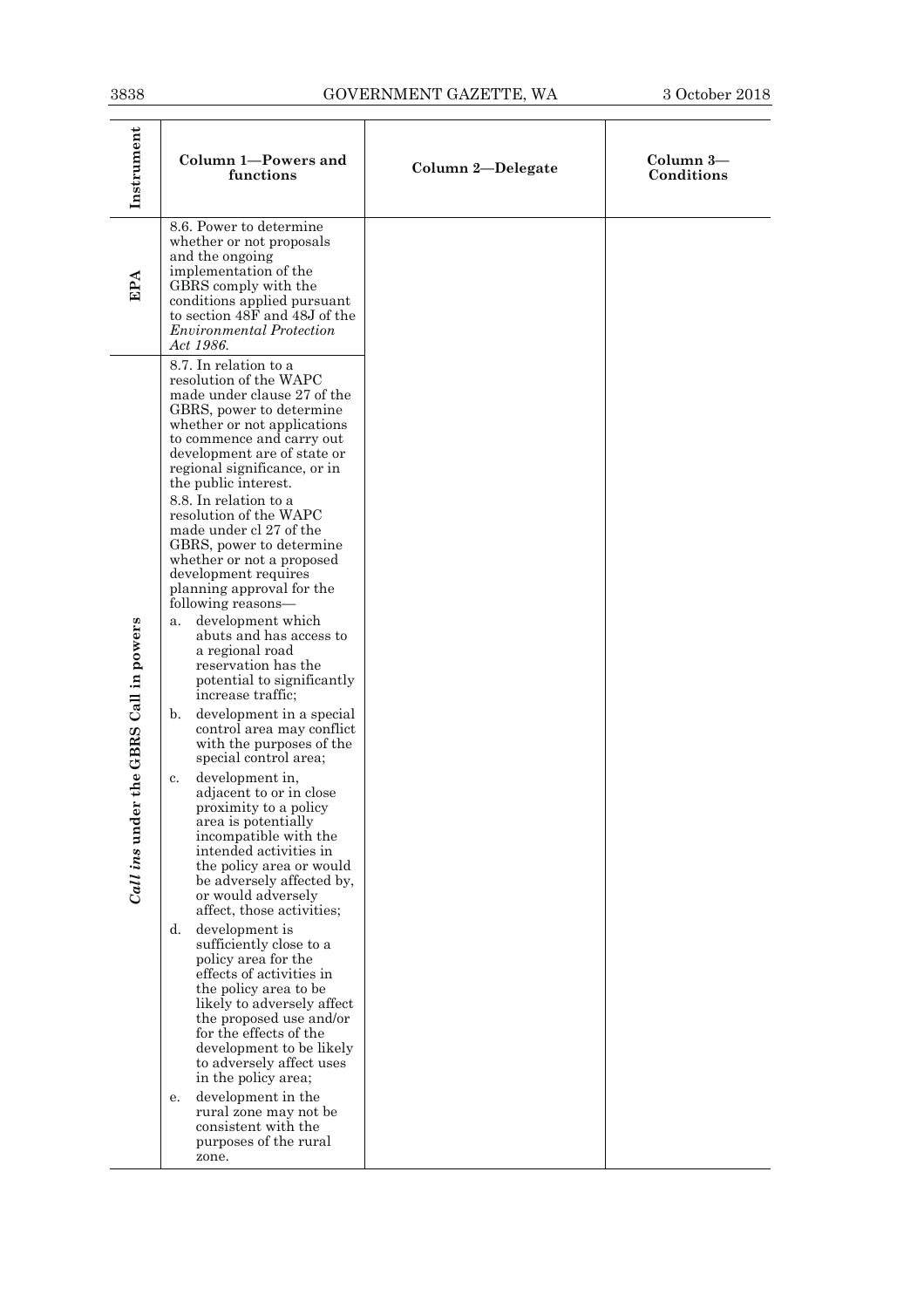| Instrument           | Column 1-Powers and<br>functions                                                                                                                                                                                                                                                                                                                                                         | Column 2-Delegate                                                                                                                                                                                                                                | Column 3-<br>Conditions                                                                                                                                                                                                                                                  |
|----------------------|------------------------------------------------------------------------------------------------------------------------------------------------------------------------------------------------------------------------------------------------------------------------------------------------------------------------------------------------------------------------------------------|--------------------------------------------------------------------------------------------------------------------------------------------------------------------------------------------------------------------------------------------------|--------------------------------------------------------------------------------------------------------------------------------------------------------------------------------------------------------------------------------------------------------------------------|
| Extension<br>of time | 8.9. Power to extend the<br>period during which a local<br>government is required to<br>forward its recommend-<br>ations to the WAPC under<br>clause 36 of the GBRS.                                                                                                                                                                                                                     |                                                                                                                                                                                                                                                  |                                                                                                                                                                                                                                                                          |
| $CL$ 53<br>cert's    | 8.10. Power to issue Clause<br>53 Certificates pursuant to<br>the provisions of the GBRS.                                                                                                                                                                                                                                                                                                | Assistant Director General,<br>$\bullet$<br>Land Use Planning<br>$\bullet$<br><b>Information Capture Manager</b><br>Region Scheme Coordinator<br>$\bullet$                                                                                       |                                                                                                                                                                                                                                                                          |
| Public housing DA's  | 8.11. Power to determine<br>applications for approval of<br>the development of public<br>housing where such<br>applications are made<br>pursuant to the provisions of<br>the GBRS, and the relevant<br>local government does not<br>recommend support for an<br>application, or the local<br>government does not provide<br>a recommendation within<br>the specified time period.        | $\bullet$<br>Assistant Director General,<br>Land Use Planning<br>Planning Directors, Land Use<br>$\bullet$<br>Planning                                                                                                                           |                                                                                                                                                                                                                                                                          |
|                      | 8.12. Power to submit to the<br>Minister for Planning, after<br>consultation with the<br>Chairperson, the material<br>contemplated by $s48(1)$ (c)-<br>(e) of the Act.<br>8.13. Power to submit to the<br>Minister for Planning, after<br>consultation with the<br>Chairperson, the material<br>contemplated in s59 of the<br>Act concerning a minor<br>amendment of a region<br>scheme. | $\bullet$<br>Assistant Director General,<br>Land Use Planning<br>Planning Directors, Land Use<br>$\bullet$<br>Planning<br>$\bullet$<br>Planning Managers, Land Use<br>Planning<br>$\bullet$<br>Principal Planning Officers,<br>Land Use Planning | Amendments are to<br>generally conform<br>with the scope and<br>nature of that<br>proposed by the<br>WAPC in its<br>resolution determining<br>that the scheme be<br>amended.                                                                                             |
|                      | <b>SCHEDULE 9-Miscellaneous powers</b>                                                                                                                                                                                                                                                                                                                                                   |                                                                                                                                                                                                                                                  |                                                                                                                                                                                                                                                                          |
|                      | 9.1. Power to make<br>arrangements for the<br>acquisition of land and the<br>conveyance, assignment,<br>transfer, subdivision,<br>amalgamation and<br>development of WAPC<br>property.                                                                                                                                                                                                   | Chairman of the WAPC<br>$\bullet$<br>Director General<br>$\bullet$<br>Assistant Director General,<br>$\bullet$<br>Business and Corporate<br><b>Services</b><br>$\bullet$<br>Manager, Strategic Property<br>Unit                                  |                                                                                                                                                                                                                                                                          |
|                      | 9.2. Power to make<br>arrangements for the<br>leasing of WAPC property<br>including the determination<br>of rents in accordance with<br>established WAPC practice.                                                                                                                                                                                                                       | $\bullet$<br>Assistant Director General,<br>Business and Corporate<br>Services<br>$\bullet$<br>Manager, Strategic Property<br>Unit<br>$\bullet$<br><b>Property Operations Manager</b>                                                            | Function to be<br>exercised having due<br>regard to published<br>WAPC policy.                                                                                                                                                                                            |
|                      | 9.3. The calling of tenders,<br>the awarding of contracts,<br>and the appointment of<br>consultants pursuant to<br>section 15 of the Act, for<br>activities to which a budget<br>has been approved and<br>allocated by the WAPC and<br>subject to compliance in<br>each case with State Supply<br>Commission procedures.                                                                 | Chairman of the WAPC<br>$\bullet$                                                                                                                                                                                                                | Subject to a limitation<br>equivalent to the<br>Project Planning<br>Contingency Fund<br>established under the<br>SDA for any financial<br>year.<br>Function to be<br>exercised having due<br>regard to published<br>WAPC policy.<br>(amendment 1 April)<br><i>2016</i> ) |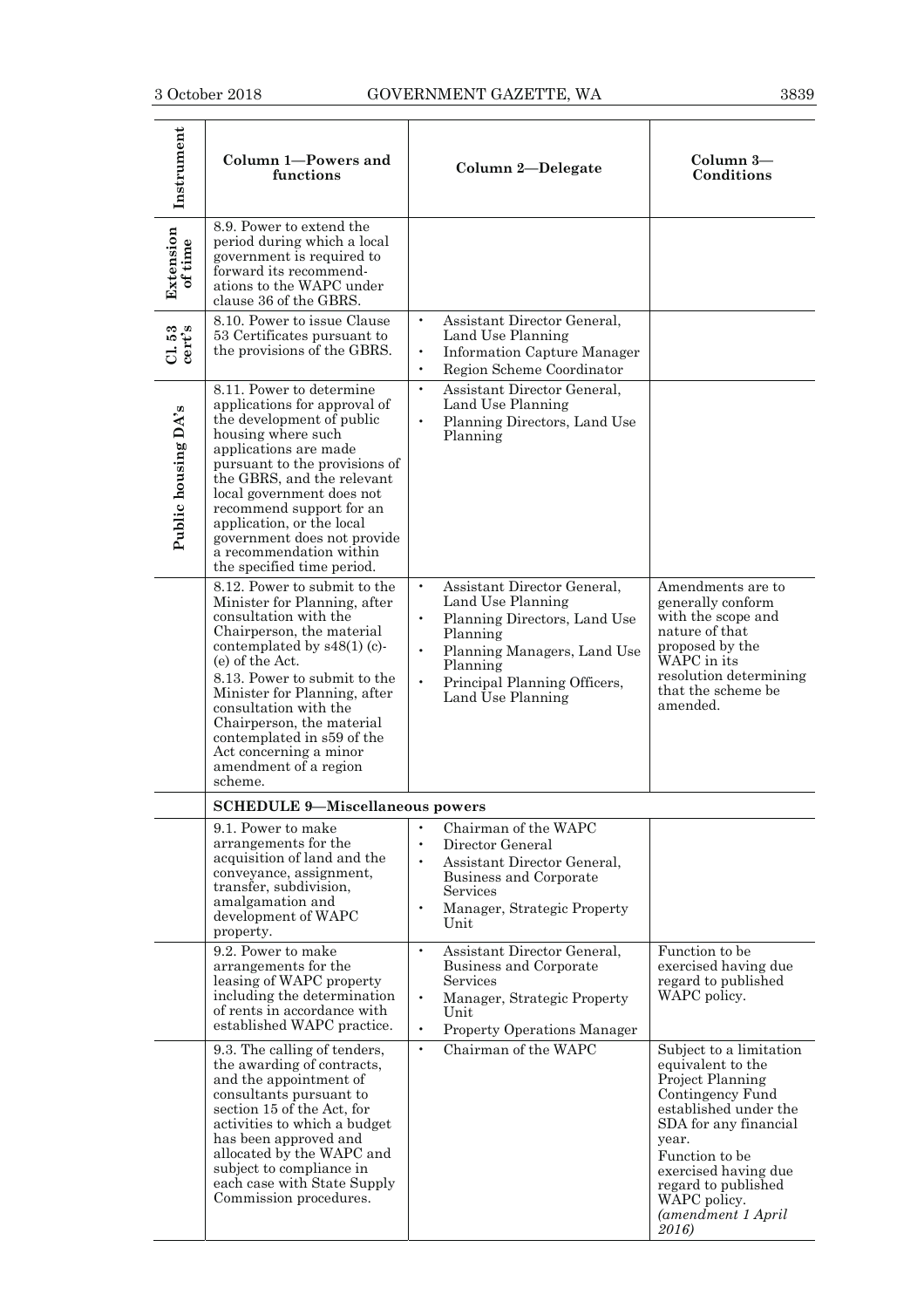| Instrument | Column 1-Powers and<br>functions                                                                                                                                                                                                                                                                                                                                                                                                                                                                                                                                                                                                                                                                                                                             | Column 2-Delegate                                                                                                                                                                                                                                                               | Column 3-<br>Conditions                                                                                                                                                                                                                                                                                                                                                                                                                                                                                                                                                                                                                                                                                                                                                  |
|------------|--------------------------------------------------------------------------------------------------------------------------------------------------------------------------------------------------------------------------------------------------------------------------------------------------------------------------------------------------------------------------------------------------------------------------------------------------------------------------------------------------------------------------------------------------------------------------------------------------------------------------------------------------------------------------------------------------------------------------------------------------------------|---------------------------------------------------------------------------------------------------------------------------------------------------------------------------------------------------------------------------------------------------------------------------------|--------------------------------------------------------------------------------------------------------------------------------------------------------------------------------------------------------------------------------------------------------------------------------------------------------------------------------------------------------------------------------------------------------------------------------------------------------------------------------------------------------------------------------------------------------------------------------------------------------------------------------------------------------------------------------------------------------------------------------------------------------------------------|
|            | 9.4. Such powers and<br>functions of the WAPC that<br>may be lawfully undertaken<br>relating to the acquisition<br>and development, of land<br>under the Metropolitan<br>Region Scheme, the Peel<br>Region Scheme and the<br>Greater Bunbury Region<br>Scheme for the purpose of<br>carrying out and giving<br>effect to those Schemes,<br>including-<br>the payment of capital<br>a.<br>expenditure, costs and<br>other expenses incurred<br>in connection with the<br>acquisition of any<br>property under any<br>provisions of those<br>Schemes;<br>the carrying out of<br>$\mathbf{b}$ .<br>works and provision of<br>public facilities thereon<br>as may be necessary for<br>the use and<br>maintenance of the land<br>for which it may be<br>reserved. | Chairman of the WAPC<br>$\bullet$<br>$\bullet$<br>Director General<br>Assistant Director General,<br>Business and Corporate<br>Services<br>$\bullet$<br>Assistant Director General,<br>Strategy and Engagement<br>$\bullet$<br>Assistant Director General,<br>Land Use Planning | Must have due regard<br>to published WAPC<br>policy and the current<br>terms of the SDA.<br>Does not apply to any<br>matter that involves—<br>1. expenditure in<br>excess of<br>\$1,000,000 (one<br>million dollars);<br>2.<br>the exchange of or<br>disposal of land<br>owned by the<br>WAPC; or<br>3.<br>the resumption of<br>land by the WAPC<br>for a public<br>purpose.<br>Must have due regard<br>to published WAPC<br>policy and the current<br>terms of the SDA.<br>Does not apply to any<br>matter that involves—<br>1.<br>expenditure in<br>excess of \$500,000<br>(five hundred)<br>thousand dollars);<br>2.<br>the exchange of or<br>disposal of land<br>owned by the<br>WAPC; or<br>the resumption of<br>3.<br>land by the WAPC<br>for a public<br>purpose. |
|            |                                                                                                                                                                                                                                                                                                                                                                                                                                                                                                                                                                                                                                                                                                                                                              | Manager, Strategic Property<br>$\bullet$<br>Unit                                                                                                                                                                                                                                | Must have due regard<br>to published WAPC<br>policy and the current<br>terms of the SDA.<br>Does not apply to any<br>matter that involves—<br>1.<br>expenditure in<br>excess of $$500,000$<br>(five hundred)<br>thousand dollars);<br>2.<br>the exchange of or<br>disposal of land<br>owned by the<br>WAPC; or<br>3.<br>the resumption of<br>land by the WAPC<br>for a public<br>purpose.                                                                                                                                                                                                                                                                                                                                                                                |
|            | 9.5. Power to prescribe<br>charges and set conditions,<br>for the sale and release of<br>maps and publications.                                                                                                                                                                                                                                                                                                                                                                                                                                                                                                                                                                                                                                              | $\bullet$<br>Assistant Director General,<br>Business and Corporate<br>Services<br>Chief Finance Officer<br>$\bullet$                                                                                                                                                            | Function to be<br>exercised having due<br>regard to published<br>WAPC policy, and any<br>Budget and Treasury<br>processes.                                                                                                                                                                                                                                                                                                                                                                                                                                                                                                                                                                                                                                               |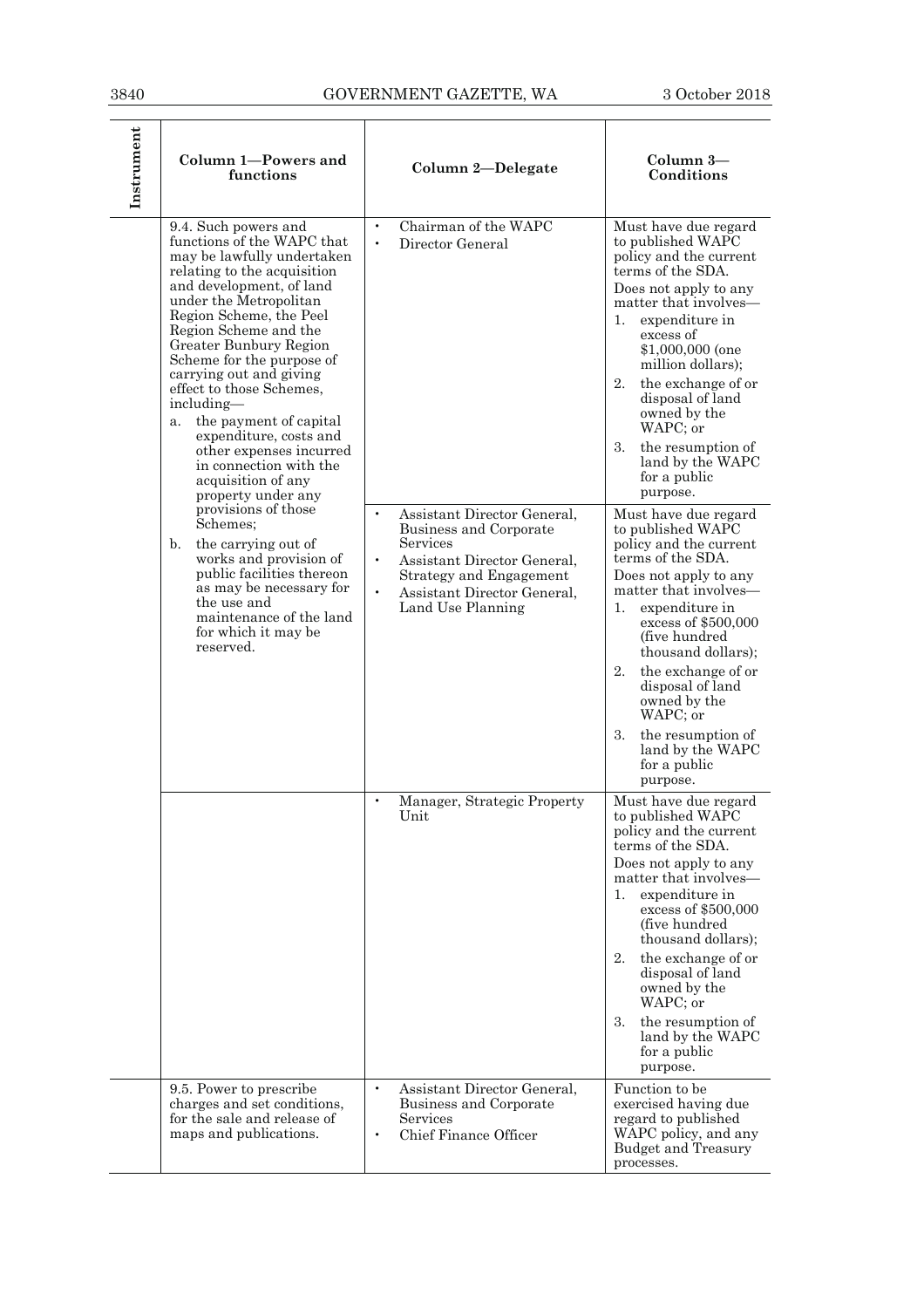| Instrument | Column 1-Powers and<br>functions                                                                                                                                                                                                                                                                                                                                                                                                                                                                         | Column 2-Delegate                                                                                                                  | Column 3-<br>Conditions                                                       |
|------------|----------------------------------------------------------------------------------------------------------------------------------------------------------------------------------------------------------------------------------------------------------------------------------------------------------------------------------------------------------------------------------------------------------------------------------------------------------------------------------------------------------|------------------------------------------------------------------------------------------------------------------------------------|-------------------------------------------------------------------------------|
|            | 9.6. Waiving of the<br>additional fee for<br>considering a minor<br>variation to a plan of<br>subdivision as part of an<br>application for approval of<br>subdivision or<br>re-subdivision.                                                                                                                                                                                                                                                                                                              | Assistant Director General,<br>$\bullet$<br>Land Use Planning                                                                      | Function to be<br>exercised having due<br>regard to published<br>WAPC policy. |
|            | 9.7. The functions of the<br>WAPC provided in<br>section 14(l) of the Act as<br>are necessary to undertake<br>the administrative and<br>financial obligations of the<br>WAPC under section 181(1)<br>of the Act to approve the<br>quantum of the refund of<br>compensation payable to the<br>WAPC determined in<br>accordance with sections<br>$181(2)$ to $(16)$ of the Act.                                                                                                                            | Assistant Director General,<br>$\bullet$<br>Business and Corporate<br>Services<br>Manager, Strategic Property<br>Unit              |                                                                               |
|            | 9.8. The functions of the<br>WAPC provided in<br>section 14(l) of the Act as<br>are necessary to undertake<br>the administrative and<br>financial obligations of the<br>WAPC to consent on behalf<br>of the WAPC to the<br>withdrawal of a notification<br>when a refund of<br>compensation is paid.                                                                                                                                                                                                     | Assistant Director General,<br>$\bullet$<br>Business and Corporate<br>Services<br>$\bullet$<br>Manager, Strategic Property<br>Unit |                                                                               |
|            | 9.9. The powers and<br>functions of the WAPC set<br>out in the Planning and<br>Development<br>Regulations 2009 to<br>determine the acceptability<br>of, and where appropriate<br>authorise the issue of<br>permits to persons or bodies<br>for the conduct of, activities<br>on land owned by the WAPC<br>where the permitted activity<br>is not inconsistent with the<br>purpose for which the land<br>is reserved under the<br>Metropolitan Region<br>Scheme and management<br>practice for that land. | Chairman of the WAPC<br>$\bullet$<br>Assistant Director General,<br>$\bullet$<br>Business and Corporate<br>Services                |                                                                               |
|            | 9.10. The powers and<br>functions of the WAPC set<br>out in the <i>Planning and</i><br>Development<br>Regulations 2009 to issue<br>permits to persons or bodies<br>for the conduct of activities<br>on land owned by the WAPC<br>where the permitted activity<br>is not inconsistent with the<br>purpose for which the land<br>is reserved under the<br>Metropolitan Region<br>Scheme and management<br>practice for that land, and<br>where prior authorisation<br>has been given.                      | $\bullet$<br>Senior Field Management<br>Officers                                                                                   | Subject to prior<br>authorisation being<br>made.                              |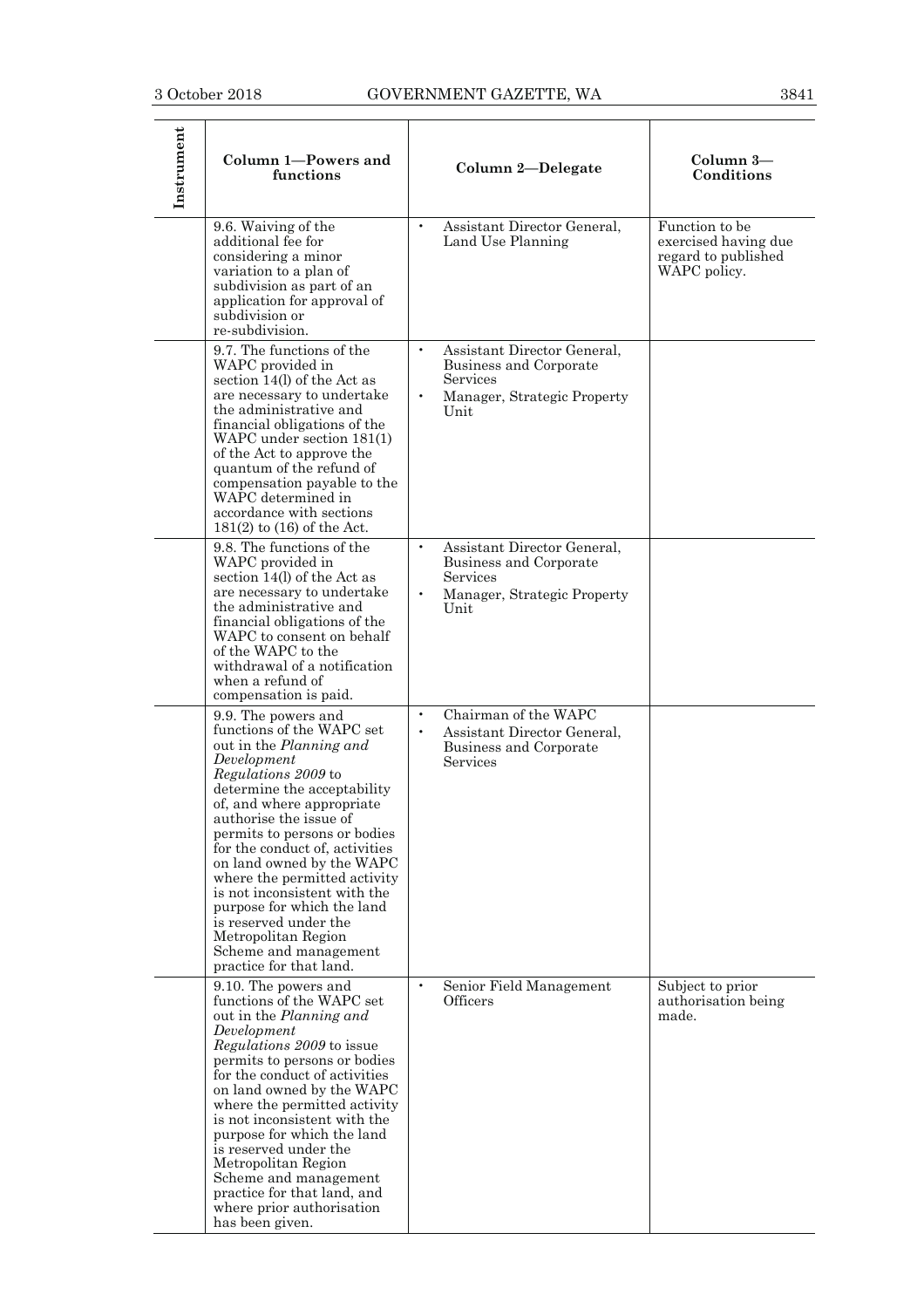| Instrument | Column 1-Powers and<br>functions                                                                                                                                                                                                                                                               | Column 2-Delegate                                                                                                                                                                    | Column 3-<br>Conditions                                                                                                                                                                                                                                                                                                                                                                                                               |
|------------|------------------------------------------------------------------------------------------------------------------------------------------------------------------------------------------------------------------------------------------------------------------------------------------------|--------------------------------------------------------------------------------------------------------------------------------------------------------------------------------------|---------------------------------------------------------------------------------------------------------------------------------------------------------------------------------------------------------------------------------------------------------------------------------------------------------------------------------------------------------------------------------------------------------------------------------------|
|            | 9.11. Power to appoint<br>Incurring Officers,<br>Certifying Officers and<br>Collectors of Public Moneys<br>in accordance with the<br>Treasurer's Instruction 304<br>issued under section 78 of<br>the Financial Management<br>Act 2006.                                                        | Chairman of the WAPC<br>$\bullet$<br>Assistant Director General,<br>Business and Corporate<br>Services<br>Chief Finance Officer<br>$\bullet$                                         |                                                                                                                                                                                                                                                                                                                                                                                                                                       |
|            | 9.12. Power to re-allocate<br>budgeted funds.                                                                                                                                                                                                                                                  | Chairman of the WAPC<br>$\bullet$                                                                                                                                                    | Subject to the terms of<br>the SDA; and a<br>financial limit<br>equivalent to the<br>Project Planning<br>Contingency Fund<br>established under the<br>SDA for any financial<br>year.                                                                                                                                                                                                                                                  |
|            | 9.13. Power to approve<br>amendments to forms,<br>where such approval is<br>required of the WAPC under<br>the Planning and<br>Development<br><i>Regulations 2009</i> provided<br>such amendment is<br>consistent with the<br>objectives and intent of any<br>policies (if any) of the<br>WAPC. | Chairman of the WAPC<br>$\bullet$                                                                                                                                                    |                                                                                                                                                                                                                                                                                                                                                                                                                                       |
|            | 9.14. Such powers and<br>functions of the WAPC that<br>may be lawfully undertaken<br>relating to offers of payment<br>of compensation for<br>injurious affection, including<br>the power to obtain<br>valuations of the affected<br>land.                                                      | Chairman of the WAPC<br>$\bullet$<br>$\bullet$<br>Secretary of the WAPC<br>$\bullet$<br>Director General<br>$\bullet$<br>Chief Property Officer                                      | Provided that-<br>delegation may<br>a.<br>only be exercised<br>once the WAPC<br>has resolved to<br>pay compensation<br>as opposed to<br>electing to<br>purchase the<br>affected land;<br>b.<br>in formulating an<br>offer, due regard<br>must be had to<br>any valuation<br>obtained: and<br>Does not apply to<br>$c_{\cdot}$<br>any matter that<br>involves<br>expenditure in<br>excess of<br>$$1,000,000$ (one<br>million dollars). |
|            | 9.15. Such powers and<br>functions of the WAPC that<br>may be lawfully undertaken<br>relating to the disposal of<br>WAPC property or land.                                                                                                                                                     | Chairman of the WAPC<br>$\bullet$<br>Director General<br>$\bullet$<br>$\bullet$<br>Chief Property Officer                                                                            | Confined to property<br>or land identified in a<br>disposal program,<br>which the WAPC has<br>already approved of.                                                                                                                                                                                                                                                                                                                    |
|            | 9.16. Power to grant or<br>surrender any Easement or<br>Easements and to accept the<br>benefit of any Easement or<br>Easements; including the<br>power to negotiate any fees<br>related to such Easements.                                                                                     | Chairman of the WAPC<br>$\bullet$<br>Director General<br>$\bullet$<br>$\bullet$<br>Assistant Director General,<br>Business and Corporate<br>Support<br><b>Chief Property Officer</b> |                                                                                                                                                                                                                                                                                                                                                                                                                                       |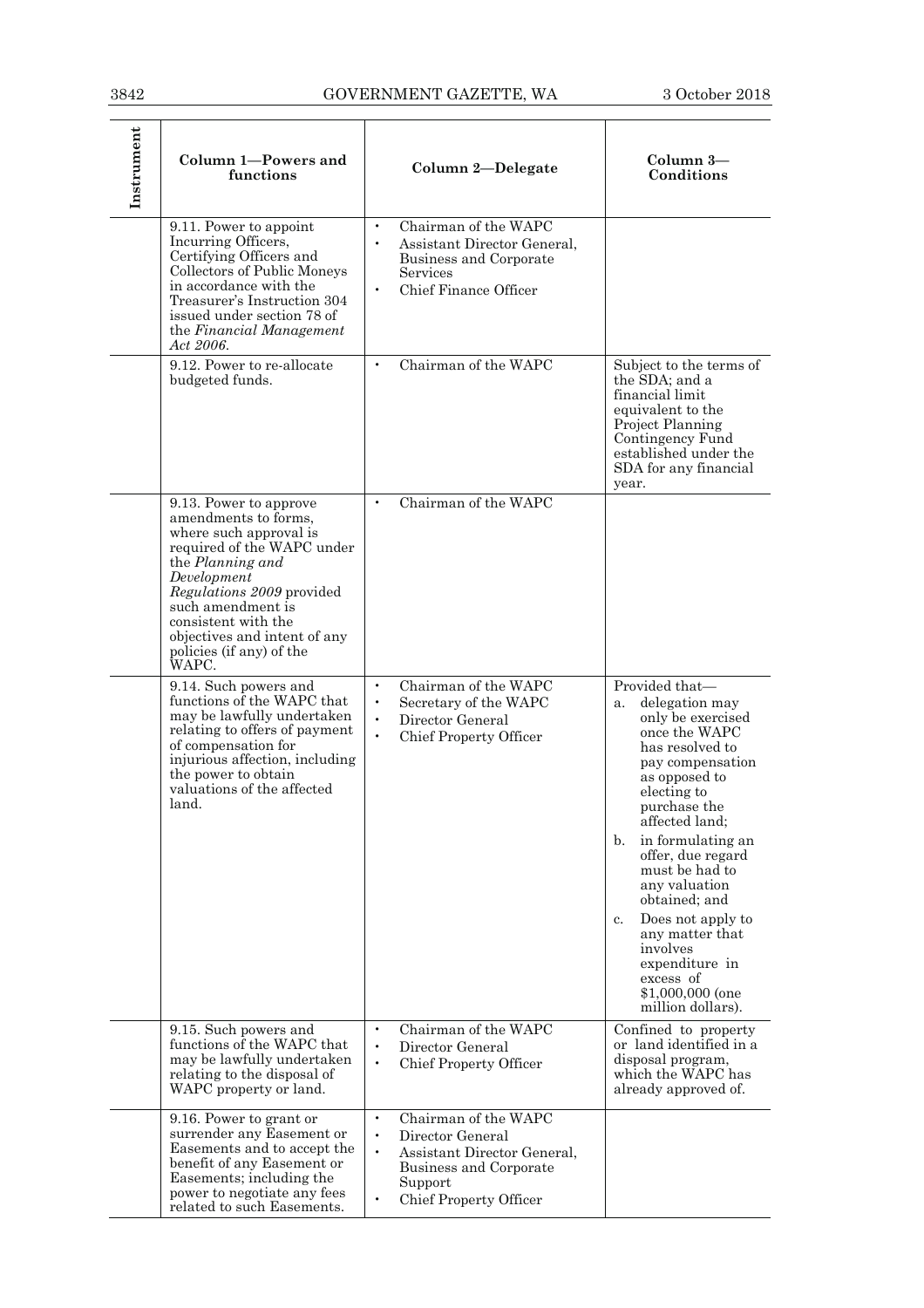| Instrument | Column 1-Powers and<br>functions                                                                                                                                                                                                       | Column 2-Delegate                                                                                                                                                                                                                            | Column 3-<br>Conditions                                                                                                                                                                                 |
|------------|----------------------------------------------------------------------------------------------------------------------------------------------------------------------------------------------------------------------------------------|----------------------------------------------------------------------------------------------------------------------------------------------------------------------------------------------------------------------------------------------|---------------------------------------------------------------------------------------------------------------------------------------------------------------------------------------------------------|
|            | 9.17. Power to enter into, or<br>approve of the terms of, any<br>Deed of Covenant or<br>Agreement, and any<br>amendments thereto.                                                                                                      | Chairman of the WAPC<br>$\bullet$<br>Secretary of the WAPC<br>$\bullet$<br>Director General<br>$\bullet$<br>Chief Property Officer<br>$\bullet$                                                                                              | Confined to Deeds or<br>Agreements required<br>as a consequence of a<br>WAPC (or SPC)<br>decision on<br>subdivision or<br>development matters.                                                          |
|            | 9.18. Power to surrender<br>Management Orders.                                                                                                                                                                                         | Secretary of the WAPC<br>$\bullet$<br>Assistant Director General,<br>$\bullet$<br>Business and Corporate<br>Support<br>$\bullet$<br>Chief Property Officer                                                                                   |                                                                                                                                                                                                         |
|            | 9.19. Such powers and<br>functions of the WAPC that<br>may be lawfully undertaken<br>relating to the dedication of<br>roads.                                                                                                           | $\bullet$<br>Secretary of the WAPC<br>$\bullet$<br>Assistant Director General,<br>Business and Corporate<br>Support<br>Chief Property Officer                                                                                                | Must be exercised in<br>accordance with<br>WAPC policy.                                                                                                                                                 |
|            | 9.20. Power to approve the<br>transfer of land reserved for<br>Parks and Recreation and<br>Regional Open Space, to the<br>State of Western Australia.                                                                                  | $\bullet$<br>Assistant Director General,<br>Business and Corporate<br>Support<br><b>Chief Property Officer</b><br>$\bullet$                                                                                                                  |                                                                                                                                                                                                         |
|            | 9.21. Power to approve plans<br>of subdivision.                                                                                                                                                                                        | $\bullet$<br><b>Chief Property Officer</b>                                                                                                                                                                                                   | Limited to<br>applications in<br>relation to land owned<br>by the WAPC or<br>purchased by the<br>WAPC under contracts<br>of sale, where the<br>subdivision will create<br>reserved or balanced<br>lots. |
|            | 9.22. Power to transfer<br>land to central government<br>agencies or Main Roads<br>Western Australia for the<br>purpose of region scheme<br>reservations and planning<br>instruments.                                                  | Chairman of the WAPC<br>$\bullet$<br>Director General<br>$\bullet$<br>$\bullet$<br><b>Chief Property Officer</b>                                                                                                                             | Delegate must<br>comply with any<br>approved pricing<br>policy.                                                                                                                                         |
|            | 9.23. Power to appoint<br>members or persons to be<br>members or deputy<br>members of a committee.                                                                                                                                     | Chairman of the WAPC<br>$\bullet$                                                                                                                                                                                                            | The power to make<br>such appointments<br>does not remove the<br>requirement to obtain<br>Ministerial approval,<br>where required, under<br>the Act.                                                    |
|            | 9.24. Power to accept or<br>reject project variations for<br>projects funded under the<br>Service Delivery Agreement.                                                                                                                  | Chairman of the WAPC<br>$\bullet$                                                                                                                                                                                                            | Up to the value of<br>\$50,000.                                                                                                                                                                         |
|            | 9.25. Such powers and<br>functions as are necessary<br>to maintain the<br>Commission's properties,<br>including the power to evict<br>tenants or appear in relation<br>to matters concerning the<br>Residential Tenancies<br>Act 1987. | $\bullet$<br>Assistant Director General,<br>Business and<br>Corporate Support<br>$\bullet$<br>Chief Property Officer<br>$\bullet$<br>$\bullet$<br>Manager, Acquisitions,<br>Management, Disposals.<br>Rental Management Officer<br>$\bullet$ |                                                                                                                                                                                                         |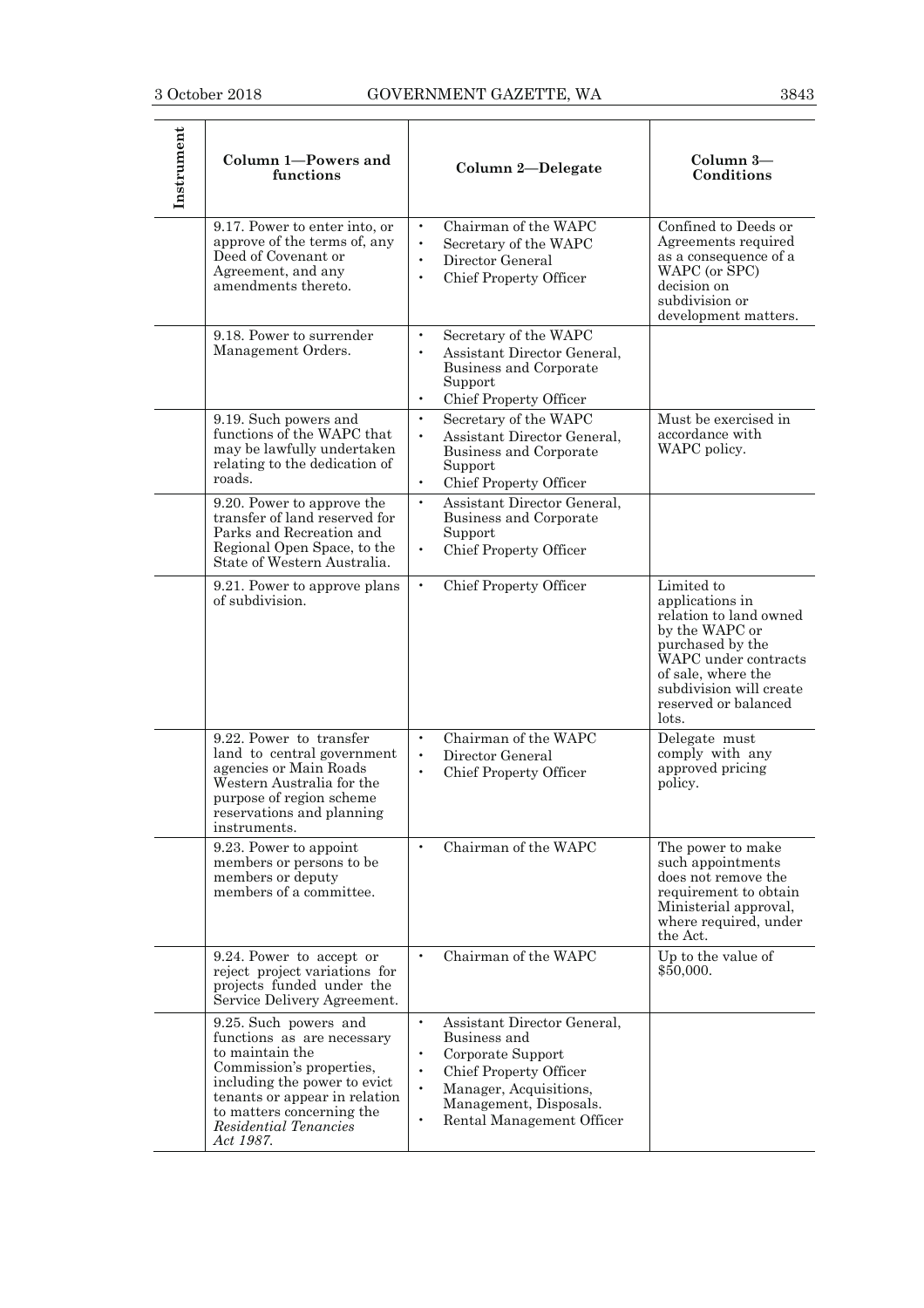| 3844                                            |                                                                                                                                                                                                                                                                                                                                                                                                                                                                               | GOVERNMENT GAZETTE, WA                                                                                                                                                                                                                                                                                                                                                                                                                                                               | 3 October 2018                                                                                         |
|-------------------------------------------------|-------------------------------------------------------------------------------------------------------------------------------------------------------------------------------------------------------------------------------------------------------------------------------------------------------------------------------------------------------------------------------------------------------------------------------------------------------------------------------|--------------------------------------------------------------------------------------------------------------------------------------------------------------------------------------------------------------------------------------------------------------------------------------------------------------------------------------------------------------------------------------------------------------------------------------------------------------------------------------|--------------------------------------------------------------------------------------------------------|
| Instrument                                      | Column 1-Powers and<br>functions                                                                                                                                                                                                                                                                                                                                                                                                                                              | Column 2-Delegate                                                                                                                                                                                                                                                                                                                                                                                                                                                                    | Column 3-<br>Conditions                                                                                |
|                                                 | <b>Industrial Area Improvement Scheme</b>                                                                                                                                                                                                                                                                                                                                                                                                                                     | SCHEDULE 10-Powers and functions concerning the Ashburton North Strategic                                                                                                                                                                                                                                                                                                                                                                                                            |                                                                                                        |
| delegation<br>General                           | 10.1. Where such power is<br>conferred upon the WAPC,<br>power to amend the manner<br>and form of any document<br>referred to, required by or<br>provided under the<br>Ashburton North Strategic<br>Industrial Area<br>Improvement Scheme ("the<br>Scheme").                                                                                                                                                                                                                  | Chairman of the WAPC<br>$\bullet$<br>$\bullet$<br>Director General                                                                                                                                                                                                                                                                                                                                                                                                                   | Limited to<br>amendments of an<br>administrative nature.                                               |
|                                                 | 10.2. Power to set or amend<br>a timeframe, or stipulate a<br>date, under the Scheme,<br>where such power is<br>conferred upon the WAPC.                                                                                                                                                                                                                                                                                                                                      | Chairman of the WAPC<br>$\bullet$<br>Director General<br>$\bullet$<br>Assistant Director General,<br>$\bullet$<br>Land Use Planning<br>Planning Directors, Land Use<br>$\bullet$<br>Planning                                                                                                                                                                                                                                                                                         |                                                                                                        |
|                                                 | 10.3. Power to amend an<br><b>Improvement Scheme Policy</b>                                                                                                                                                                                                                                                                                                                                                                                                                   | Chairman of the WAPC<br>$\bullet$<br>$\bullet$<br>Director General<br>Assistant Director General,<br>$\bullet$<br>Land Use Planning                                                                                                                                                                                                                                                                                                                                                  | Limited to<br>administrative<br>amendments that do<br>not affect fundamental<br>aspects of the policy. |
| <b>Improvement Policies</b><br>(Pt. 2)          | 10.4. Power to determine,<br>for the purpose of clause 15<br>$(1)$ (b) of the Scheme, how to<br>give notice of any<br><b>Improvement Scheme</b><br>Policy, or what other<br>consultation would be<br>appropriate.                                                                                                                                                                                                                                                             | Chairman of the WAPC<br>$\bullet$<br>Director General<br>$\bullet$<br>Assistant Director General,<br>$\bullet$<br>Land Use Planning<br>Planning Directors, Land Use<br>$\bullet$<br>Planning<br>Planning Managers, Land Use<br>$\bullet$<br>Planning<br>Principal Planning Officers,<br>$\bullet$<br>Land Use Planning                                                                                                                                                               |                                                                                                        |
| Zones and uses (Pt. 3)                          | 10.5. Power to determine,<br>for the purposes of clause 29<br>of the Scheme, whether a<br>proposed use is less<br>detrimental to the amenity<br>of a locality than an existing<br>non-conforming use and<br>whether the proposed use is<br>closer to the intended<br>purpose of a zone than the<br>existing non-conforming use.<br>10.6. Power to perform the<br>function under clause 30 of<br>the Scheme, to prepare and<br>maintain a register of non-<br>conforming uses. | Chairman of the WAPC<br>$\bullet$<br>Director General<br>$\bullet$<br>Assistant Director General,<br>$\bullet$<br>Land Use Planning<br>$\bullet$<br>Planning Directors, Land Use<br>Planning<br>Planning Managers, Land Use<br>$\bullet$<br>Planning<br>Principal Planning Officers,<br>$\bullet$<br>Land Use Planning<br>$\bullet$<br>Planning Directors, Land Use<br>Planning<br>Planning Managers, Land Use<br>$\bullet$<br>Planning<br>Principal Planning Officers,<br>$\bullet$ |                                                                                                        |
| $General development$<br>requirements $(Pt, 4)$ | 10.7. Power to form an<br>opinion as to whether non-<br>compliance with an<br>additional site and<br>development requirement<br>will mean that a<br>development is likely to<br>adversely affect any owners<br>or occupiers in the general<br>locality or in an area<br>adjoining the site of a<br>development (cl. 31 of the<br>Scheme).                                                                                                                                     | Land Use Planning<br>Chairman of the WAPC<br>$\bullet$<br>Director General<br>$\bullet$<br>Assistant Director General,<br>$\bullet$<br>Land Use Planning<br>$\bullet$<br>Planning Directors, Land Use<br>Planning<br>Planning Managers, Land Use<br>$\bullet$<br>Planning<br>$\bullet$<br>Principal Planning Officers,<br>Land Use Planning                                                                                                                                          |                                                                                                        |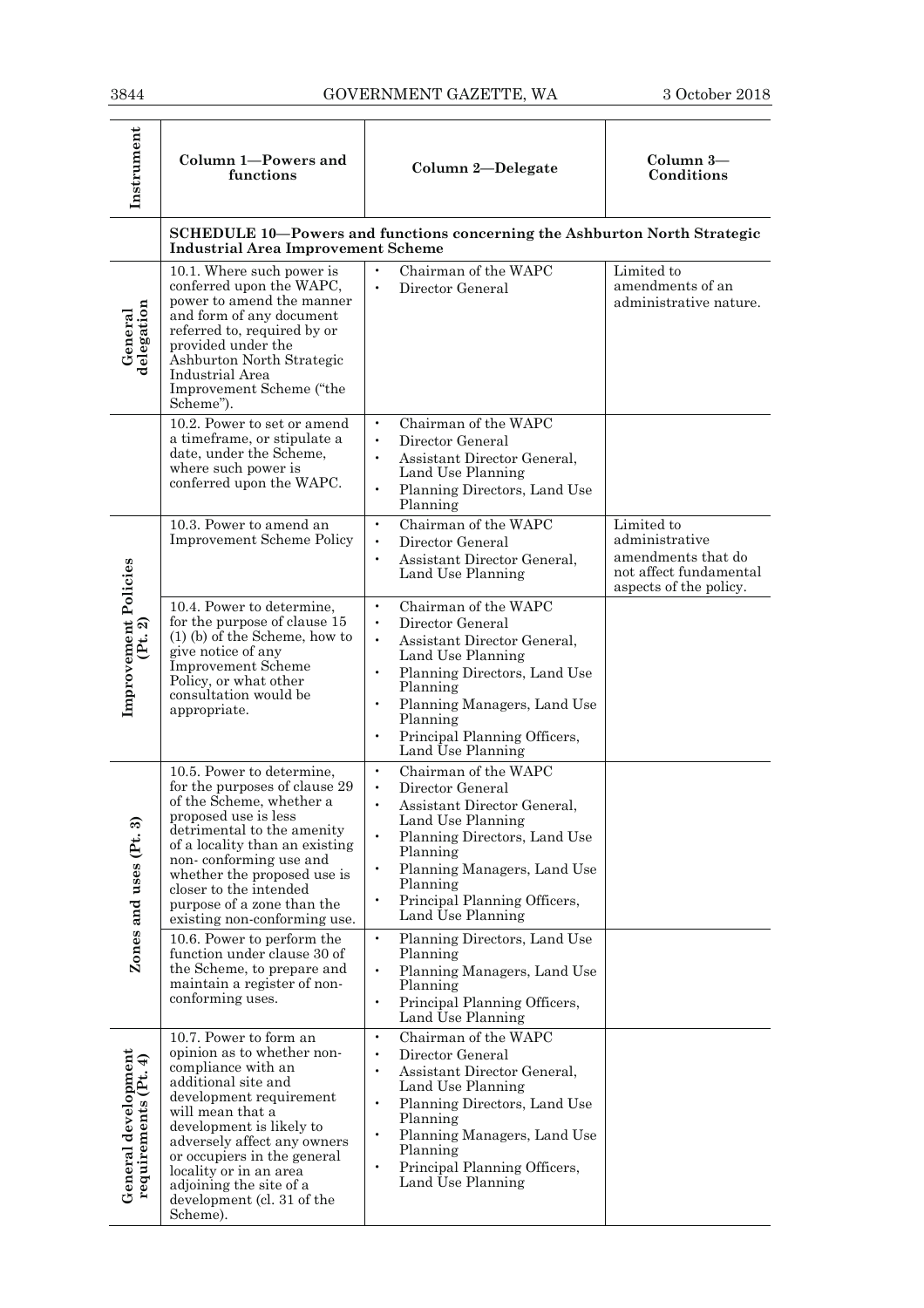| Instrument               | Column 1-Powers and<br>functions                                                                                                                                                                                                                                               | Column 2-Delegate                                                                                                                                                                                                                                | Column 3-<br>Conditions                                                                                                                                                                  |
|--------------------------|--------------------------------------------------------------------------------------------------------------------------------------------------------------------------------------------------------------------------------------------------------------------------------|--------------------------------------------------------------------------------------------------------------------------------------------------------------------------------------------------------------------------------------------------|------------------------------------------------------------------------------------------------------------------------------------------------------------------------------------------|
| Req. for<br>DA (Pt. 6)   | 10.8. Power to determine,<br>under clause 36,<br>development for which<br>approval under the Scheme<br>is not required.                                                                                                                                                        | Chairman of the WAPC                                                                                                                                                                                                                             |                                                                                                                                                                                          |
| Form of DA (Pt. 7)       | 10.9. Power to-<br>identify any information<br>a.<br>or material that should<br>accompany an<br>application for<br>development approval;<br>waive or vary the<br>b.<br>requirements as to what<br>material must<br>accompany such an<br>application.<br>(cl. 39 of the Scheme) | $\bullet$<br>Assistant Director General,<br>Land Use Planning<br>Planning Directors, Land Use<br>$\bullet$<br>Planning<br>Planning Managers, Land Use<br>$\bullet$<br>Planning<br>$\bullet$<br>Principal Planning Officers,<br>Land Use Planning |                                                                                                                                                                                          |
|                          | 10.10. Power to determine<br>whether use is consistent<br>with the objective of a zone<br>and that notice of the<br>application should be given<br>$(cl.40 (1)(b)$ of the Scheme).                                                                                             |                                                                                                                                                                                                                                                  |                                                                                                                                                                                          |
|                          | 10.11. Power to determine a<br>departure from the Scheme's<br>requirements is minor and<br>to waive the requirement for<br>advertising a development<br>application.<br>(cl.40 (2) of the Scheme)                                                                              |                                                                                                                                                                                                                                                  |                                                                                                                                                                                          |
|                          | 10.12. Power to identify, for<br>the purposes of clause $40(3)$<br>(a) of the Scheme, owners<br>and occupiers likely to be<br>affected by the grant of<br>development approval.                                                                                                |                                                                                                                                                                                                                                                  |                                                                                                                                                                                          |
|                          | 10.13. Power to identify<br>authorities that may be<br>affected by a development<br>application.<br>(cl. 42 of the Scheme)                                                                                                                                                     |                                                                                                                                                                                                                                                  |                                                                                                                                                                                          |
|                          | 10.14. Power to perform the<br>functions and exercise the<br>powers of the WAPC under<br>clause 34 and Part 8 of the<br>Scheme, to determine-<br>applications made for                                                                                                         | Chairman of the WAPC<br>$\bullet$<br>$\bullet$<br>Director General<br>Assistant Director General,<br>$\bullet$<br>Land Use Planning                                                                                                              | <b>Excluding applications</b><br>of State or regional<br>significance.                                                                                                                   |
| Determining DA's (Pt. 8) | a.<br>approval to commence<br>and carry out<br>development, provided<br>such determination<br>would accord with the<br>objectives and intent of<br>any policies (if any) of<br>the WAPC;                                                                                       | Planning Directors, Land Use<br>$\bullet$<br>Planning                                                                                                                                                                                            | <b>Excluding applications</b><br>of State or regional<br>significance<br><b>Excluding applications</b><br>which the port<br>authority or local<br>government express<br>an objection to. |
|                          | applications to amend or<br>b.<br>cancel development<br>approval, provided the<br>original decision was<br>made under delegation.<br>and the<br>recommendation is to<br>approve the request.                                                                                   | $\bullet$<br>Planning Managers, Land Use<br>Planning<br>$\bullet$<br>Principal Planning Officers,<br>Land Use Planning                                                                                                                           | <b>Excluding applications</b><br>of State or regional<br>significance<br><b>Excluding applications</b><br>which the port<br>authority or local<br>government express<br>an objection to. |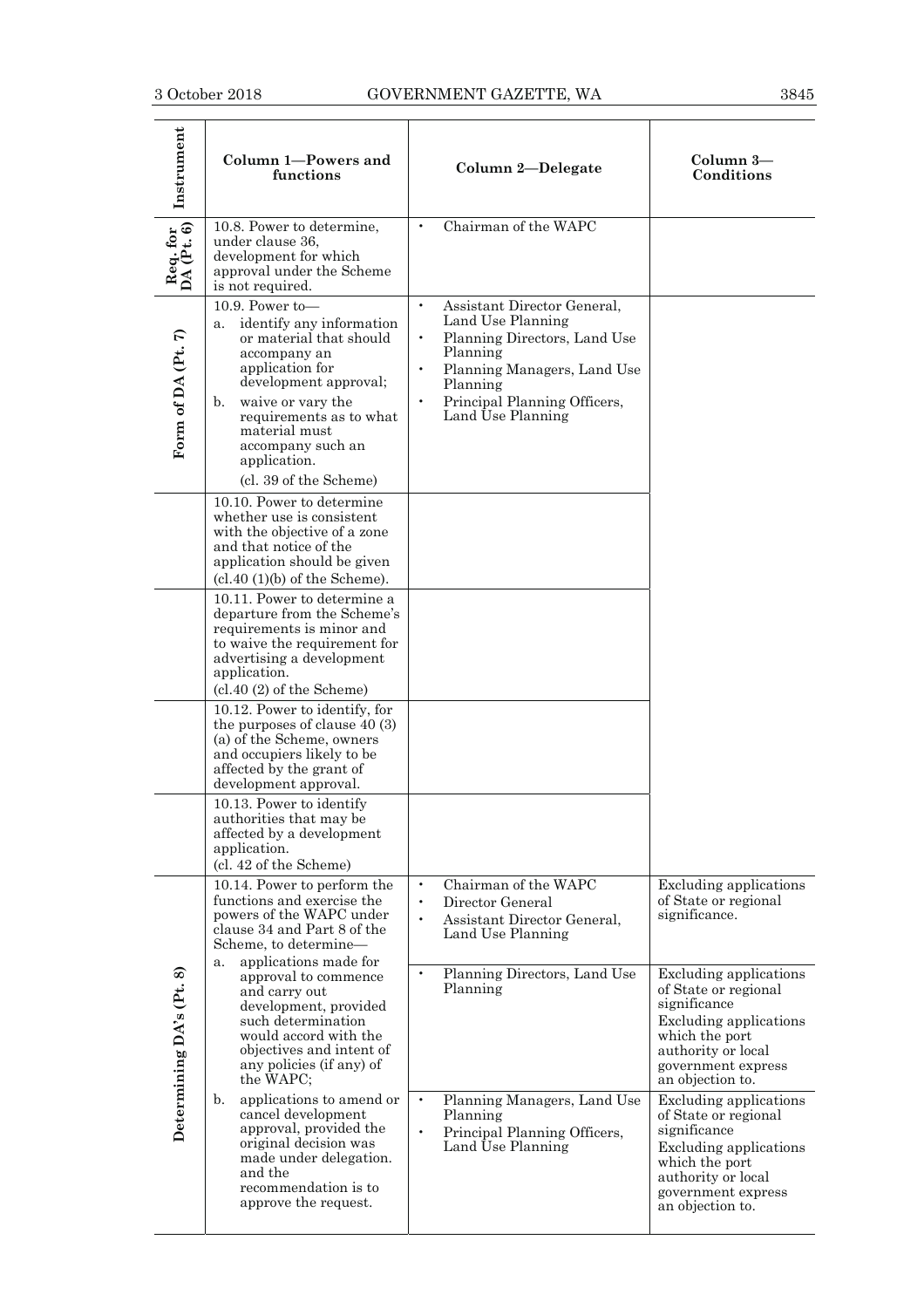| 3846                                                          |                                                                                                                                                                                                                                                        | GOVERNMENT GAZETTE, WA                                                                                                                                                                                                                                                                                    | 3 October 2018                                                                                                                                                                                                  |
|---------------------------------------------------------------|--------------------------------------------------------------------------------------------------------------------------------------------------------------------------------------------------------------------------------------------------------|-----------------------------------------------------------------------------------------------------------------------------------------------------------------------------------------------------------------------------------------------------------------------------------------------------------|-----------------------------------------------------------------------------------------------------------------------------------------------------------------------------------------------------------------|
| Instrument                                                    | Column 1-Powers and<br>functions                                                                                                                                                                                                                       | Column 2-Delegate                                                                                                                                                                                                                                                                                         | Column 3-<br>Conditions                                                                                                                                                                                         |
|                                                               |                                                                                                                                                                                                                                                        |                                                                                                                                                                                                                                                                                                           | Where the application<br>has a monetary value,<br>limited to applications<br>with a value of up to<br>\$50million.<br>Excludes the power to<br>refuse approval.                                                 |
| $\widehat{\bullet}$<br>Enforcement and<br>WAPC Powers (Pt. 1) | 10.15. Power to perform the<br>functions and exercise the<br>powers of the WAPC under<br>clause 59 of the Scheme.                                                                                                                                      | Chairman of the WAPC<br>$\bullet$<br>Director General<br>$\bullet$<br>Assistant Director General,<br>Land Use Planning<br>$\bullet$<br>Assistant Director General,<br>Business and Corporate<br>support<br>Chief Property Officer<br>$\bullet$                                                            | Function to be<br>exercised having due<br>regard to any<br>published WAPC<br>policy.<br>Excluding matters<br>where the WAPC has<br>or will make a<br>financial contribution,<br>or has a financial<br>interest. |
|                                                               | 10.16. Power to designate an<br>officer for the purposes of<br>clause 60, who may enter<br>and inspect property within<br>the Scheme area.                                                                                                             | Chairman of the WAPC<br>$\bullet$<br>$\bullet$<br>Director General<br>Assistant Director General,<br>Land Use Planning                                                                                                                                                                                    | The designation must<br>be made by a formal<br>written instrument,<br>such as a memo-<br>randum or letter.                                                                                                      |
|                                                               | 10.17. Power under<br>clause 61 of the Scheme, to<br>require repair to an<br>advertisement.                                                                                                                                                            | Chairman of the WAPC<br>$\bullet$<br>Director General<br>$\bullet$<br>Assistant Director General,<br>$\bullet$<br>Land Use Planning<br>Planning Directors, Land Use<br>$\bullet$<br>Planning<br>Planning Managers, Land Use<br>Planning<br>Principal Planning Officers,<br>Land Use Planning              |                                                                                                                                                                                                                 |
|                                                               | <b>Redevelopment Improvement Scheme</b>                                                                                                                                                                                                                | <b>SCHEDULE 11-Powers and functions concerning the Shenton Park Hospital</b>                                                                                                                                                                                                                              |                                                                                                                                                                                                                 |
|                                                               | 11.1. Where such power is<br>conferred upon the WAPC,<br>power to amend the manner<br>and form of any document<br>referred to, required by or<br>provided under the Shenton<br>Park Hospital<br>Redevelopment<br>Improvement Scheme ("the<br>Scheme"). | Chairman of the WAPC<br>$\bullet$<br>Director General<br>$\bullet$                                                                                                                                                                                                                                        | Limited to<br>amendments of an<br>administrative nature.                                                                                                                                                        |
| General delegations                                           | 11.2. Power to set or amend<br>a timeframe, or stipulate a<br>date, under the Scheme,<br>where such power is<br>conferred upon the WAPC.                                                                                                               | Chairman of the WAPC<br>$\bullet$<br>Director General<br>$\bullet$<br>Assistant Director General,<br>$\bullet$<br>Land Use Planning<br>$\bullet$<br>Planning Directors, Land Use<br>Planning<br>Planning Managers, Land Use<br>$\bullet$<br>Planning<br>Principal Planning Officers,<br>Land Use Planning |                                                                                                                                                                                                                 |
| Improvement<br>Policies (Pt. 2)                               | 11.3. Power to amend an<br><b>Improvement Scheme</b><br>Policy.                                                                                                                                                                                        | Chairman of the WAPC<br>$\bullet$<br>Director General<br>$\bullet$<br>Assistant Director General,<br>$\bullet$<br>Land Use Planning                                                                                                                                                                       | Limited to<br>administrative<br>amendments that do<br>not affect fundamental<br>aspects of the policy.                                                                                                          |
|                                                               | 11.4. Power to determine,<br>for the purpose of clause 12<br>$(1)$ (b) of the Scheme, how to                                                                                                                                                           | Chairman of the WAPC<br>$\bullet$<br>Director General<br>$\bullet$                                                                                                                                                                                                                                        |                                                                                                                                                                                                                 |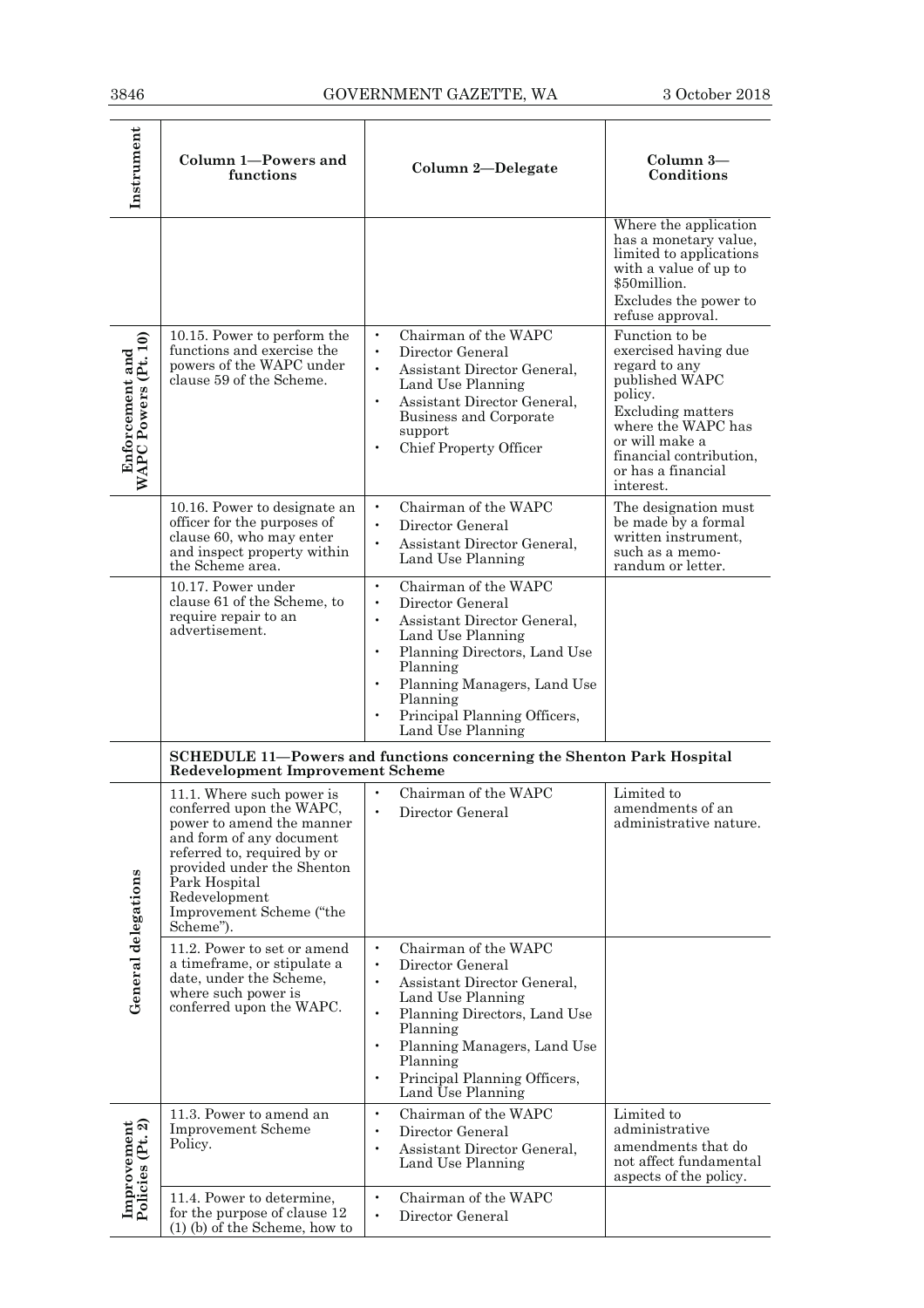| Instrument                                   | Column 1-Powers and<br>functions                                                                                                                                                                                                                                                                                                                                                                                                                                                                                                                                                                                                                                              | Column 2-Delegate                                                                                                                                                                                                                                                                                                                              | Column 3-<br>Conditions |
|----------------------------------------------|-------------------------------------------------------------------------------------------------------------------------------------------------------------------------------------------------------------------------------------------------------------------------------------------------------------------------------------------------------------------------------------------------------------------------------------------------------------------------------------------------------------------------------------------------------------------------------------------------------------------------------------------------------------------------------|------------------------------------------------------------------------------------------------------------------------------------------------------------------------------------------------------------------------------------------------------------------------------------------------------------------------------------------------|-------------------------|
|                                              | give notice of any<br><b>Improvement Scheme</b><br>Policy, or what other<br>consultation would be<br>appropriate.                                                                                                                                                                                                                                                                                                                                                                                                                                                                                                                                                             | Assistant Director General,<br>Land Use Planning<br>Planning Directors, Land Use<br>Planning<br>Planning Managers, Land Use<br>$\bullet$<br>Planning<br>Principal Planning Officers,<br>Land Use Planning                                                                                                                                      |                         |
| Zones and uses (Pt. 5)                       | 11.5. Power to determine,<br>for the purposes of<br>clause $20(6)$ and $26(3)$ of the<br>Scheme, whether a proposed<br>$use$ is $-$<br>less detrimental to the<br>a <sub>z</sub><br>amenity of a locality<br>than an existing non-<br>conforming use:<br>b. closer to the intended<br>purpose of the zone in<br>which the land is<br>situated.<br>Power to determine,<br>11.6.<br>for the purposes of<br>clause $20(6)$ and $26(3)$ of the<br>Scheme, whether a proposed<br>use is—<br>less detrimental to the<br>$a_{-}$<br>amenity of a locality<br>than an existing non-<br>conforming use:<br>closer to the intended<br>b.<br>purpose of the zone in<br>which the land is | Chairman of the WAPC<br>$\bullet$<br>Director General<br>$\bullet$<br>Assistant Director General,<br>$\bullet$<br>Land Use Planning<br>Planning Directors, Land Use<br>$\bullet$<br>Planning<br>Planning Managers, Land Use<br>Planning<br>Principal Planning Officers,<br>$\bullet$<br>Land Use Planning                                      |                         |
| General development<br>requirements (Pt. 6)  | situated.<br>11.7. Power to form an<br>opinion as to whether non-<br>compliance with an<br>additional site and<br>development requirement<br>will mean that a<br>development is likely to<br>adversely affect any owners<br>or occupiers in the general<br>locality, or in an area<br>adjoining the site of a<br>development, or the future<br>development of the locality<br>$(c.32)$ .<br>11.8. Power to discharge or                                                                                                                                                                                                                                                       | Chairman of the WAPC<br>$\bullet$<br>Director General<br>$\bullet$<br>Assistant Director General,<br>$\bullet$<br>Land Use Planning<br>Planning Directors, Land Use<br>$\bullet$<br>Planning<br>Planning Managers, Land Use<br>Planning<br>Principal Planning Officers,<br>$\bullet$<br>Land Use Planning<br>Chairman of the WAPC<br>$\bullet$ |                         |
| <b>Structure Plans</b><br>$(\mathrm{Pt}, 8)$ | modify a restrictive<br>covenant affecting land in<br>the Scheme area.<br>11.9. Power to determine<br>that a structure plan, (or<br>amendment thereto) is<br>required for the purposes of<br>orderly and proper planning.<br>(cl.36)<br>11.10. Power to approve<br>amendments to the manner<br>and form by which a<br>structure plan is prepared.<br>(cl.37)                                                                                                                                                                                                                                                                                                                  | Chairman of the WAPC<br>$\bullet$<br>Chairman of the WAPC<br>$\bullet$<br>Director General<br>$\bullet$                                                                                                                                                                                                                                        |                         |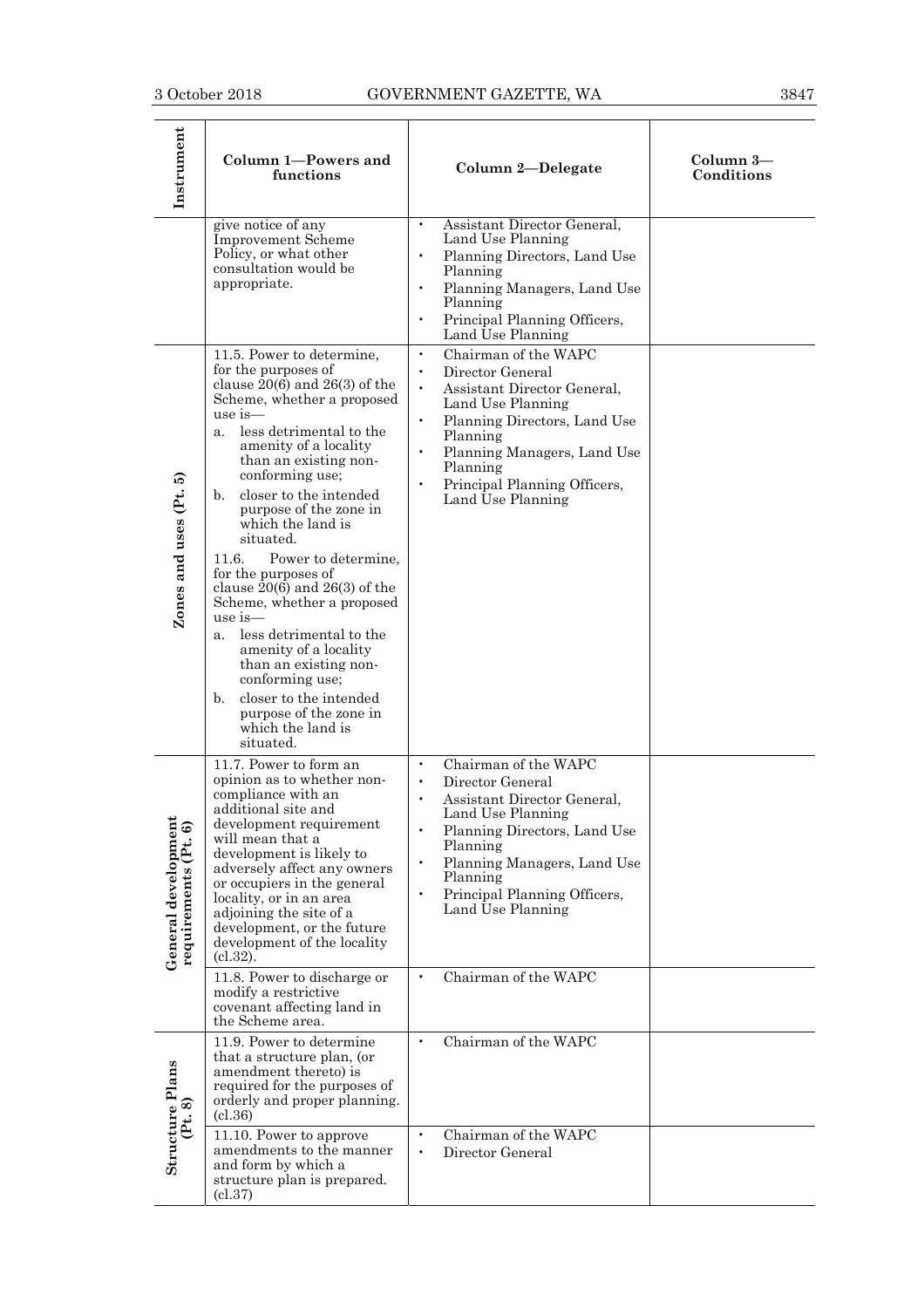| 3848                    |                                                                                                                                                                                                                                                                                                                                                                                                                                                                                                                                                                                                                                                                                                                                                                                                                                                             | GOVERNMENT GAZETTE, WA                                                                                                                                                                                                                                                                                                                                                                                                                                                                                                                                                                                                                           | 3 October 2018          |
|-------------------------|-------------------------------------------------------------------------------------------------------------------------------------------------------------------------------------------------------------------------------------------------------------------------------------------------------------------------------------------------------------------------------------------------------------------------------------------------------------------------------------------------------------------------------------------------------------------------------------------------------------------------------------------------------------------------------------------------------------------------------------------------------------------------------------------------------------------------------------------------------------|--------------------------------------------------------------------------------------------------------------------------------------------------------------------------------------------------------------------------------------------------------------------------------------------------------------------------------------------------------------------------------------------------------------------------------------------------------------------------------------------------------------------------------------------------------------------------------------------------------------------------------------------------|-------------------------|
| Instrument              | Column 1-Powers and<br>functions                                                                                                                                                                                                                                                                                                                                                                                                                                                                                                                                                                                                                                                                                                                                                                                                                            | Column 2-Delegate                                                                                                                                                                                                                                                                                                                                                                                                                                                                                                                                                                                                                                | Column 3—<br>Conditions |
|                         | 11.11. Power to specify what<br>information or material<br>must be included in a<br>structure plan or to agree to<br>information, different to<br>that prescribed, being<br>included. (cl. 37)<br>11.12. Power to consider a<br>submitted structure plan<br>and determine whether it<br>complies with clause $37(1)$ of<br>the Scheme, or if further<br>information is required<br>before it can be accepted.<br>(c1.38)<br>11.13. Power under<br>clause 40 of the Scheme to-<br>consider any<br>a.<br>submissions received:<br>request further<br>b.<br>information;<br>advertise any proposed<br>c.<br>modifications to the<br>structure plan and to<br>determine how to<br>advertise such<br>modifications.                                                                                                                                              | Chairman of the WAPC<br>$\bullet$<br>$\bullet$<br>Director General<br>$\bullet$<br>Assistant Director General,<br>Land Use Planning<br>$\bullet$<br>Planning Directors, Land Use<br>Planning<br>Planning Managers, Land Use<br>$\bullet$<br>Planning<br>Principal Planning Officers,<br>$\bullet$<br>Land Use Planning                                                                                                                                                                                                                                                                                                                           |                         |
|                         | 11.14. Power to approve the<br>advertising of modifications<br>to a structure plan on more<br>than one occasion. (cl. 40 $(3)$ )                                                                                                                                                                                                                                                                                                                                                                                                                                                                                                                                                                                                                                                                                                                            | Chairman of the WAPC<br>$\bullet$<br>Director General<br>$\bullet$<br>$\bullet$<br>Assistant Director General,<br>Land Use Planning<br>Planning Directors, Land Use<br>$\bullet$<br>Planning                                                                                                                                                                                                                                                                                                                                                                                                                                                     |                         |
| Structure Plans (Pt. 8) | 11.15. Power to consider<br>reports on a structure plan<br>submitted to the WAPC and<br>$to-$<br>approve the instrument;<br>a.<br>or<br>require modifications to<br>b.<br>the instrument and its<br>resubmission to the<br>WAPC.<br>This clause applies equally<br>to amendments to such<br>instruments. $(cl.42 (1))$<br>11.16. Power to determine<br>the proposed structure plan.<br>or amendment thereto, must<br>be re-advertised, if major<br>modifications have been<br>made to it since it was<br>advertised. $(cl.42 (2))$<br>11.17. Where, pursuant to<br>$cl42$ (1)(b), the WAPC (or<br>one of its subcommittees)<br>requires a proposed<br>structure plan to be<br>modified and then<br>resubmitted for approval,<br>power to approve the<br>modified plan, provided it<br>has been modified as<br>specified by the WAPC or its<br>subcommittee. | Chairman of the WAPC<br>$\bullet$<br>Director General<br>$\bullet$<br>$\bullet$<br>Assistant Director General,<br>Land Use Planning<br>$\bullet$<br>Planning Directors, Land Use<br>Planning<br>$\bullet$<br>Planning Managers, Land Use<br>Planning<br>Principal Planning Officers,<br>$\bullet$<br>Land Use Planning<br>Chairman of the WAPC<br>$\bullet$<br>Director General<br>$\bullet$<br>Assistant Director General,<br>$\bullet$<br>Land Use Planning<br>Planning Directors, Land Use<br>$\bullet$<br>Planning<br>Planning Managers, Land Use<br>$\bullet$<br>Planning<br>Principal Planning Officers,<br>$\bullet$<br>Land Use Planning |                         |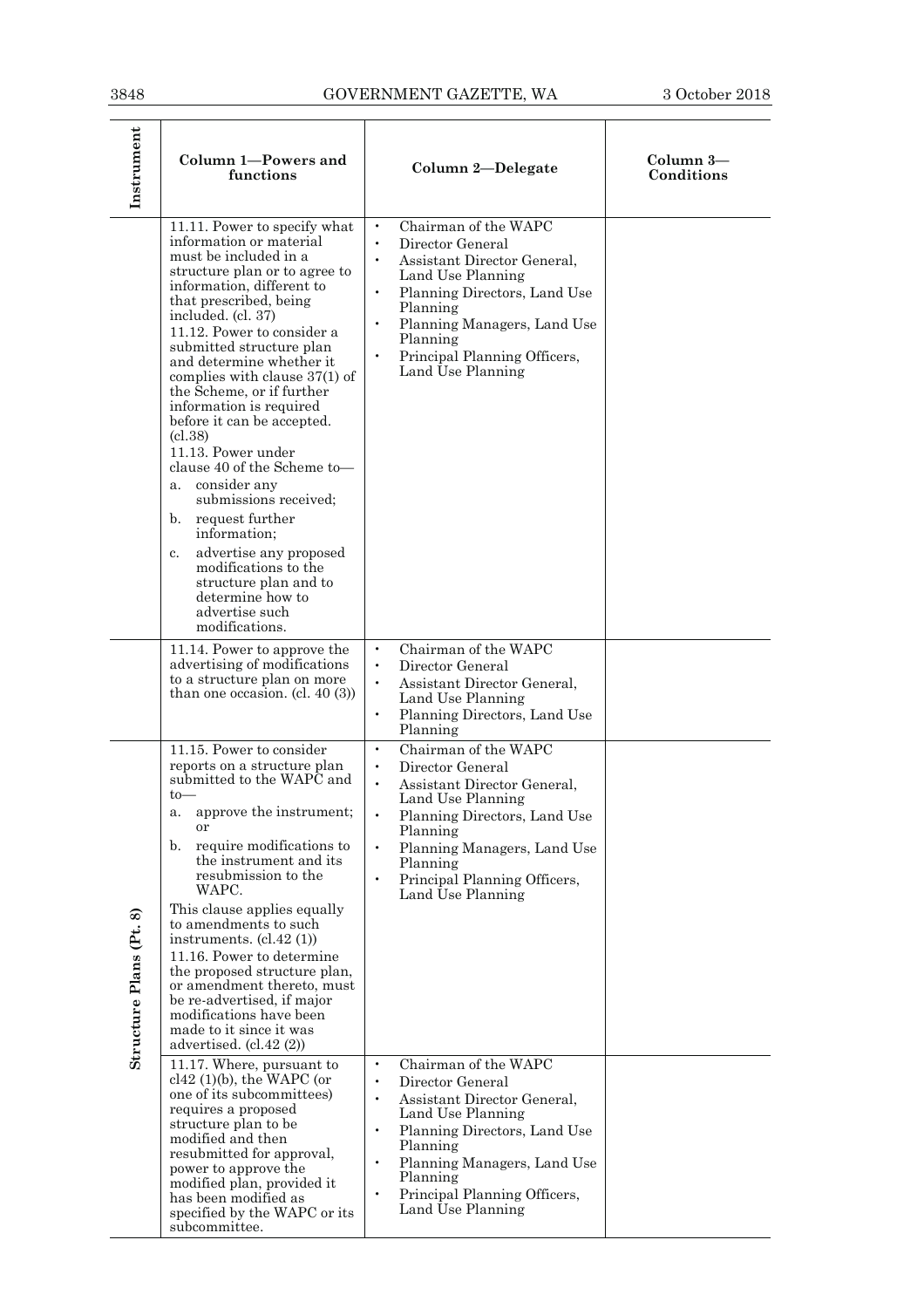| Instrument                     | Column 1-Powers and<br>functions                                                                                                                                                                                                                                                                                                                                                                                                                                                                                                                                                                                | Column 2-Delegate                                                                                                                                                                                                                                                                            | Column 3-<br>Conditions                                                                                                                                                                                                                                                                                                                                                                                            |
|--------------------------------|-----------------------------------------------------------------------------------------------------------------------------------------------------------------------------------------------------------------------------------------------------------------------------------------------------------------------------------------------------------------------------------------------------------------------------------------------------------------------------------------------------------------------------------------------------------------------------------------------------------------|----------------------------------------------------------------------------------------------------------------------------------------------------------------------------------------------------------------------------------------------------------------------------------------------|--------------------------------------------------------------------------------------------------------------------------------------------------------------------------------------------------------------------------------------------------------------------------------------------------------------------------------------------------------------------------------------------------------------------|
| Req. for DA (Pt. 9)            | 11.18. Power to determine,<br>under clause 50,<br>development for which<br>approval under the Scheme<br>is not required.                                                                                                                                                                                                                                                                                                                                                                                                                                                                                        | Chairman of the WAPC<br>Director General<br>Assistant Director General,<br>Land Use Planning<br>Planning Directors, Land Use<br>$\bullet$<br>Planning<br>Planning Managers, Land Use<br>$\bullet$<br>Planning<br>Principal Planning Officers,<br>$\bullet$<br>Land Use Planning              |                                                                                                                                                                                                                                                                                                                                                                                                                    |
| Form of DA application (Pt. 7) | 11.19. Power to-<br>identify any information<br>a.<br>or material that should<br>accompany an<br>application for<br>development approval;<br>waive or vary the<br>b.<br>requirements as to what<br>material must<br>accompany such an<br>application. (cl. 52)<br>11.20. Power to determine<br>whether a use is consistent<br>with the objective of a zone<br>and that notice of the<br>application should be given.<br>(cl.53)<br>11.21. Power to determine a<br>departure from the Scheme's<br>requirements is minor and<br>to waive the requirement for<br>advertising a development<br>application. (cl.53) | $\bullet$<br>Assistant Director General,<br>Land Use Planning<br>Planning Directors, Land Use<br>Planning<br>Planning Managers, Land Use<br>$\bullet$<br>Planning<br>Principal Planning Officers,<br>$\bullet$<br>Land Use Planning                                                          |                                                                                                                                                                                                                                                                                                                                                                                                                    |
|                                | 11.22. Power to identify<br>authorities that may be<br>affected by a development<br>application<br>(cl. 56 of the Scheme).                                                                                                                                                                                                                                                                                                                                                                                                                                                                                      | $\bullet$<br>Assistant Director General,<br>Land Use Planning<br>Planning Directors, Land Use<br>$\bullet$<br>Planning<br>Planning Managers, Land Use<br>Planning<br>Principal Planning Officers,<br>$\bullet$<br>Land Use Planning                                                          |                                                                                                                                                                                                                                                                                                                                                                                                                    |
| Determining DA's (Pt. 11)      | 11.23. Power to perform the<br>functions and exercise the<br>powers of the WAPC under<br>Part 11 of the Scheme, to<br>determine—<br>applications made for<br>а.<br>approval to commence<br>and carry out<br>development, provided<br>such determination<br>would accord with the<br>objectives and intent of<br>any policies (if any) of<br>the WAPC;<br>applications to amend or<br>$\mathbf{b}$ .<br>cancel development<br>approval, provided the<br>original decision was<br>made under delegation.                                                                                                          | $\bullet$<br>Chairman of the WAPC<br>Director General<br>$\bullet$<br>Assistant Director General,<br>$\bullet$<br>Land Use Planning<br>Planning Directors, Land Use<br>Planning<br>$\bullet$<br>Planning Managers, Land Use<br>Planning<br>Principal Planning Officers,<br>Land Use Planning | A delegate cannot<br>exercise this<br>power to determine an<br>application, if that<br>delegate was a<br>member of a Design<br>Review Panel which<br>was consulted over, or<br>provided<br>recommendations, on<br>that application.<br>A delegate cannot<br>exercise this power to<br>determine an<br>application, if that<br>delegate was a<br>member of a Design<br>Review Panel which<br>was consulted over, or |
|                                |                                                                                                                                                                                                                                                                                                                                                                                                                                                                                                                                                                                                                 |                                                                                                                                                                                                                                                                                              | provided<br>recommendations, on<br>that application.                                                                                                                                                                                                                                                                                                                                                               |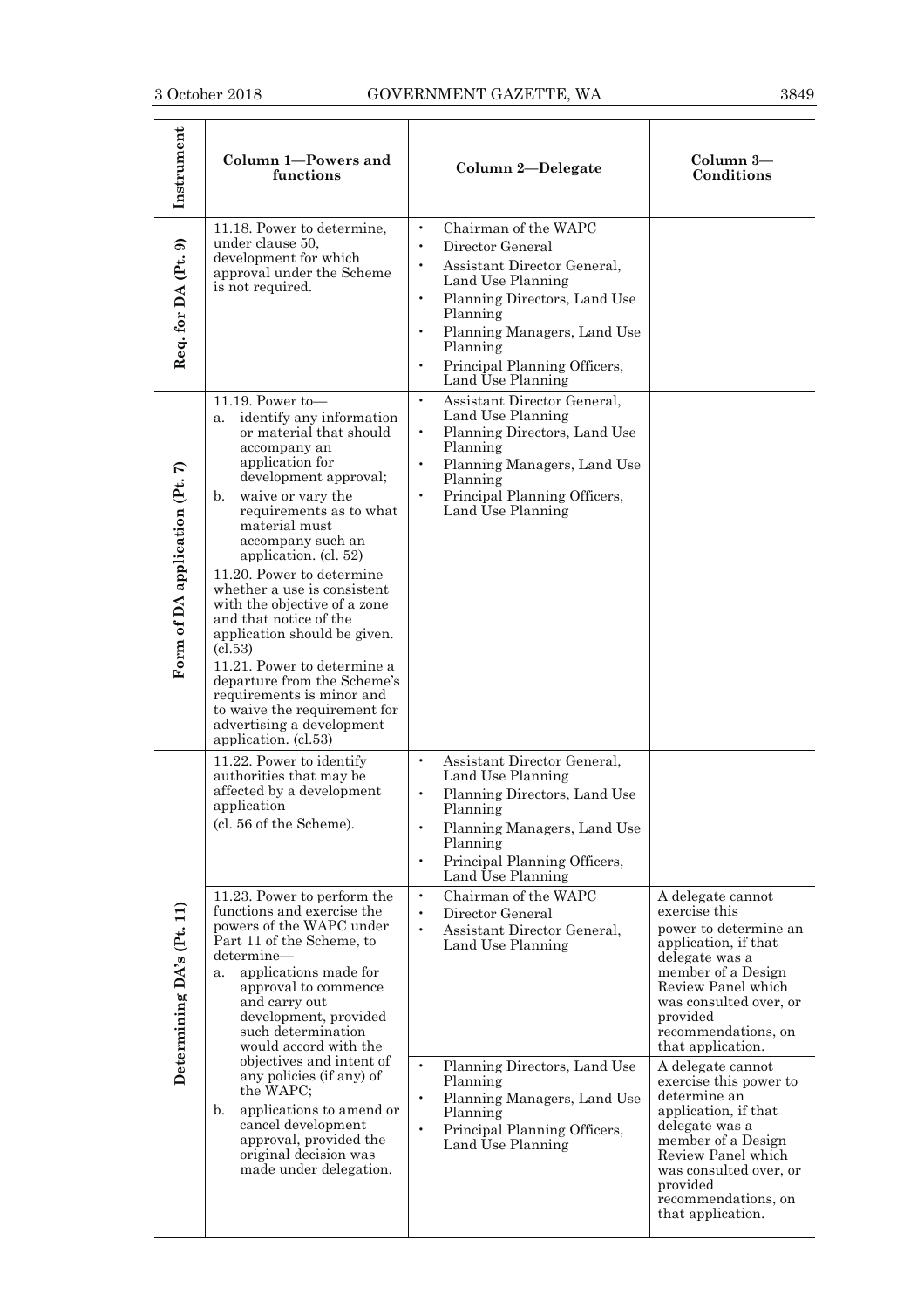| Instrument                      | Column 1-Powers and<br>functions                                                                                                                                                                                                                                                                                                   | Column 2-Delegate                                                                                                                                                                                                                                                                                         | Column 3-<br>Conditions                                                                                     |
|---------------------------------|------------------------------------------------------------------------------------------------------------------------------------------------------------------------------------------------------------------------------------------------------------------------------------------------------------------------------------|-----------------------------------------------------------------------------------------------------------------------------------------------------------------------------------------------------------------------------------------------------------------------------------------------------------|-------------------------------------------------------------------------------------------------------------|
|                                 |                                                                                                                                                                                                                                                                                                                                    |                                                                                                                                                                                                                                                                                                           | <b>Excludes</b> applications<br>which the local<br>government express<br>an objection to.                   |
| Enforcement (Pt. 13)            | 11.24. Power to designate an<br>officer for the purposes of<br>clause 74, who may enter<br>and inspect property within<br>the Scheme area.                                                                                                                                                                                         | Chairman of the WAPC<br>$\bullet$<br>Director General<br>$\bullet$<br>Assistant Director General,<br>$\bullet$<br>Land Use Planning                                                                                                                                                                       | The designation must<br>be made by a formal<br>written instrument,<br>such as a<br>memorandum or<br>letter. |
|                                 | 11.25. Power under clause<br>75 of the Scheme, to require<br>repair to an advertisement.                                                                                                                                                                                                                                           | Chairman of the WAPC<br>$\bullet$<br>Director General<br>$\bullet$<br>Assistant Director General,<br>$\bullet$<br>Land Use Planning<br>Planning Directors, Land Use<br>$\bullet$<br>Planning<br>Planning Managers, Land Use<br>Planning<br>Principal Planning Officers,<br>Land Use Planning              |                                                                                                             |
|                                 | <b>Industrial Area Improvement Scheme</b>                                                                                                                                                                                                                                                                                          | <b>SCHEDULE 12-Powers and functions concerning the Anketell Strategic</b>                                                                                                                                                                                                                                 |                                                                                                             |
| General delegations             | 12.1. Where such power is<br>conferred upon the WAPC,<br>power to amend the manner<br>and form of any document<br>referred to, required by or<br>provided under the Anketell<br>Strategic Industrial Area<br>Improvement Scheme ("the<br>Scheme").                                                                                 | Chairman of the WAPC<br>Director General<br>$\bullet$                                                                                                                                                                                                                                                     | Limited to<br>amendments of an<br>administrative nature.                                                    |
|                                 | 12.2. Power to set or amend<br>a timeframe, or stipulate a<br>date, under the Scheme,<br>where such power is<br>conferred upon the WAPC.                                                                                                                                                                                           | Chairman of the WAPC<br>$\bullet$<br>Director General<br>$\bullet$<br>$\bullet$<br>Assistant Director General,<br>Land Use Planning<br>Planning Directors, Land Use<br>Planning                                                                                                                           |                                                                                                             |
|                                 | 12.3. Power to amend an<br><b>Improvement Scheme</b><br>Policy.                                                                                                                                                                                                                                                                    | Chairman of the WAPC<br>Director General<br>$\bullet$<br>Assistant Director General,<br>$\bullet$<br>Land Use Planning                                                                                                                                                                                    | Limited to<br>administrative<br>amendments that do<br>not affect fundamental<br>aspects of the policy.      |
| Improvement Policies<br>(Pt. 2) | 12.4. Power to determine,<br>for the purpose of<br>clause $16(1)(b)$ of the<br>Scheme, how to give notice<br>of any Improvement Scheme<br>Policy, or what other<br>consultation would be<br>appropriate.                                                                                                                           | Chairman of the WAPC<br>$\bullet$<br>Director General<br>$\bullet$<br>Assistant Director General,<br>Land Use Planning<br>$\bullet$<br>Planning Directors, Land Use<br>Planning<br>Planning Managers, Land Use<br>Planning<br>Principal Planning Officers,<br>$\bullet$<br>Land Use Planning              |                                                                                                             |
| Zones and uses<br>(Pt. 3)       | 12.5. Power to determine.<br>for the purposes of clause 26<br>of the Scheme, whether a<br>proposed use is less<br>detrimental to the amenity<br>of a locality than an existing<br>non-conforming use and<br>whether the proposed use is<br>closer to the intended<br>purpose of a zone than the<br>existing non-conforming<br>use. | Chairman of the WAPC<br>$\bullet$<br>Director General<br>$\bullet$<br>Assistant Director General,<br>$\bullet$<br>Land Use Planning<br>Planning Directors, Land Use<br>$\bullet$<br>Planning<br>Planning Managers, Land Use<br>$\bullet$<br>Planning<br>Principal Planning Officers,<br>Land Use Planning |                                                                                                             |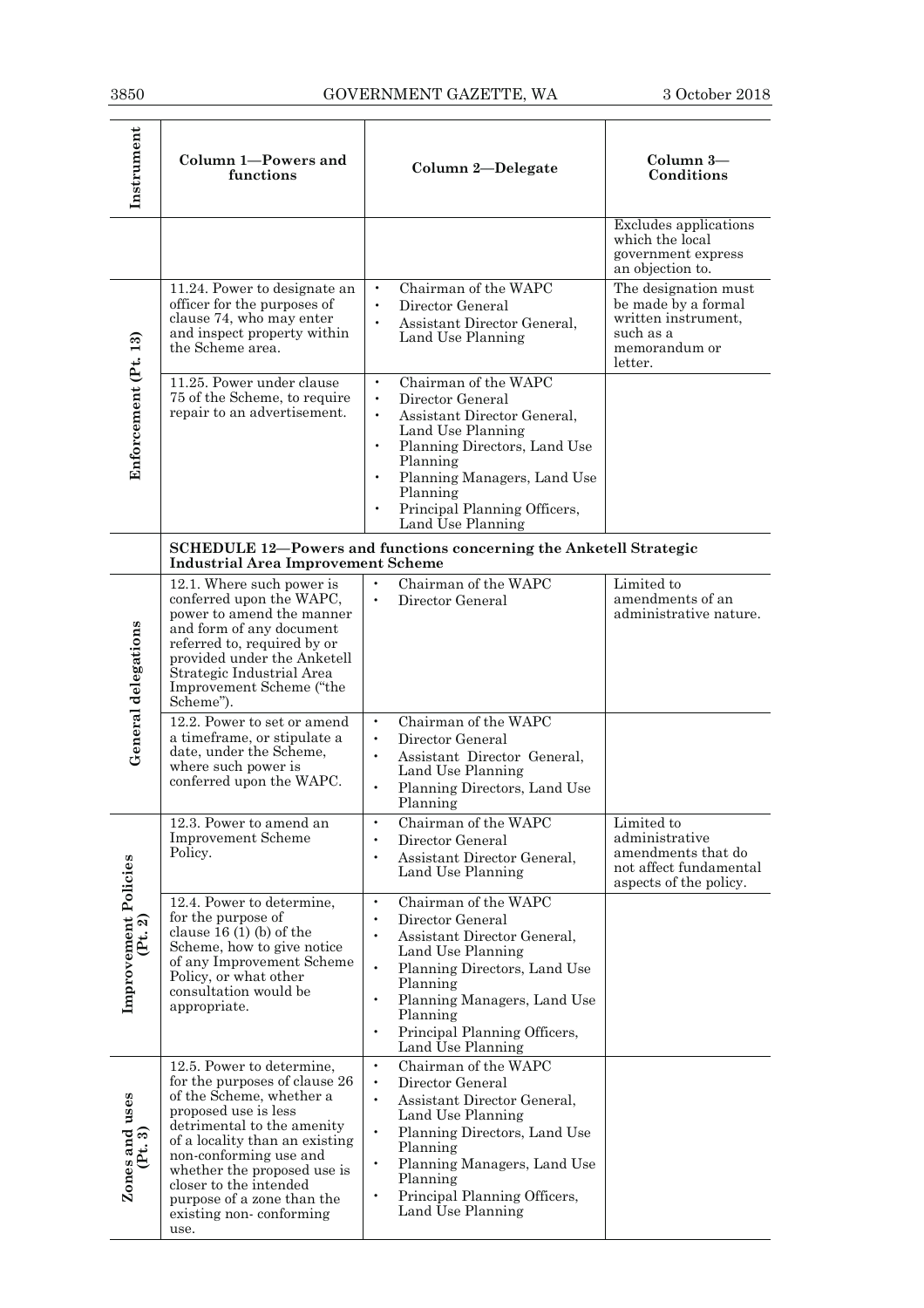| Instrument                                  | Column 1-Powers and<br>functions                                                                                                                                                                                                                                                                                                                                                                                                                                                                                                                                                                                                                                                                                                                                                                                                                                 | Column 2-Delegate                                                                                                                                                                                                                                                                            | Column 3-<br>Conditions |
|---------------------------------------------|------------------------------------------------------------------------------------------------------------------------------------------------------------------------------------------------------------------------------------------------------------------------------------------------------------------------------------------------------------------------------------------------------------------------------------------------------------------------------------------------------------------------------------------------------------------------------------------------------------------------------------------------------------------------------------------------------------------------------------------------------------------------------------------------------------------------------------------------------------------|----------------------------------------------------------------------------------------------------------------------------------------------------------------------------------------------------------------------------------------------------------------------------------------------|-------------------------|
|                                             | 12.6. Power to perform the<br>function under clause 27 of<br>the Scheme, to prepare and<br>maintain a register of non-<br>conforming uses.                                                                                                                                                                                                                                                                                                                                                                                                                                                                                                                                                                                                                                                                                                                       | Planning Directors, Land Use<br>$\bullet$<br>Planning<br>Planning Managers, Land Use<br>$\bullet$<br>Planning<br>Principal Planning Officers,<br>$\bullet$<br>Land Use Planning                                                                                                              |                         |
| General development<br>requirements (Pt. 4) | 12.7. Power to form an<br>opinion as to whether non-<br>compliance with an<br>additional site and<br>development requirement<br>will mean that a<br>development is likely to<br>adversely affect any owners<br>or occupiers in the general<br>locality or in an area<br>adjoining the site of a<br>development (cl. 28 of the<br>Scheme).                                                                                                                                                                                                                                                                                                                                                                                                                                                                                                                        | Chairman of the WAPC<br>$\bullet$<br>Director General<br>$\bullet$<br>Assistant Director General,<br>Land Use Planning<br>Planning Directors, Land Use<br>$\bullet$<br>Planning<br>Planning Managers, Land Use<br>Planning<br>$\bullet$<br>Principal Planning Officers,<br>Land Use Planning |                         |
| Req. for<br>DA (Pt. 6)                      | 12.8. Power to determine,<br>under clause 32,<br>development for which<br>approval under the Scheme<br>is not required.                                                                                                                                                                                                                                                                                                                                                                                                                                                                                                                                                                                                                                                                                                                                          | Chairman of the WAPC<br>$\bullet$                                                                                                                                                                                                                                                            |                         |
| ication (Pt. 7)<br>Form of DA appl          | 12.9. Power to-<br>identify any information<br>a.<br>or material that should<br>accompany an<br>application for<br>development approval;<br>waive or vary the<br>b.<br>requirements as to what<br>material must<br>accompany such an<br>application. (cl. 34 of the<br>Scheme).<br>12.10. Power to determine<br>whether a use is consistent<br>with the objective of a zone<br>and that notice of the<br>application should be given<br>$(cl.35 (1)(b)$ of the Scheme).<br>12.11. Power to determine a<br>departure from the<br>Scheme's requirements is<br>minor and to waive the<br>requirement for advertising<br>a development application.<br>(cl.35 (2) of the Scheme).<br>12.12. Power to identify, for<br>the purposes of clause $35(3)$<br>(a) of the Scheme, owners<br>and occupiers likely to be<br>affected by the grant of<br>development approval. | Assistant Director General,<br>Land Use Planning<br>Planning Directors, Land Use<br>$\bullet$<br>Planning<br>Planning Managers, Land Use<br>Planning<br>Principal Planning Officers,<br>Land Use Planning                                                                                    |                         |
| Determining<br>DA's (Pt. 8)                 | 12.13. Power to identify<br>authorities that may be<br>affected by a development<br>application. (cl. 37 of the<br>Scheme).                                                                                                                                                                                                                                                                                                                                                                                                                                                                                                                                                                                                                                                                                                                                      | Assistant Director General,<br>$\bullet$<br>Land Use Planning<br>Planning Directors, Land Use<br>Planning<br>Planning Managers, Land Use<br>$\bullet$<br>Planning<br>Principal Planning Officers,<br>Land Use Planning                                                                       |                         |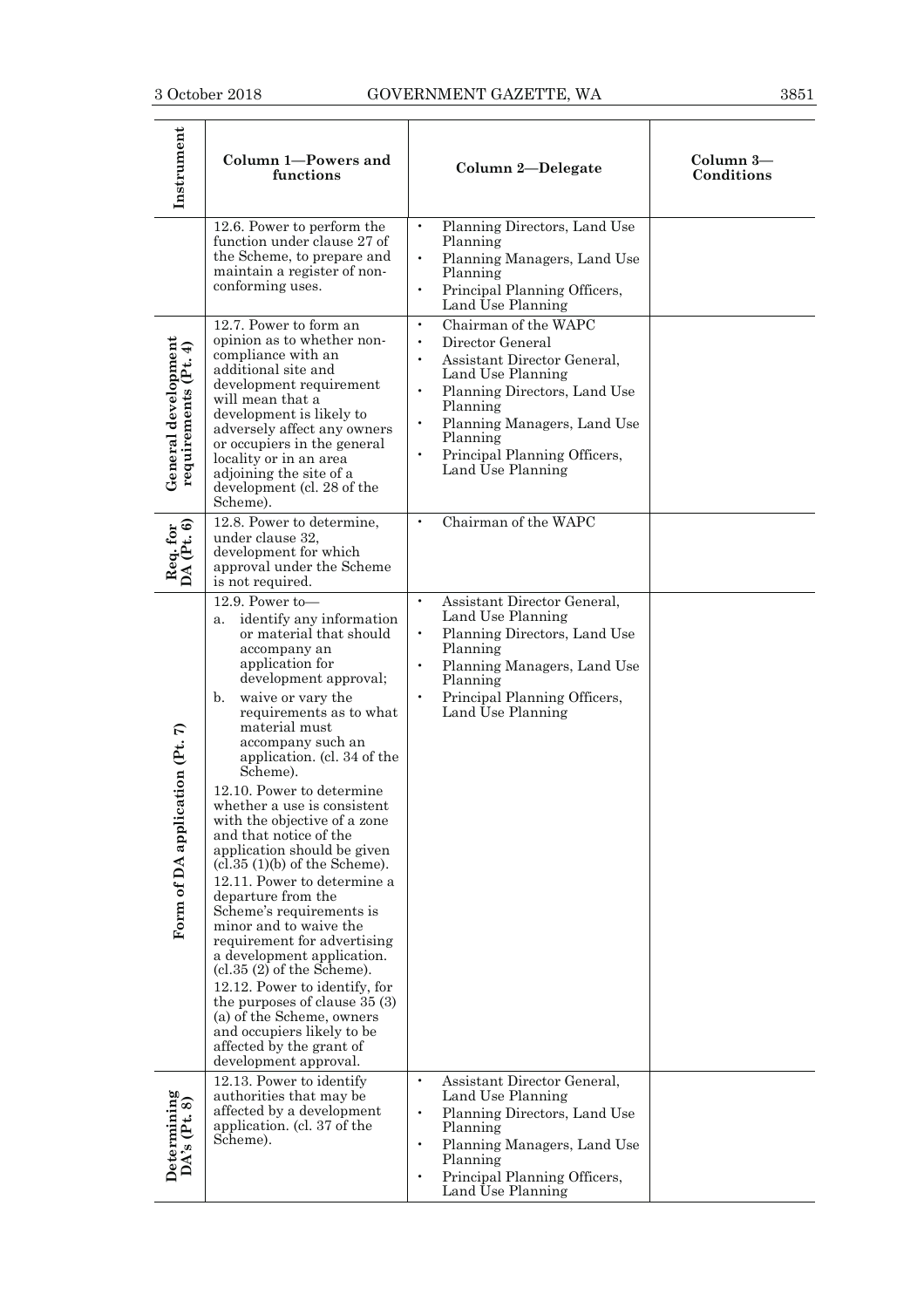Ŧ

| Instrument                    | Column 1-Powers and<br>functions                                                                                                                                                                                                                                                                                                                       | Column 2-Delegate                                                                                                                                                                                                                                                                                                                                                 | Column 3-<br>Conditions                                                                                                                                                                                                                                                                                                                                                                                                                                                                                                                                                                                                       |
|-------------------------------|--------------------------------------------------------------------------------------------------------------------------------------------------------------------------------------------------------------------------------------------------------------------------------------------------------------------------------------------------------|-------------------------------------------------------------------------------------------------------------------------------------------------------------------------------------------------------------------------------------------------------------------------------------------------------------------------------------------------------------------|-------------------------------------------------------------------------------------------------------------------------------------------------------------------------------------------------------------------------------------------------------------------------------------------------------------------------------------------------------------------------------------------------------------------------------------------------------------------------------------------------------------------------------------------------------------------------------------------------------------------------------|
|                               | 12.14. Power to perform the<br>functions and exercise the<br>powers of the WAPC under<br>clause 30 and Part 8 of the<br>Scheme, to determine-                                                                                                                                                                                                          | Chairman of the WAPC<br>$\bullet$<br>Director General<br>Assistant Director General,<br>$\bullet$<br>Land Use Planning                                                                                                                                                                                                                                            | <b>Excluding applications</b><br>of State or regional<br>significance.                                                                                                                                                                                                                                                                                                                                                                                                                                                                                                                                                        |
|                               | applications made for<br>a.<br>approval to commence<br>and carry out<br>development, provided<br>such determination<br>would accord with the<br>objectives and intent of<br>any policies (if any) of<br>the WAPC;<br>applications to amend<br>b.<br>or cancel development<br>approval, provided the<br>original decision was<br>made under delegation. | Planning Directors, Land Use<br>$\bullet$<br>Planning<br>Planning Managers, Land Use<br>Planning<br>Principal Planning Officers,<br>$\bullet$<br>Land Use Planning                                                                                                                                                                                                | <b>Excluding applications</b><br>of State or regional<br>significance.<br>Excluding applications<br>which the port<br>authority or local<br>government express<br>an objection to.<br><b>Excluding applications</b><br>of State or regional<br>significance.<br><b>Excluding applications</b><br>which the port<br>authority or local<br>government express<br>an objection to.<br>Where the application<br>has a monetary value,<br>limited to applications<br>with a value of up to<br>\$50million and<br>excludes the power to<br>refuse approval.<br>Excludes the power to<br>refuse an application<br>to amend approval. |
|                               | 12.15. Power to perform the<br>functions and exercise the<br>powers of the WAPC under<br>clause 54 of the Scheme.                                                                                                                                                                                                                                      | Chairman of the WAPC<br>$\bullet$<br>$\bullet$<br>Director General<br>Assistant Director General,<br>$\bullet$<br>Land Use Planning                                                                                                                                                                                                                               | Function to be<br>exercised having due<br>regard to any<br>published WAPC<br>policy.                                                                                                                                                                                                                                                                                                                                                                                                                                                                                                                                          |
| <b>IWAPC Powers</b><br>10)    | 12.16. Power to designate<br>an officer for the purposes of<br>clause 55, who may enter<br>and inspect property within<br>the Scheme area.                                                                                                                                                                                                             | Chairman of the WAPC<br>$\bullet$<br>$\bullet$<br>Director General<br>Assistant Director General.<br>$\bullet$<br>Land Use Planning                                                                                                                                                                                                                               | The designation must<br>be made by a formal<br>written instrument.<br>such as a memo-<br>randum or letter.                                                                                                                                                                                                                                                                                                                                                                                                                                                                                                                    |
| $Enforeement and$<br>$(Pt. 1$ | 12.17. Power under<br>clause 56 of the Scheme, to<br>require repair to an<br>advertisement.                                                                                                                                                                                                                                                            | Chairman of the WAPC<br>$\bullet$<br>Director General<br>$\bullet$<br>Assistant Director General,<br>Land Use Planning<br>Planning Managers, Land Use<br>Planning<br>Principal Planning Officers,<br>Land Use Planning                                                                                                                                            |                                                                                                                                                                                                                                                                                                                                                                                                                                                                                                                                                                                                                               |
|                               | Act 2000                                                                                                                                                                                                                                                                                                                                               | SCHEDULE 13-Powers relating to the Hope Valley-Wattleup Redevelopment                                                                                                                                                                                                                                                                                             |                                                                                                                                                                                                                                                                                                                                                                                                                                                                                                                                                                                                                               |
|                               | 13.1. Power to-<br>determine all<br>a.<br>applications for<br>subdivision and<br>development approval,<br>structure plans and<br>similar plans;<br>to defend or otherwise<br>$\mathbf{b}$ .<br>deal with applications<br>for review lodged with<br>the State<br>Administrative<br>Tribunal;                                                            | Chairman of the WAPC<br>$\bullet$<br>Director General<br>$\bullet$<br>Assistant Director General,<br>$\bullet$<br>Land Use Planning<br>Planning Directors, Land Use<br>$\bullet$<br>Planning<br>Planning Managers, Land Use<br>$\bullet$<br>Planning<br>Principal Planning Officers,<br>$\bullet$<br>Land Use Planning<br>Director, Planning Appeals<br>$\bullet$ | Determinations and<br>responses are to be<br>consistent with the<br>Act, the Master Plan<br>and/or WAPC policy.                                                                                                                                                                                                                                                                                                                                                                                                                                                                                                               |